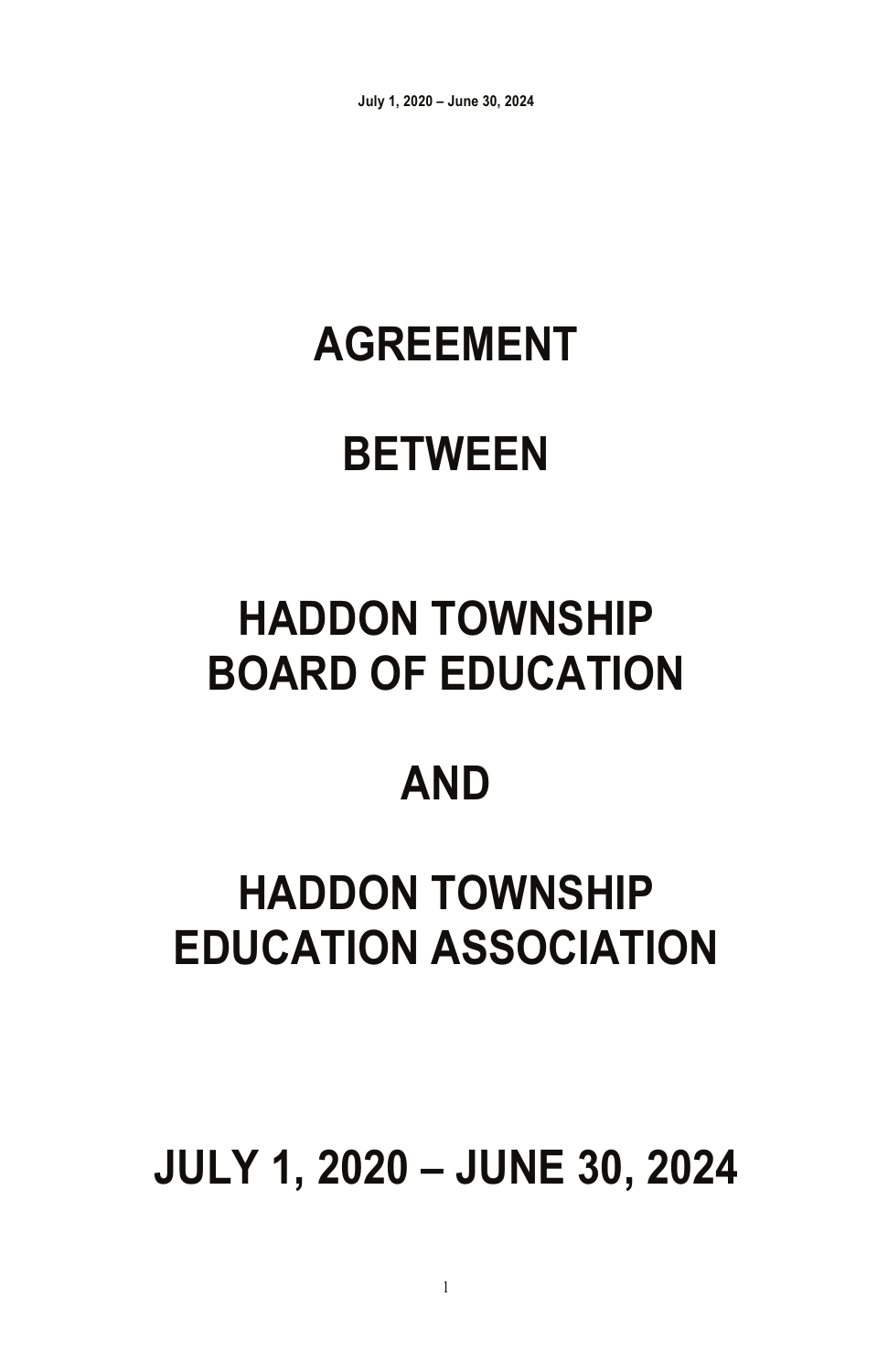# **TABLE OF CONTENTS**

| Preamble           |                                                                                     | 4  |
|--------------------|-------------------------------------------------------------------------------------|----|
| Article I          | - Recognition                                                                       | 4  |
| Article II         | - Negotiation Procedure                                                             | 5  |
| Article III        | - Grievance Procedure                                                               | 5  |
| Article IV         | - Employee Rights                                                                   | 8  |
| Article V          | - Association Rights and Privileges                                                 | 8  |
| Article VI         | - School Calendar                                                                   | 9  |
| Article VII        | - Working Hours and Load                                                            | 9  |
| Article VIII       | - Vacation Schedule - Secretaries and Clerks,<br>Buildings, Maintenance and Grounds | 14 |
| Article IX         | - Salaries                                                                          | 15 |
| Article X          | - Employee Assignment                                                               | 16 |
| Article XI         | - Voluntary Transfers and Reassignments                                             | 16 |
| Article XII        | - Involuntary Transfers and Reductions in Force                                     | 17 |
| Article XIII       | - Vacancies                                                                         | 17 |
| Article XIV        | - Employee Evaluations                                                              | 17 |
| Article XV         | - Sick Leave                                                                        | 19 |
| Article XVI        | - Temporary Leave of Absence                                                        | 20 |
| Article XVII       | - Extended Leaves of Absence                                                        | 21 |
| Article XVIII      | - Child Rearing Leave/Pregnancy Sick Leave                                          | 22 |
| <b>Article XIX</b> | - Tuition Reimbursement, Course Credit, and<br>Sabbatical Leave for Certified Staff | 24 |
| Article XX         | - Insurance Protection                                                              | 26 |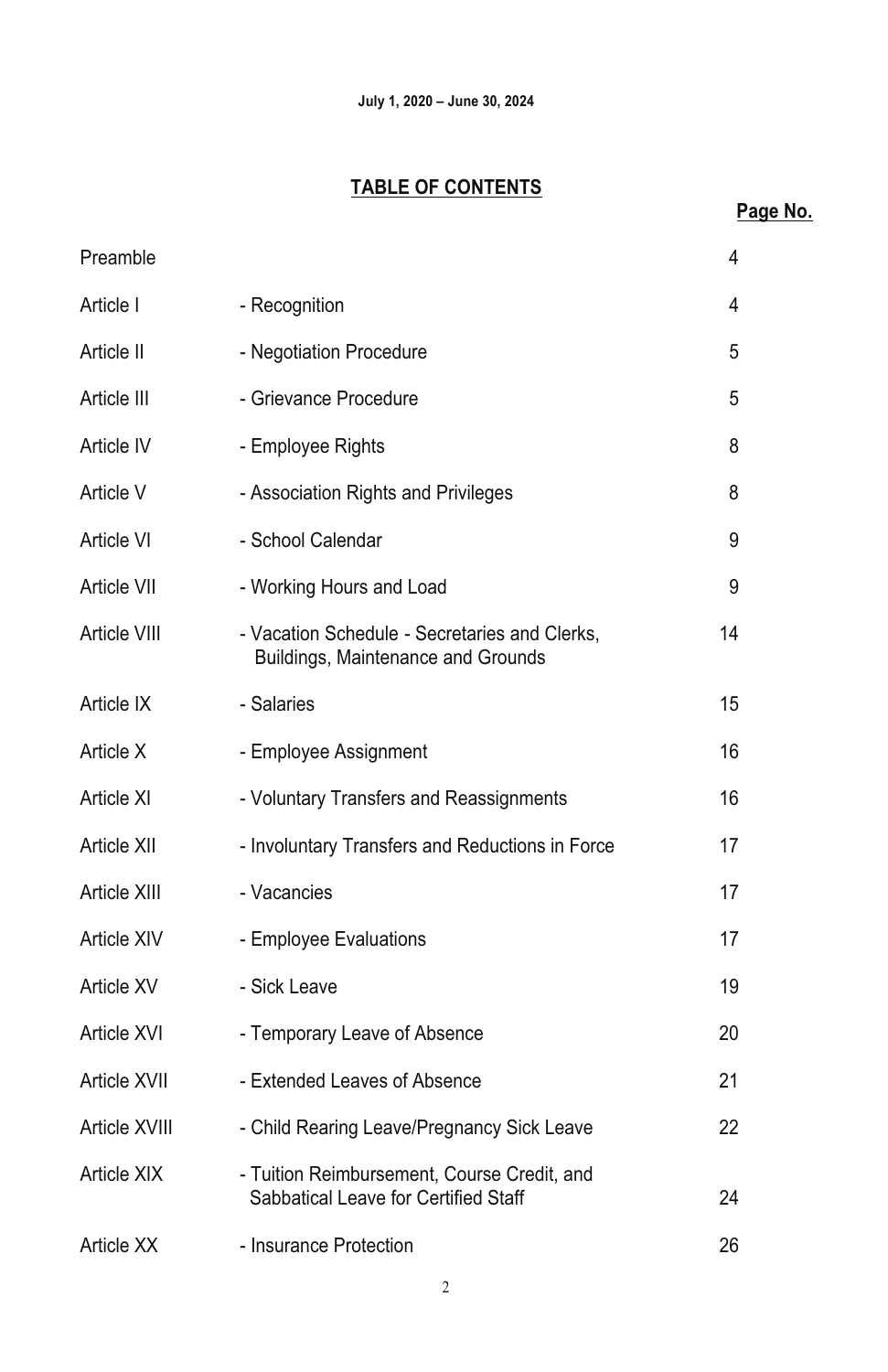| Article XXI   | - Association Administration Liaison                                                                                           |          |  |
|---------------|--------------------------------------------------------------------------------------------------------------------------------|----------|--|
| Article XXII  | - Payment for Unused Sick Leave                                                                                                | 27       |  |
| Article XXIII | - Miscellaneous Provisions                                                                                                     | 28       |  |
| Article XXIV  | - Duration of Agreement                                                                                                        | 29       |  |
| Schedule A    | - Teacher Salary Guide - 2020-2024                                                                                             | 30       |  |
| Schedule B    | - Department Facilitators Salary Guide - 2020-2024<br>- Acting Department Facilitators Salary and<br>Stipend Guide - 2020-2024 | 32<br>33 |  |
| Schedule C    | - Technology Specialists and Student Support<br>Aides Salary Guide - 2020-2024                                                 | 33       |  |
| Schedule D    | - Secretary Salary Guide - 2020-2024                                                                                           | 34       |  |
| Schedule E    | - Buildings, Maintenance and Grounds Salary<br>Guide - 2020-2024                                                               | 36       |  |
| Schedule F    | - Buildings, Maintenance and Grounds Stipend<br>Guide - 2020-2024                                                              | 38       |  |
| Schedule G    | - Athletics Salary and Stipend Guide - 2020-2024                                                                               | 38       |  |
| Schedule H    | - Co-Curricular Stipend Guide - 2020-2024                                                                                      | 40       |  |
| Schedule I    | - Elementary Teacher-In-Charge,<br>Middle School Team Leaders and<br>Head Nurse Salary Guide - 2020-2024                       | 41       |  |
| Schedule J    | - Full Time Aides Hourly Rates - 2020-2024                                                                                     | 42       |  |
| Schedule K    | - Miscellaneous Hourly Rates - 2020-2024                                                                                       | 42       |  |
|               | <b>APPENDICES</b>                                                                                                              |          |  |
| Appendix A    | - Unused Sick Leave - Haddon Township Chairpersons<br>Agreement                                                                | 43       |  |
| Appendix B    | - Dental Plan                                                                                                                  | 44       |  |
| Appendix C    | - Prescription Drug Plan                                                                                                       | 45       |  |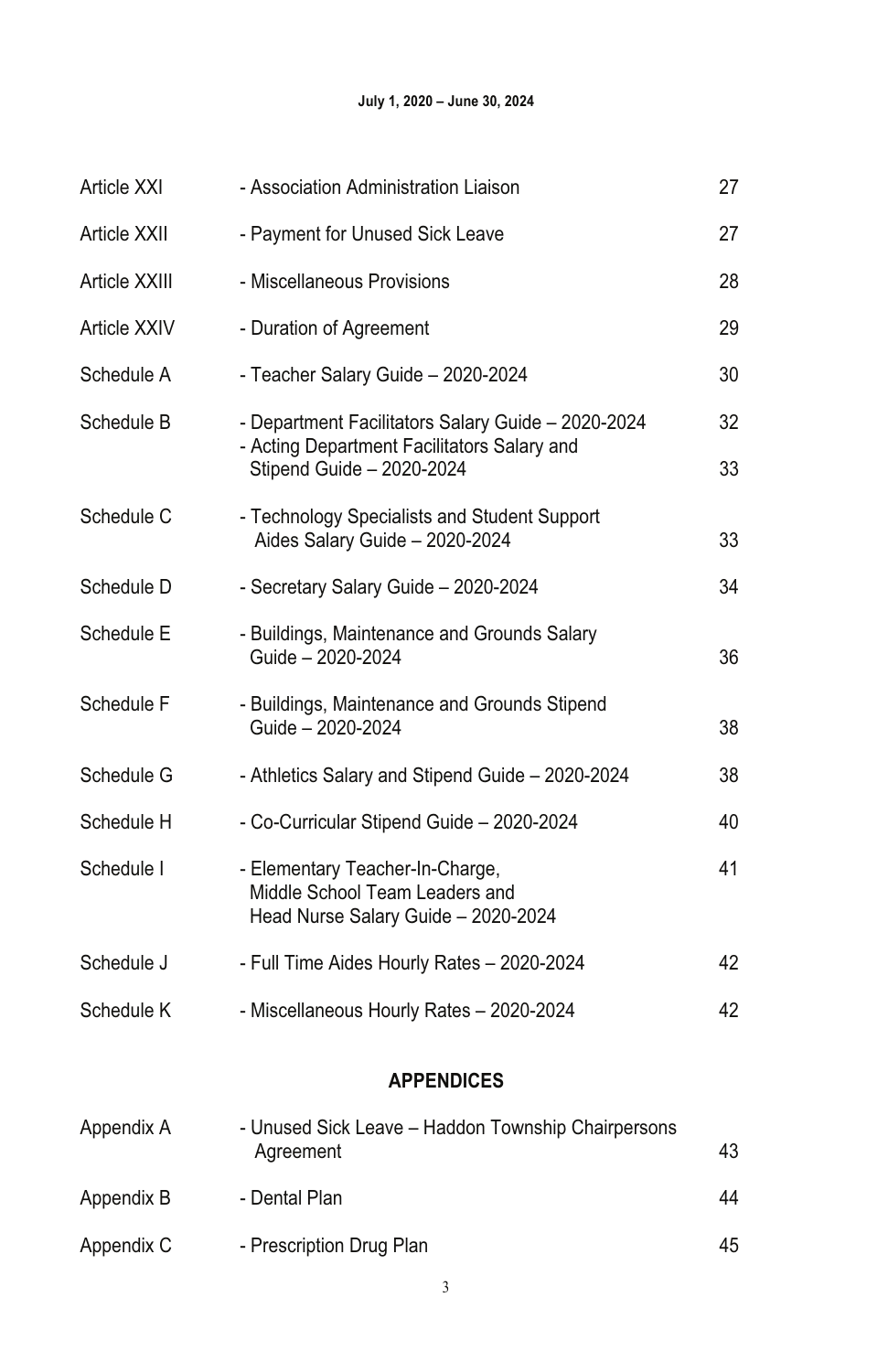#### **PREAMBLE**

This Agreement is entered into this 1st day of July, 2020, by and between the Board of Education in Haddon Township, New Jersey, hereinafter called the "Board," and the Haddon Township Education Association, hereinafter called the "Association." The duration of this Agreement will be as in ARTICLE XXV.

#### **ARTICLE I RECOGNITION**

A. Pursuant to the provisions of Chapter 303 of the Laws of 1968 and Chapter 123 of the New Jersey Public Laws of 1974, the Haddon Township Board of Education hereby recognizes the Haddon Township Education Association as the majority representative and as exclusive and sole representative for collective negotiations concerning terms and conditions of employment for all certificated personnel under contract or on leave, now employed or as hereafter may be employed by the Board as follows:

- 1. All certified personnel, including: All Teachers, Nurses, Librarians, Guidance Counselors, Child Study Team Members, Athletic Trainers, and Department Facilitators. Benefits for part-time certificated and salaried employees are defined in Articles II-XXII
- 2. The following non-certified personnel are included: High School, Middle School, Elementary and Maintenance Department Secretaries, Teacher/Coach for Technology Integration, Custodians, Maintenance Workers, Mechanics and Grounds Workers (BMG), Aides, including the Technology Specialists and the Middle School and High School Student Support Aides. Benefits for part-time hourly employees are defined in Articles II-XXII.
- 3. The following personnel are excluded:

 Director of Curriculum & Instruction Assistant Superintendent for Curriculum/Instruction Supervisor of Teaching and Learning Supervisor of Instruction Principals, Assistant Principals Assistant Superintendent/Board Secretary School Business Administrator/Board Secretary Assistant Board Secretary Superintendent of Schools Community Activities Coordinator Director of School Age Child Care Central Office Secretaries Supervisor of Technology and Information Services District Instructional Technology Facilitator Director of District Technology Supervisor Director of Special Services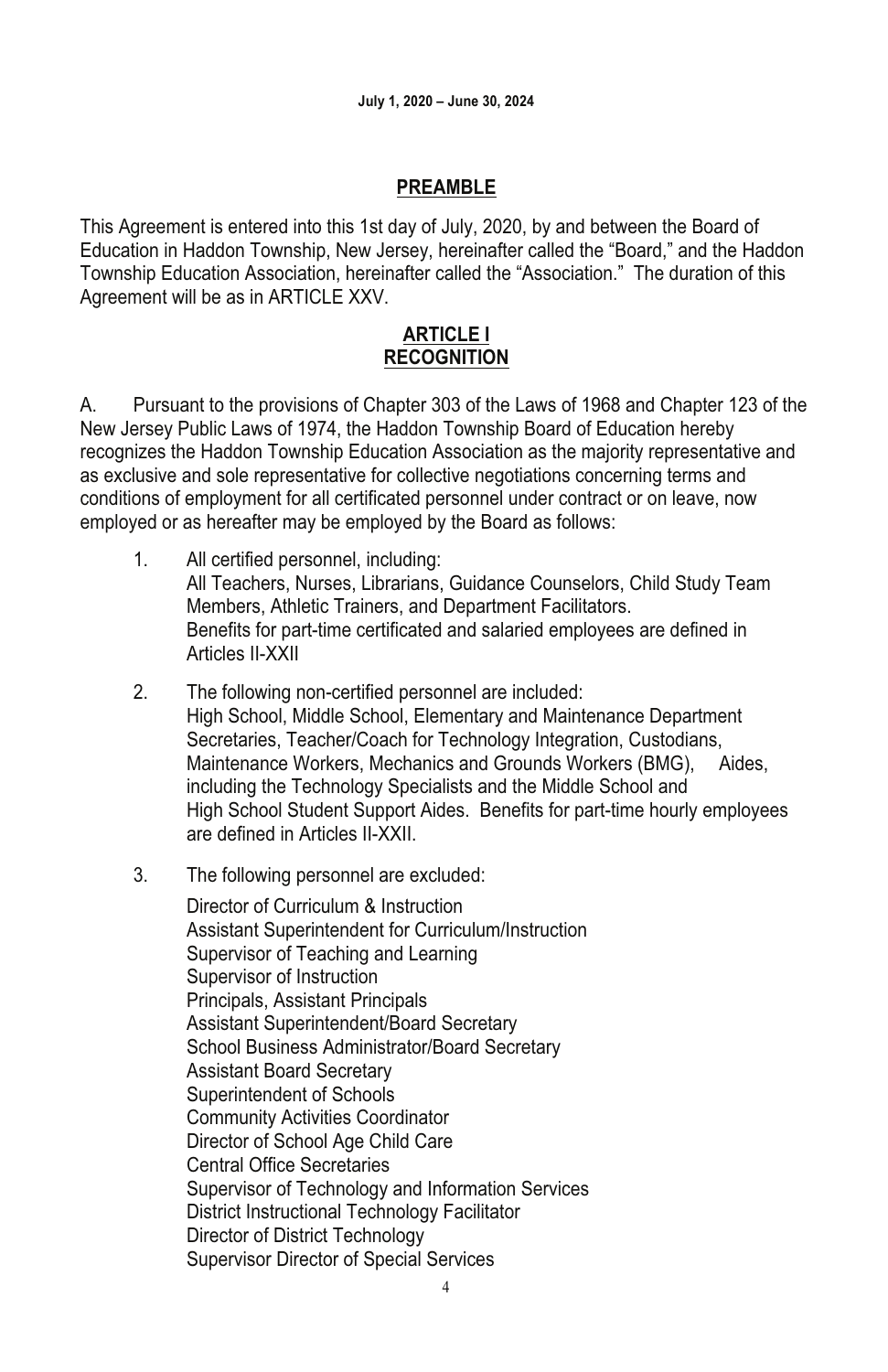Supervisor of Athletics Department Chairpersons Administrative Assistant Superintendent of Buildings and Grounds Buildings, Maintenance and Grounds Supervisors

B. Unless otherwise indicated, the term "teachers", when used hereinafter in this Agreement, shall refer to all certified employees represented by the Association in the negotiating unit as above defined.

C. Words used in the singular shall include words in the plural when the text so requires.

D. The term "employee(s)" as used in this Agreement refers only to bargaining unit members.

## **ARTICLE II NEGOTIATION PROCEDURE**

A. In accordance with the provisions of Chapter 303, Public Laws 1968 and Chapter 123 of the New Jersey Public Laws of 1974, the parties agree to commence collective negotiations on a successor agreement promptly after October 1st of the calendar year, preceding the year in which this Agreement expires. The parties may commence negotiations earlier.

B. Neither party in any negotiations shall have any control over the selection of the negotiating representatives of the other party.

C. This Agreement incorporates the entire understanding of the parties on all matters which were or could have been the subject of negotiation. During the term of this Agreement, neither party shall be required to negotiate with respect to any such matter whether or not covered by this Agreement, and whether or not within the knowledge or contemplation of either or both of the parties at the time they negotiated or executed this Agreement.

D. Subject to the provision of Chapter 303, Public Laws of New Jersey and Chapter 123 of the New Jersey Public Laws of 1974, the Board agrees not to negotiate concerning said employees in the negotiating unit as defined in ARTICLE I of this Agreement, with any organization other than the Association for the duration of this Agreement.

E. This Agreement shall not be modified in whole or in part by the parties except by an instrument in writing duly executed by both parties.

# **ARTICLE III GRIEVANCE PROCEDURE**

# A. Definition

 A "grievance" shall mean a complaint by an employee or by the Association that there has been a personal loss or injury because of a violation, misinterpretation or inequitable application of Board policy, this Agreement or an administrative decision concerning terms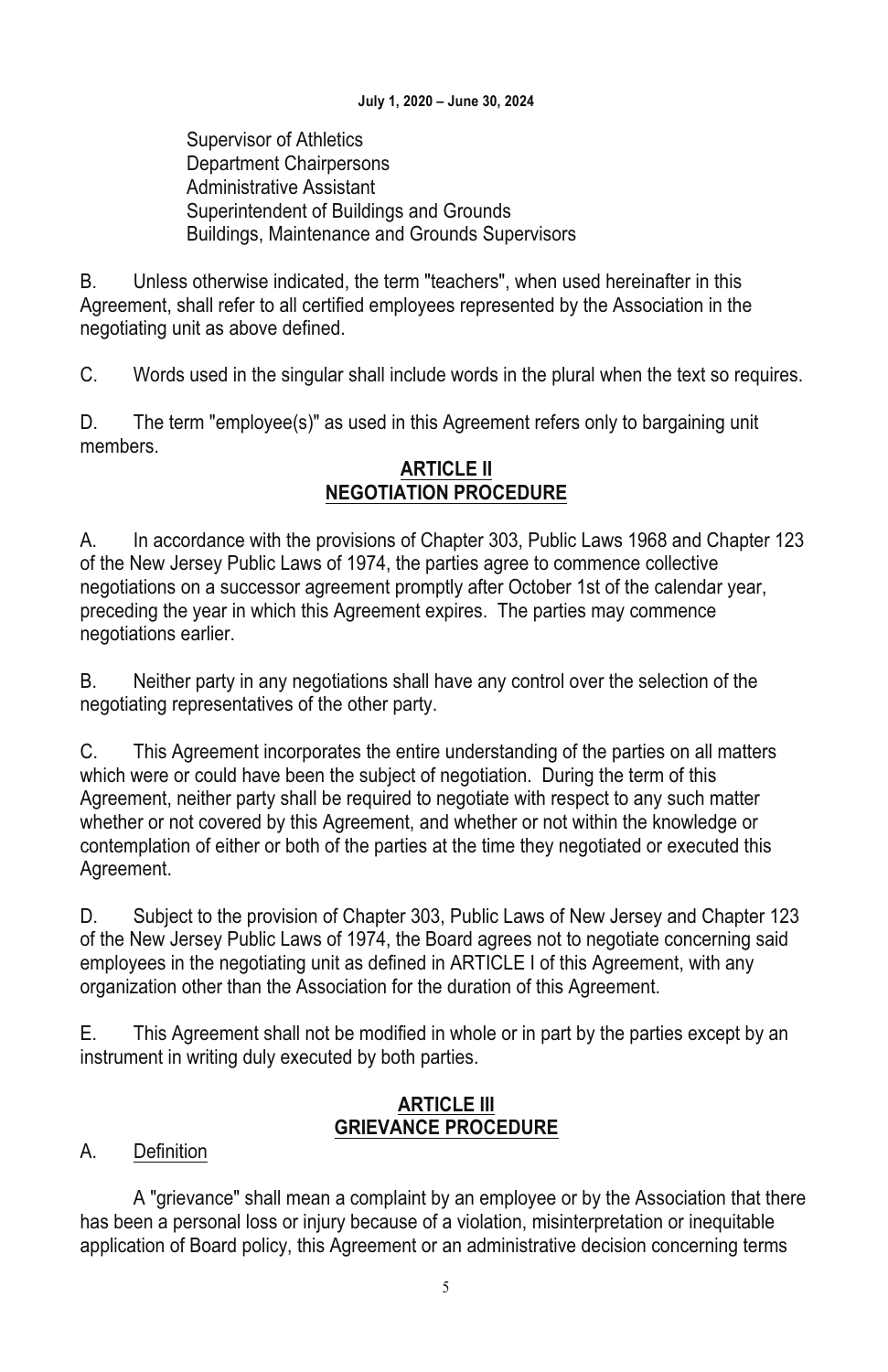and conditions of employment. A grievance to be considered under this procedure must be initiated by the employee or the Association within thirty (30) school days from the time when the employee knew or should know of its occurrence.

## B. Procedure

1. a. Failure at any step of this procedure to communicate the decision on a grievance within the specified time limits shall permit the aggrieved employee or the Association to proceed to the next step. Failure at any step of this procedure to appeal a grievance to the next step within the specified time limits shall be deemed to be acceptance of the decision rendered at that step.

 b. It is understood that employees shall, during and notwithstanding the pendency of any grievance, continue to observe all assignments and applicable rules and regulations of the Board until such grievance has been fully determined.

 2. Any employee or representative of the Association who has a grievance shall discuss it first with the member's principal (or immediate superior or department head, if applicable) in an attempt to resolve the matter informally at that level.

 3. If, as a result of this discussion, the matter is not resolved to the satisfaction of the employee or the Association within ten (10) school days, the grievance shall be set forth in writing to the principal specifying:

- a. The nature of the grievance.
- b. The nature and extent of the injury, loss or inconvenience.
- c. The results of previous discussions.

 d. The member's dissatisfaction with decisions previously rendered and the relief sought. The principal shall communicate his/her decision to the teacher and the Association in writing within ten (10) school days of receipt of the written grievance.

 4. a. The employee or the Association, no later than ten (10) school days after receipt of the principal's decision may appeal the principal's decision to the Superintendent of Schools. The appeal to the Superintendent must be made in writing reciting the matter submitted to the principal, as specified below, and his or her dissatisfaction with decisions previously rendered. The Superintendent shall attempt to resolve the matter as quickly as possible, but within a period not to exceed ten (10) school days after receipt of the written appeal. The Superintendent shall communicate his/her decision in writing to the employee, the Association, and the principal. Beyond this level, a grievance will not be processed if it applies to:

- 1) Any matter for which a method of review is prescribed by law.
- 2) Any rule or regulation of the State Commissioner of Education.
- 3) Any matter which according to law is beyond the scope of Board authority; or
- 4) A complaint by any certificated personnel occasioned by appointment to, or lack of appointment to, retention in, or lack of retention in any position for which tenure is either not possible or not required.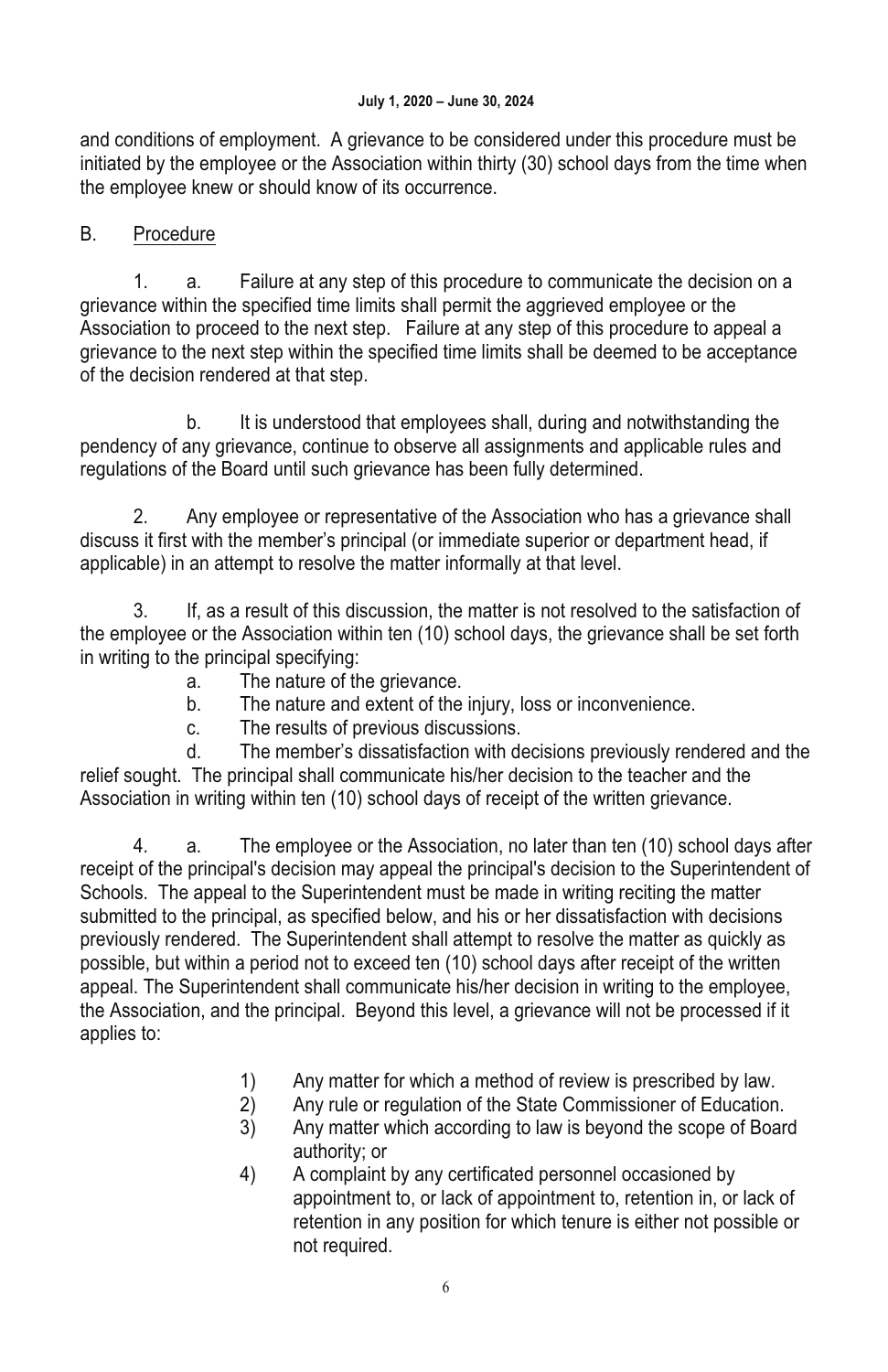b. A complaint of a non-tenured teacher which arises by reason of the member not being re-employed shall be grievable through the use of the grievance procedure, but shall not be arbitrable.

 5. If the grievance is not resolved to the employee's or the Association's satisfaction no later than ten (10) school days after receipt of the Superintendent's decision, the member or the Association may request a review by the Board of Education. The request shall be submitted in writing through the Superintendent of Schools who shall attach all related papers and forward the request to the Board of Education. The Board, or a committee thereof, shall review the grievance and shall hold a hearing with the teacher and Association representative and render a decision in writing within thirty-five (35) calendar days of receipt of the grievance by the Board.

 6. If the decision of the Board does not resolve the grievance to the satisfaction of the employee or the Association, the Association may request arbitration of the grievance by notifying the Board through the Superintendent within ten (10) school days of receipt of the Board's decision.

 7. a. The following procedure will be used to secure the services of an Arbitrator:

 1) A joint request will be made to PERC to submit a roster of persons qualified to function as an arbitrator in the dispute in question.

2) If the parties are unable to determine a mutually satisfactory arbitrator from the submitted list, they will request PERC to submit a second roster of names.

 3) If the parties are unable to determine, within ten (10) school days of the initial request for arbitration, a mutually satisfactory arbitrator from the second submitted list, PERC may be requested by either party to designate an arbitrator.

 b. The Arbitrator shall limit him/herself to the issues submitted and shall consider nothing else. He can add nothing to, nor subtract anything from the Agreement between the parties or any policy of the Board of Education. The recommendations of the Arbitrator shall be advisory. Only the Board and the aggrieved and his representative shall be given copies of the Arbitrator's report of findings and recommendations. This shall be accomplished within thirty (30) days of the completion of the arbitrator's hearings.

# C. Rights of Employees to Representation

 1. Any aggrieved member may be represented at all stages of the grievance procedure by him/herself, or at the member's option, by a representative selected or approved by the Association.

2. When an employee is not represented by the Association in the processing of a grievance, the Association shall at the time of submission of the grievance to the Superintendent or any later level, be notified that the grievance is in process, have the right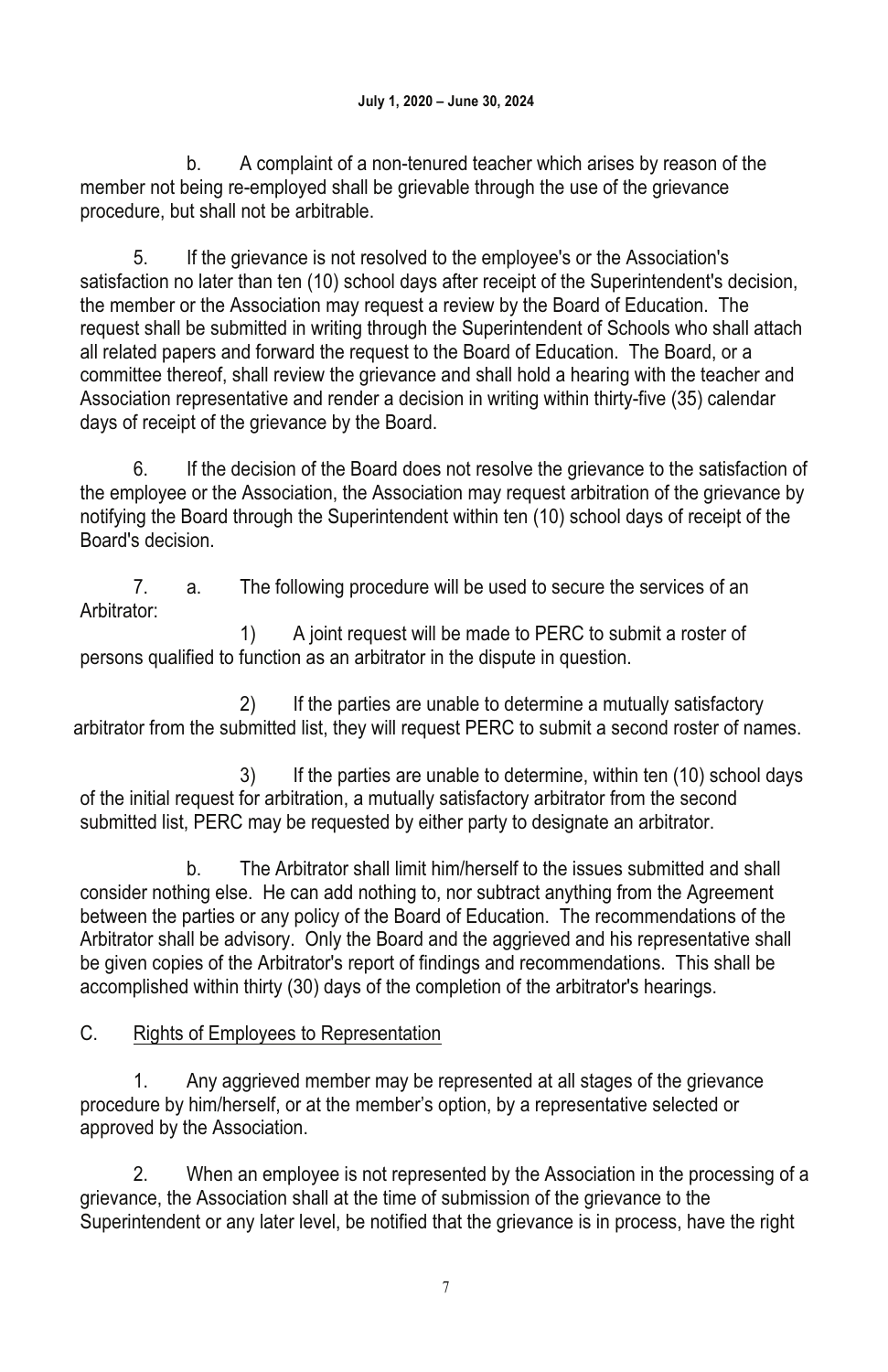to be present, and present its position in writing at all hearing sessions held concerning the grievance and shall receive a copy of all decisions rendered.

3. The Board and the Association shall assure the individual freedom from restraint, interference, coercion, discrimination, or reprisal in presenting an appeal with respect to the member's personal grievance.

 4. A grievance which affects a number of employees may at the option of those employees be filed as a single grievance on their behalf.

## D. Costs

1. Each party will bear the total cost incurred by themselves.

 2. The fees and expenses of the arbitrator are the only costs which will be shared by the two parties, and such costs will be shared equally.

 3. If time is lost by an employee due to arbitration proceedings necessitating the retention of a substitute, the Board of Education will pay only the cost of the substitute. The time lost by the employee must either be without pay or charged to personal time.

#### **ARTICLE IV EMPLOYEE RIGHTS**

A. No employee shall be disciplined without just cause. Any such action asserted by the Board, or any agent or representative thereof, shall be subject to the grievance procedure herein set forth.

B. Whenever any employee is required to appear before the Board or any committee thereof concerning any matter which could adversely affect the continuation of that employee in his/her office, position, or employment or the salary or any increments pertaining thereto, then the member shall be given prior written notice of the reasons for such meeting or interview and shall be entitled to have a representative of the Association present for advice and representation during such meeting or interview.

C. If an employee is publicly disciplined or criticized in the presence of students, parents, or other public gatherings, the employee or the Association may request a meeting with the Superintendent, who shall investigate the facts of the case with all parties concerned and report, in writing, to the employee and the Association.

## **ARTICLE V ASSOCIATION RIGHTS AND PRIVILEGES**

A. Representatives of the Association, the New Jersey Education Association, and the National Education Association may be permitted to transact official Association business on school property at reasonable times provided that permission has been granted by the building principal or his/her designee.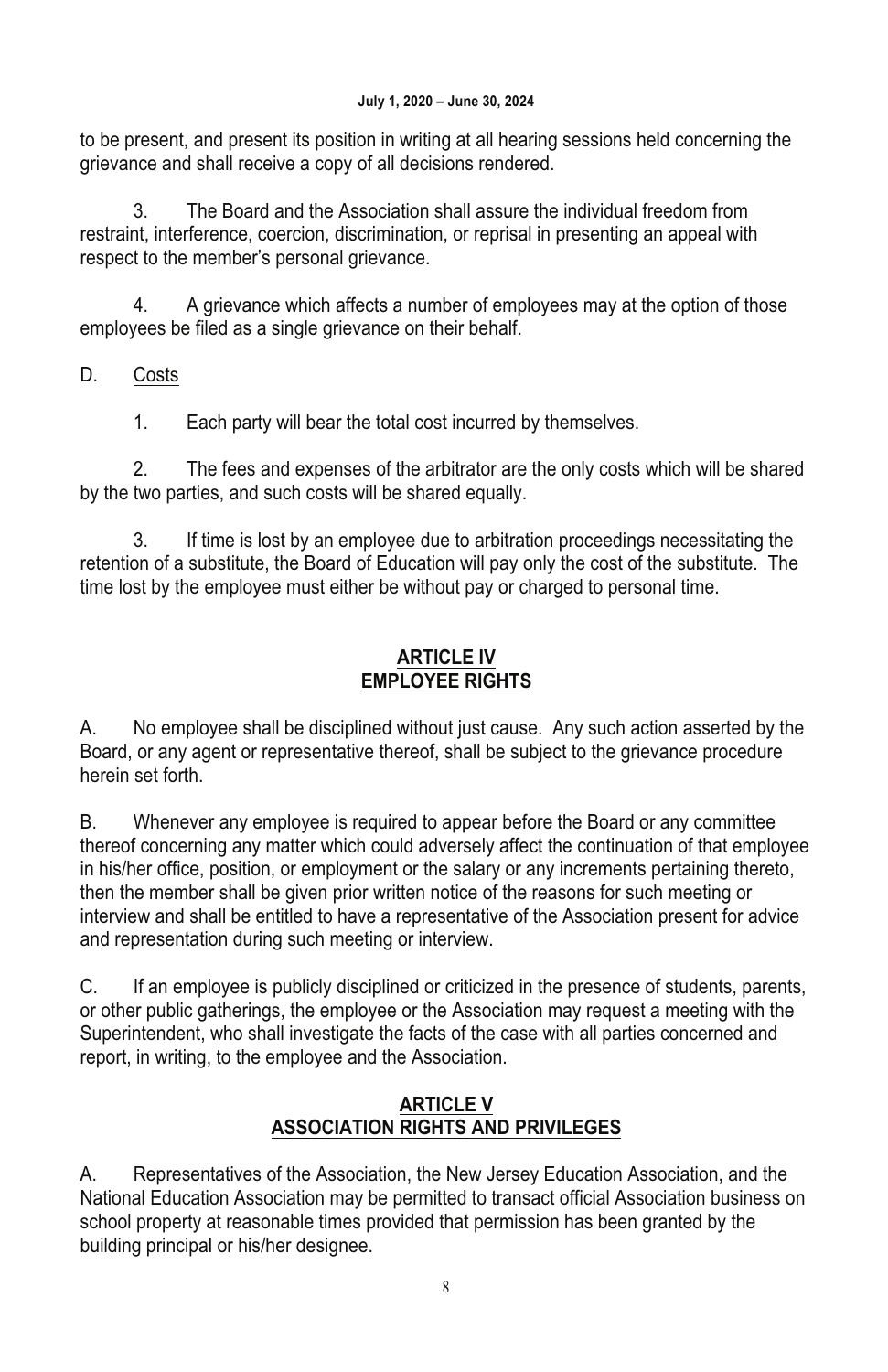B. The Association and its representatives may have the right to use school buildings at reasonable hours for meetings provided permission has been granted by the Superintendent or his/her designee.

C. The Association may use the school mailboxes in a reasonable manner.

D. The rights and privileges of the Association and its representatives as set forth in the Agreement shall be granted only to the Association as the exclusive representative of the bargaining unit and to no other organization.

E. All members shall have release time at 3:15 PM to attend the Haddon Township Education Association regularly scheduled general meeting. No loss in pay shall result from attendance at such meetings.

F. Children of full-time and part-time certificated and salaried employees who reside outside of the district may attend Haddon Township schools free of tuition, provided that the child has not been removed from other schools for disciplinary reasons and that the educational program of such children can be provided within district facilities. Transportation must be provided by the employee. The Superintendent retains the right to determine which elementary school students of staff members will attend in accordance with Board policy. Part-time hourly employees are not eligible for this benefit.

G. The association president or designee shall be entitled to up to four (4) hours per month release time to attend to association business, including, but not limited to; school visitations, workshops, meetings and other business which cannot reasonably be conducted at other times. Hours shall not accrue from month to month. Whenever possible, the association will give the administration five (5) days' notice in advance of release time.

### **ARTICLE VI SCHOOL CALENDAR**

A. At least 30 days prior to BOE approval of the calendar for the next school year, the Association will review a draft of the calendar, for the purpose of providing input that will be considered by the administration in recommendation of the calendar.

## **ARTICLE VII WORKING HOURS AND LOAD**

# A. TEACHER WORK DAY

 1. For the term of this contract the full-time teacher work day shall be seven (7) hours and fifteen (15) minutes unless there is a delayed opening or early dismissal.

The part-time teacher work day shall be determined by prorating the FTE work day of seven (7) hours and fifteen (15) minutes.

 Permanent substitute teachers are classified as part-time hourly employees paid per diem and work less than 30 hours per week.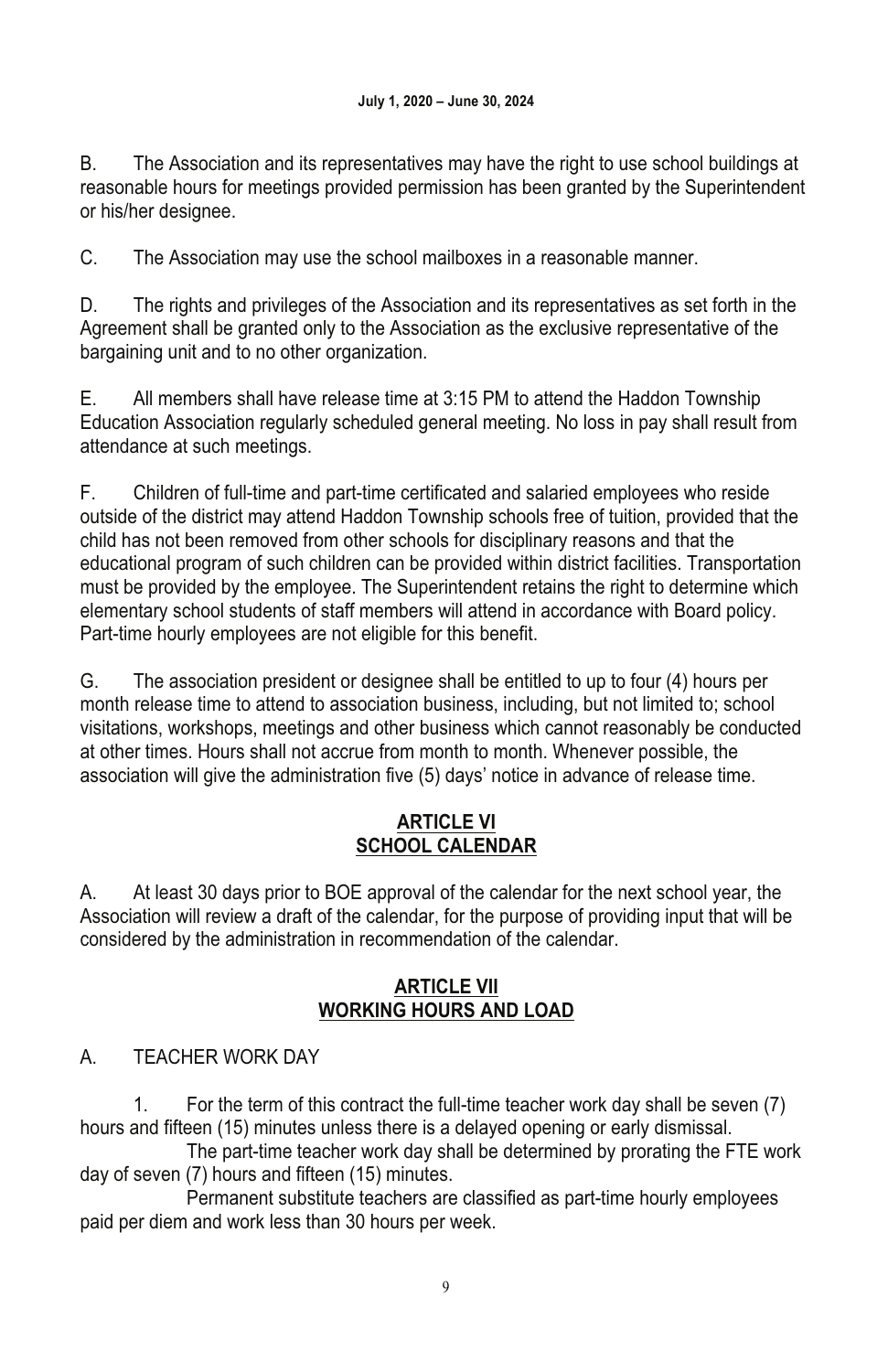2. a. Staff may be required, if necessary, to attend two (2) faculty or curriculum meetings per month for a duration not to exceed one hour after the normal pupil dismissal time. Other staff meetings shall be scheduled in accordance with past practice. Attendance for any period beyond thirty (30) minutes after the normal pupil dismissal time will be voluntary on the part of the teacher.

b. With permission of the principal or designee, staff with after school athletic or co-curricular duties may be excused from faculty or curriculum meetings. Those excused from a meeting will be responsible for any information or assignments disseminated.

3**.** The Assistant Superintendent of Curriculum and Instruction will prepare specific written and/or electronic agendas for each meeting and have them distributed to each school involved at least one day in advance of the meeting.

B. 1. The teacher work year shall begin no earlier than September  $1<sup>st</sup>$  and shall include 187 days, including four (4) professional development days. The beginning and ending times for a full day workshop or in-service will be set by the administration and shall not exceed a seven (7) hour and fifteen (15) minute work day. Said day shall begin no earlier than 8:00 AM and end no later than 3:15 PM. When professional development days occur on a Friday or the day before a holiday, teachers will be permitted to leave at student dismissal time.

2. The beginning and ending times for a half-day in-service may yield a work day that exceeds a 7 hour 15 minute work day. The length of a half-day in-service will be two hours, from 1:15 PM until 3:15 PM, for elementary, middle and high school staff. The high school day will end at noon, with lunch from 12:00 to 1:15 PM. The middle school day will end at 12:15 PM, with lunch from 12:15 to 1:15 PM. The elementary day will end at 12:30 PM, with lunch from 12:30 to 1:15 PM. When a half-day in-service falls on a Friday, teachers may leave at 3:00 p.m.

 3. Teachers are required to attend no more than two (2) evening conferences in addition to Back to School Night. These evening conferences shall not exceed two (2) hours each. The days following the evening conferences will begin with a two hour delayed opening for the high school and middle school teachers; the elementary teachers will have a 12:30 PM dismissal on the day of the conference. On the days of evening conferences and Back to School Night, all teachers are permitted to leave at the student dismissal time.

C. 1. a. The daily teaching load in the middle and senior high school shall be six (6) teaching periods or their equivalent as identified in A. 1 of this article. Assignment to a supervised study period, conference period, non-compensated extracurricular activity during school hours, cafeteria duty or similar activities, shall be considered a teaching period for the purpose of this Article. Unless otherwise provided in this agreement, teachers at the high school are to be present for seven hours and fifteen minutes per day when school is in session with the exception of days when there is an early dismissal or delayed opening.

 b. Secondary school teachers shall have the equivalent of at least one (1) unassigned preparation period per day.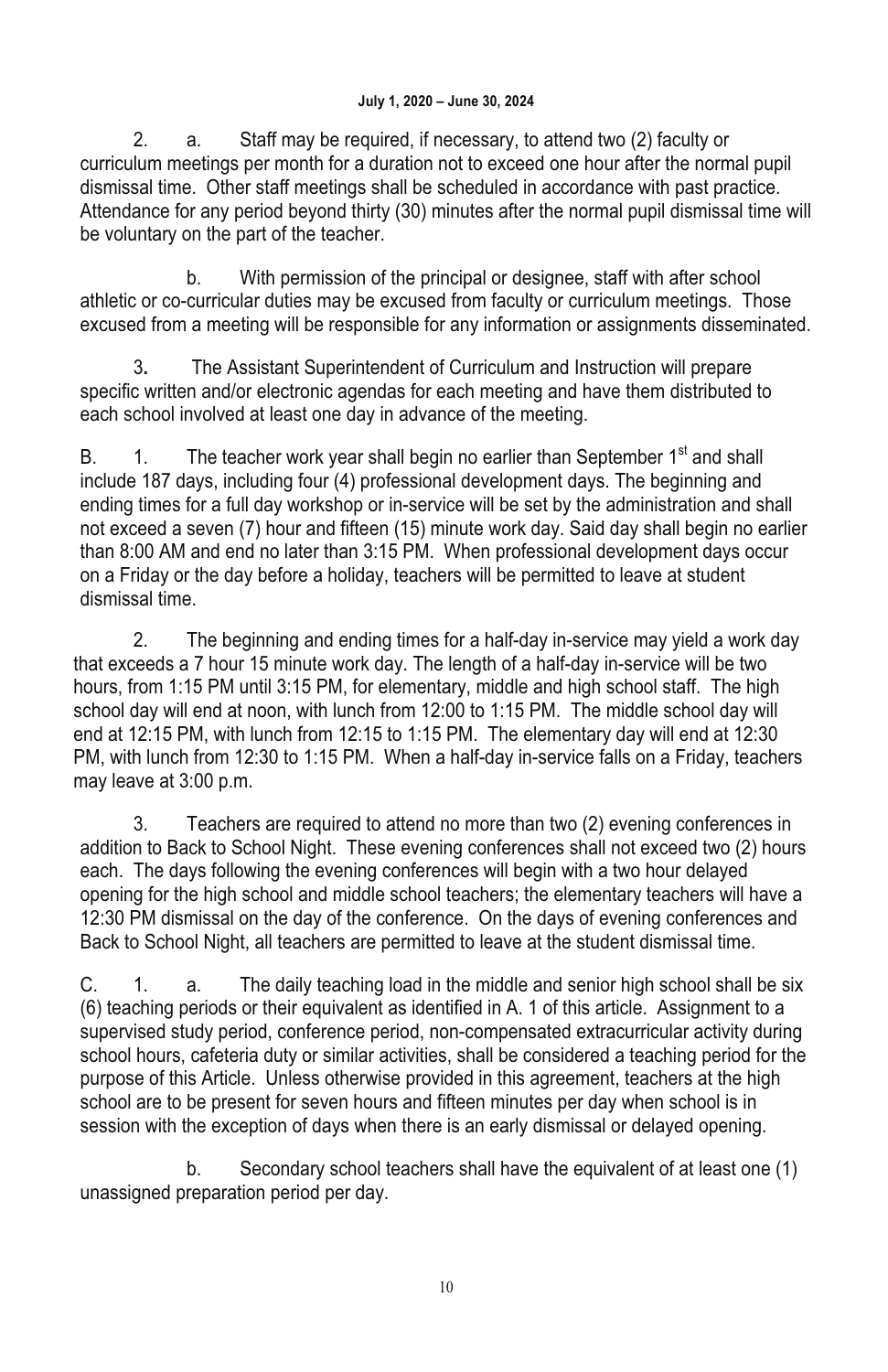c. All teachers shall be entitled to leave school at the student dismissal time when the school hours are shortened prior to holidays, recesses, and on the last day of school, as indicated on the school calendar.

 2. a. The daily teaching load in the elementary schools shall be established in accordance with past practice.

 b. Elementary school teachers shall have free use of time during which a specialist is teaching their class.

> c. Elementary teachers shall be guaranteed preparation time for a total of 180 minutes per week with a minimum of 30 minutes per day.

 d. Elementary preparation time that is missed for the following reasons will be made up with early release time:

- Standardized testing
- Administratively initiated in-service; including curriculum meetings
- Game day
- Field day (K-2 only)
- Tour of Middle School (Fifth grade)
- Assemblies (i.e. concerts, plays, PTA programs)
- Child study team conferences

e.Pre-K and Kindergarten teachers will have the same working and lunch hours as other elementary teachers. The time of arrival and dismissal of Pre-K and Kindergarten students will be at the discretion of the administration.

# 3. TEACHER LUNCH PERIOD

 a. All full-time teachers shall have a duty-free lunch period of at least the length of the student's lunch period. All part-time teachers working 7.25 hours or more per day shall receive a scheduled, uninterrupted unpaid one (1) hour lunch period.

b. SECRETARY AND AIDE LUNCH PERIOD

 All full-time secretaries and aides shall have a lunch period of one hour. All part-time secretaries and aides working 7.25 hours or more per day shall receive a scheduled, uninterrupted unpaid one (1) hour lunch period.

D. Every teacher has a responsibility of assisting students when they require or request help; of conferring with parents about pupil progress or problems; of consulting with colleagues, supervisors, or administrators on professional matters; and of seeking to improve professional competence and classroom skills. The teacher carries the responsibility of professional responsiveness throughout his/her working hours.

E. Secretaries shall be compensated one hour and one-half  $(1 \frac{1}{2})$  their hourly rate of pay for all work done beyond their work day. All overtime must be pre-approved by the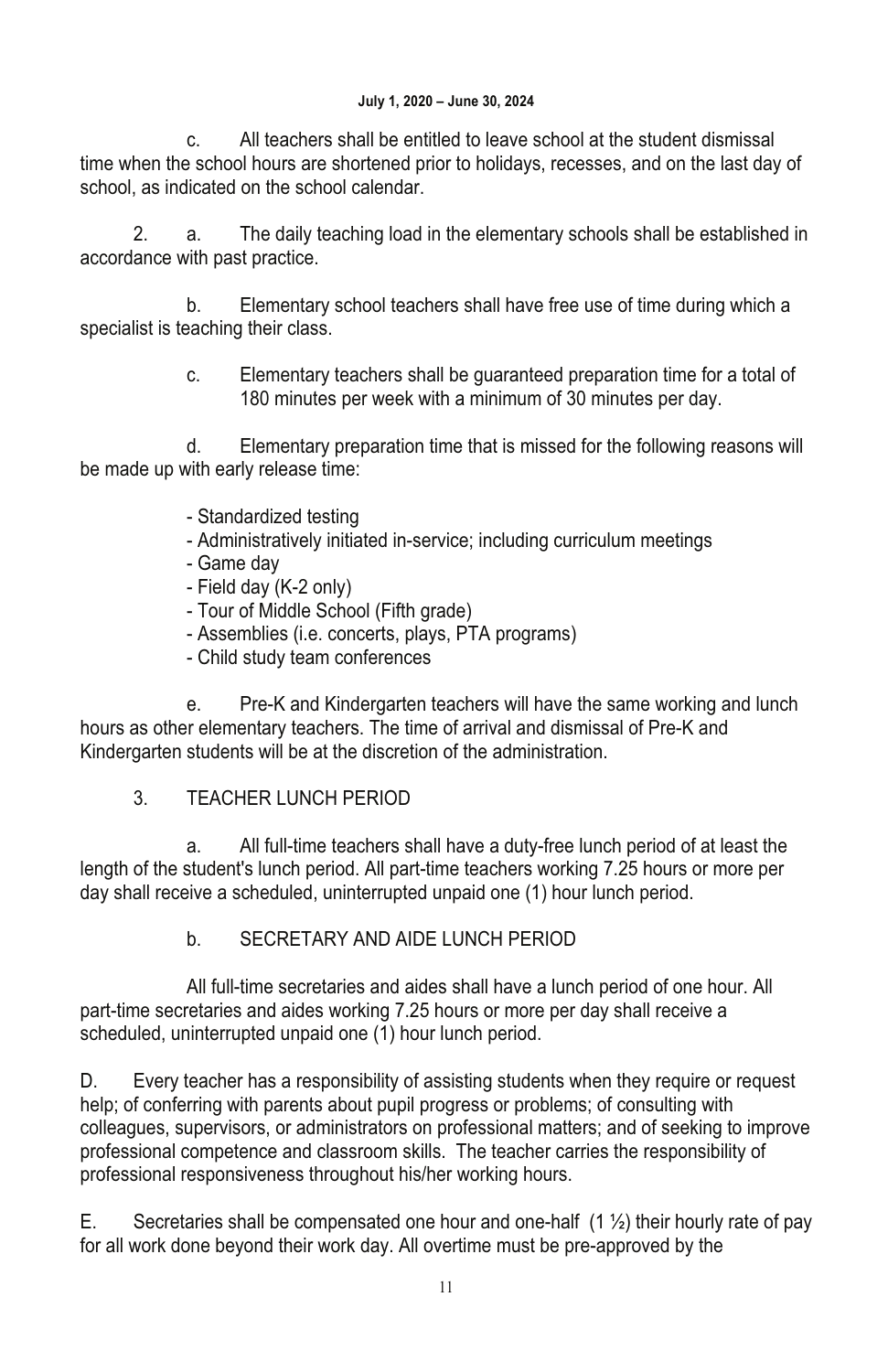administrator to whom the secretary reports. Summer hours for 10.5 month secretaries will be calculated according to the staff and student populations of each school and will be determined prior to each summer. Notification of these hours as approved by the Superintendent and Board will be provided to the 10.5 month secretarial staff on or before June 1.

F. The workday for all full time secretaries shall be 8 hours, inclusive of an hour for lunch.

G. The September In-Service Agenda should include one hour of professional organizational time for teachers to organize their classrooms and prepare for the school year.

# H. BMG EMPLOYEES

 1. The work day of a full-time BMG employee shall consist of eight (8) hours exclusive of a lunch period of not less than thirty (30) minutes. All part-time BMG employees working 8 hours or more per day shall have an unpaid lunch period of not less than thirty (30) minutes.

 Full and part-time BMG employees shall receive one (1) fifteen (15) minute paid break per four (4) consecutive hours of work. The time scheduled shall be at the discretion of the supervisor.

 2. Any shift change for BMG employees will take place after ten (10) calendar days notice, except for emergencies that are temporary.

I. BMG OVERTIME AND NON-SCHEDULED WORK DAYS

1. Each BMG employee who actually works in excess of forty (40) hours per week shall receive pay for such excess time at one and one-half  $(1 \frac{1}{2})$  times their regular salary.

2. BMG full-time employees who, for whatever reason, do not actually work forty (40) hours in a given week (e.g. vacation, scheduled day off etc.) and are asked to work on a non-scheduled work day by the Superintendent of Buildings, Maintenance and Grounds shall be paid at one and one-half  $(1 \frac{1}{2})$  times their regular hourly rate.

 BMG part-time employees who, for whatever reason, do not work their scheduled number of hours in a given week (e.g. scheduled day off, etc.) and are asked to work on a non-scheduled work day by the Superintendent of Buildings, Maintenance and Grounds shall be paid at their regular hourly rate.

3. All overtime must have prior approval of the employee's immediate supervisor.

4. When an employee is called in on an emergency basis to respond to burglar or fire alarms, he/she shall be paid a minimum of two (2) hours at his/her regular hourly rate.

5. Overtime rate of one and one-half  $(1 \frac{1}{2})$  times his/her regular salary will be paid for actual hours worked outside BMG employees regular scheduled shift for snow and other emergencies. BMG employees may be sent home at the discretion of the Superintendent of BMG.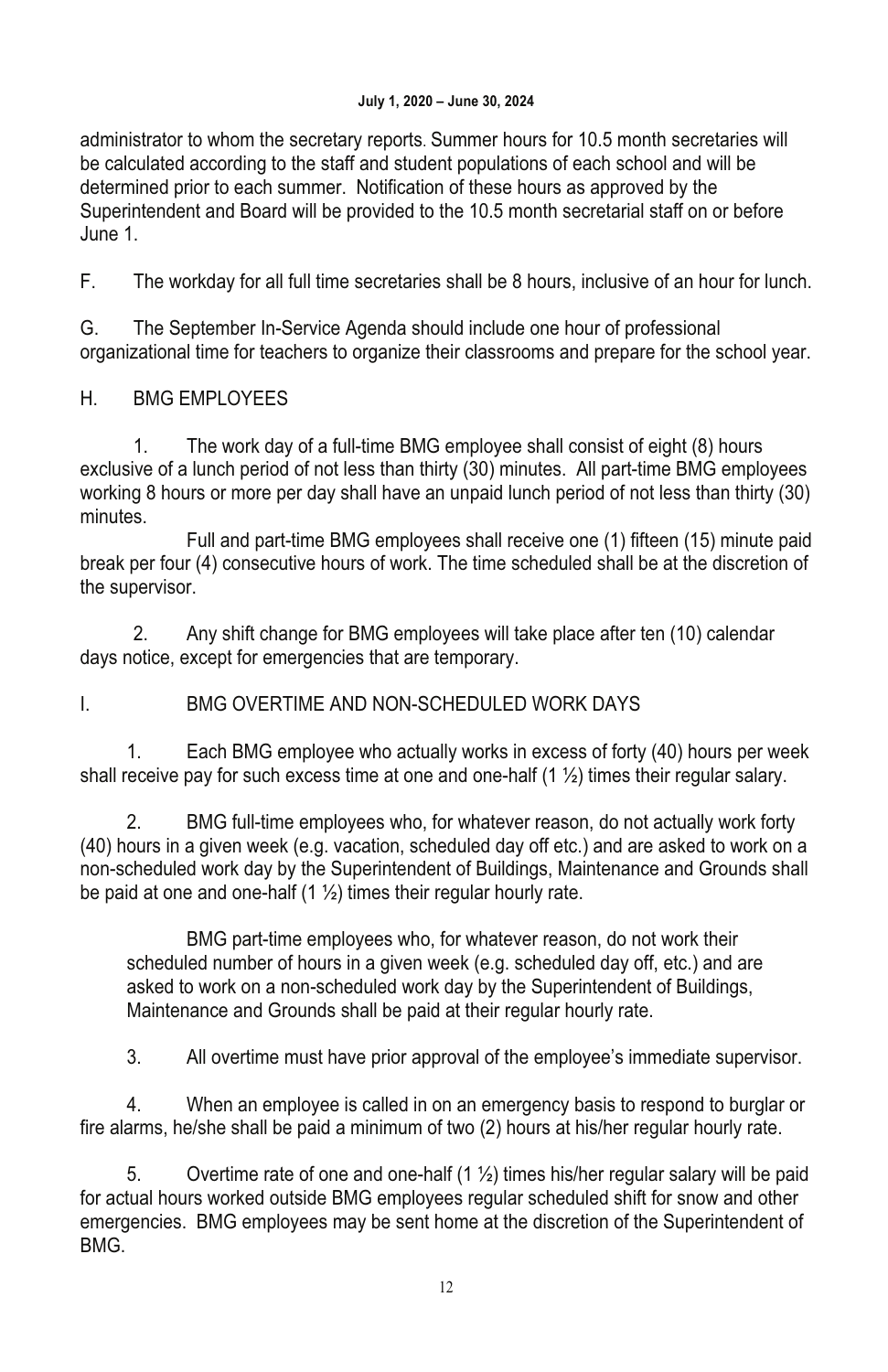BMG employees who work on non-scheduled work days when school is closed, and July  $4<sup>th</sup>$ , and Thanksgiving holidays will be paid at one and one-half (1  $\frac{1}{2}$ ) times their regular hourly rate.

7. All full-time personnel, including second shift employees, are required to make contact with their immediate supervisor by 7:00 a.m. on snow dates or other emergency school closures so they can get direction and coordination of times and locations to report to work. Employees who fail to make contact when needed, are subject to disciplinary action that may include loss of pay.

8. Snow removal rates for Saturdays will be at one and one-half  $(1 \frac{1}{2})$  times the employee's hourly rate and snow removal rates for Sundays and Holidays will be at two (2)times the employee's hourly rate. Employees who work snow removal on Saturdays, Sundays and Holidays will also receive the same number of hours worked in compensatory time. Compensatory time may be used as approved by the Superintendent of Buildings, Maintenance and Grounds during the current school budget year through August 1<sup>st</sup> of the following school budget year and at a time that will not require a substitute employee being hired. Employees should be prepared to report to work during the weekend during weather emergencies.

## J. BMG HOLIDAYS

 1. Full-time Buildings, Maintenance and Grounds shall be entitled to the following paid holidays.

> New Year's Day Martin Luther King's Birthday President's Day Easter Holiday (Friday and Monday) Memorial Day Independence Day Labor Day NJEA Convention (Thursday and Friday) Thanksgiving Day Day after Thanksgiving Christmas Eve Christmas Day New Year's Eve If holidays fall on a Saturday or Sunday, an alternate day shall be designated.

 2. If Christmas Day falls on a Thursday, the following day shall be an additional holiday for all BMG employees.

 3. The schedule of holidays shall be distributed to all employees during or before the first week of school.

 4. If the holiday schedule must be adjusted due to changes in the regular school year calendar, the spokesperson for the BMG employees and the Business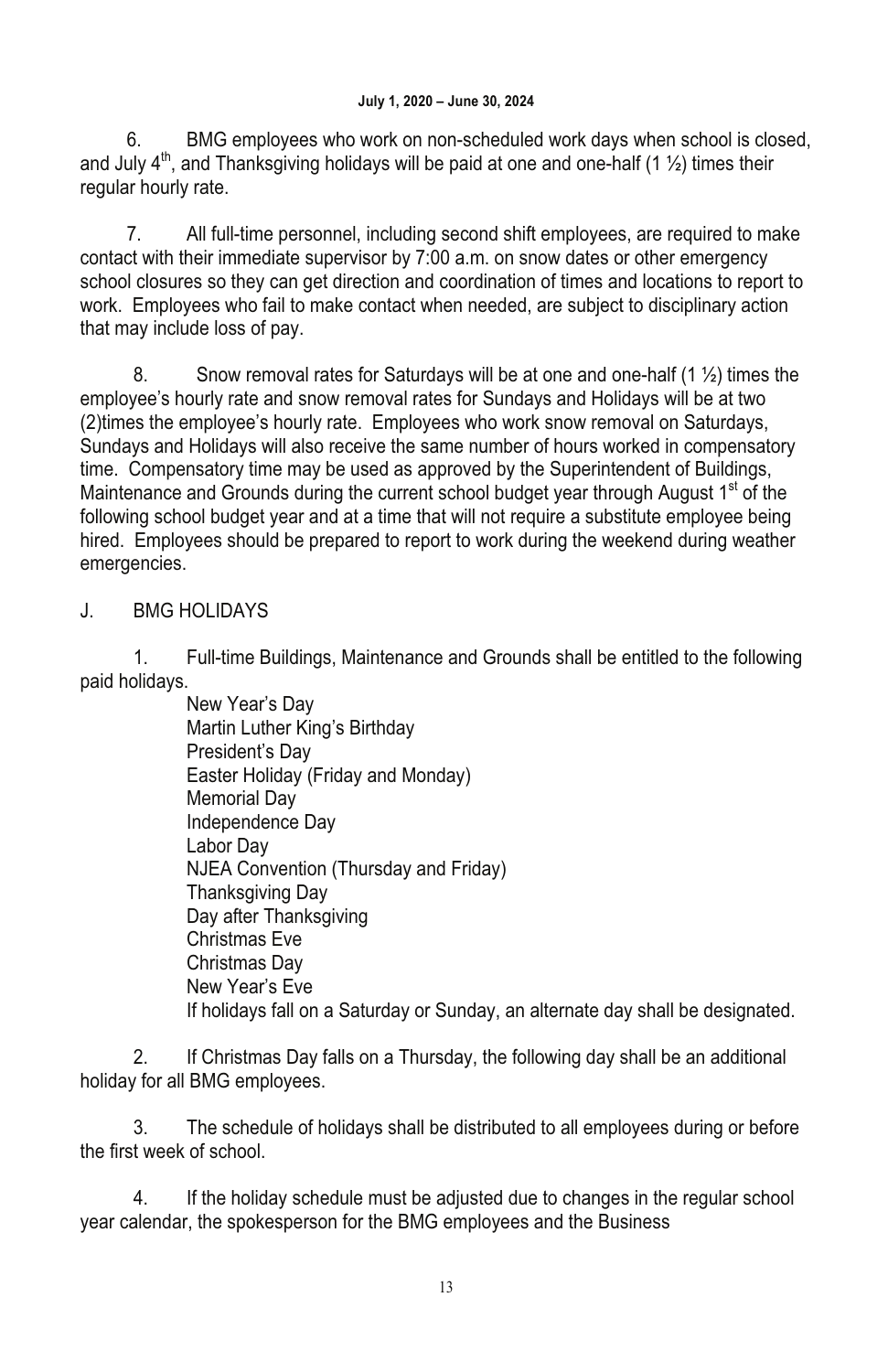Administrator/Board Secretary shall determine a mutually agreeable adjustment in the holiday schedule.

5. BMG PART-TIME EMPLOYEE HOLIDAYS

Part-time hourly employees are not entitled to paid holidays.

#### **ARTICLE VIII VACATION SCHEDULE**

### **SECRETARIES AND CLERKS, BUILDINGS, MAINTENANCE AND GROUNDS**

A. Twelve-month secretaries and buildings, maintenance and grounds employees shall be granted vacation time according to the following schedule:

| Years Worked<br><b>Weeks of Vacation</b>                                      |  |
|-------------------------------------------------------------------------------|--|
| 10 days (prorated based on months served<br>0 years (less than 1 fiscal year) |  |
| 1-4 full fiscal years<br>10 days                                              |  |
| 5 or more full fiscal years<br>15 days                                        |  |
| 7 or more full fiscal years<br>16 days                                        |  |
| 9 or more full fiscal years<br>17 days                                        |  |
| 11 or more full fiscal years<br>18 days                                       |  |
| 13 or more full fiscal years<br>20 days                                       |  |
| 23 days<br>20 or more full fiscal years                                       |  |

 Employees with less than one (1) year of service may use their vacation days during their first fiscal year of service (ends June 30) at an accrual rate of 0.83 days per completed month of service.

 Employees may roll over a maximum of five (5) days each year. At no time may employees carry over more than five (5) days.

 12-month salaried part-time employees are eligible for this benefit. All other part-time employees are not eligible for vacation time.

B. All Secretaries, Technology Specialists and Full-time Aides shall be permitted to leave one-half (½) hour earlier than the end of the regularly scheduled workday on full days before holidays.

C. Secretaries who work beyond their 10.5 month work year shall be compensated \$40.00 hour for each of four years.

D. Secretaries who move from a 10.5 month position to a 12 month position shall be placed horizontally on the guide that was established for the 12 month secretaries, e.g. Step 8 10.5 months = Step 8 12 months.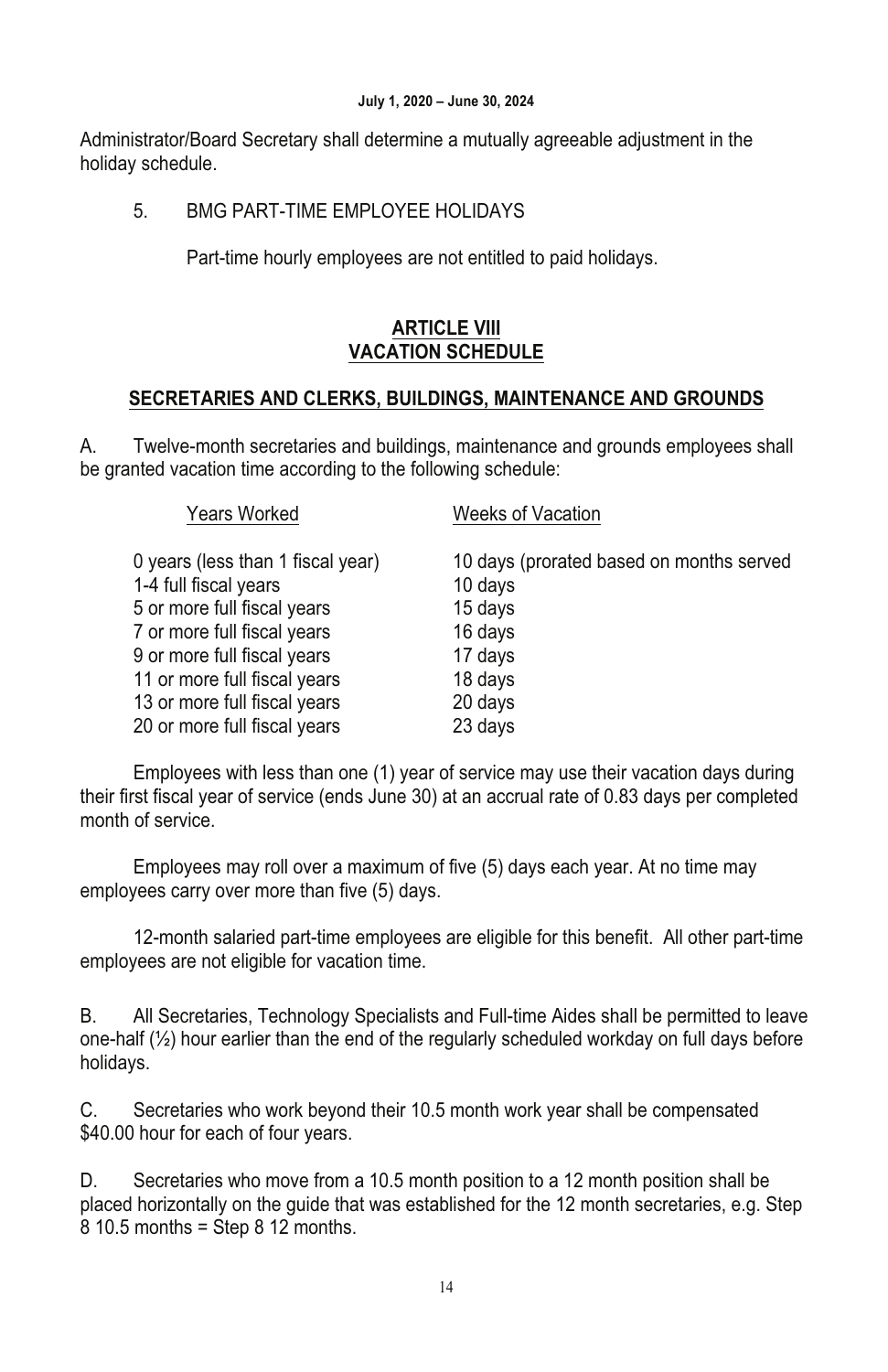### **ARTICLE IX SALARIES**

A. 1. The salary schedule and rates of special compensation of teachers covered by this Agreement are set forth in Schedules "A, B, C, G, H, I, J, and K" which are attached hereto and made a part thereof. Rates and compensation of non-instructional staff recognized by this Agreement are set forth in Schedules "D, E, and F."

 2. Salary adjustments from column to column will be made effective as of September 1 and February 1 of each year, if transcripts for additional successfully completed courses are filed no later than sixty (60) days after the respective dates.

B. 1. a. Employees may individually elect to have ten (10) percent of their monthly salary deducted from their pay. These funds shall be paid to the teacher on July 15.

 b. A teacher who selects the option of summer payment shall have this option continued once selected, until notification of his/her wish to discontinue is presented to the Board Secretary in writing. Such notice of discontinuance must be received on or before July 1 for it to be effective for the following academic year.

 2. When a payday falls on or during a school holiday, vacation or weekend, employees shall receive their paychecks on the last previous working day.

 3. Teachers shall receive their final checks on the last working day, in June, provided they have completed all necessary assignments.

 4. The schedule of paydays shall be distributed to all teachers during or before the first week of school.

 5. a. Salaries paid under schedule H shall be paid by separate checks three times each year, November 30, March 15, and June 15. Teachers who are assigned yearlong extra-curricular activities shall receive the appropriate stipend in three equal installments.

 b. Salaries paid under schedule G shall be paid one half of their stipend in the middle of their season and the remainder at the end of the season.

 6. All employees shall be given the option of a credit union deduction in each pay period. The Board and its employees shall have no liability regarding the deduction and transmission of funds provided the established procedures are followed.

C. A teacher-in-charge of each of the elementary schools shall receive additional compensation in accordance with Schedule I.

D. Compensation for Acting Department Facilitators shall be paid per the attached Schedule B.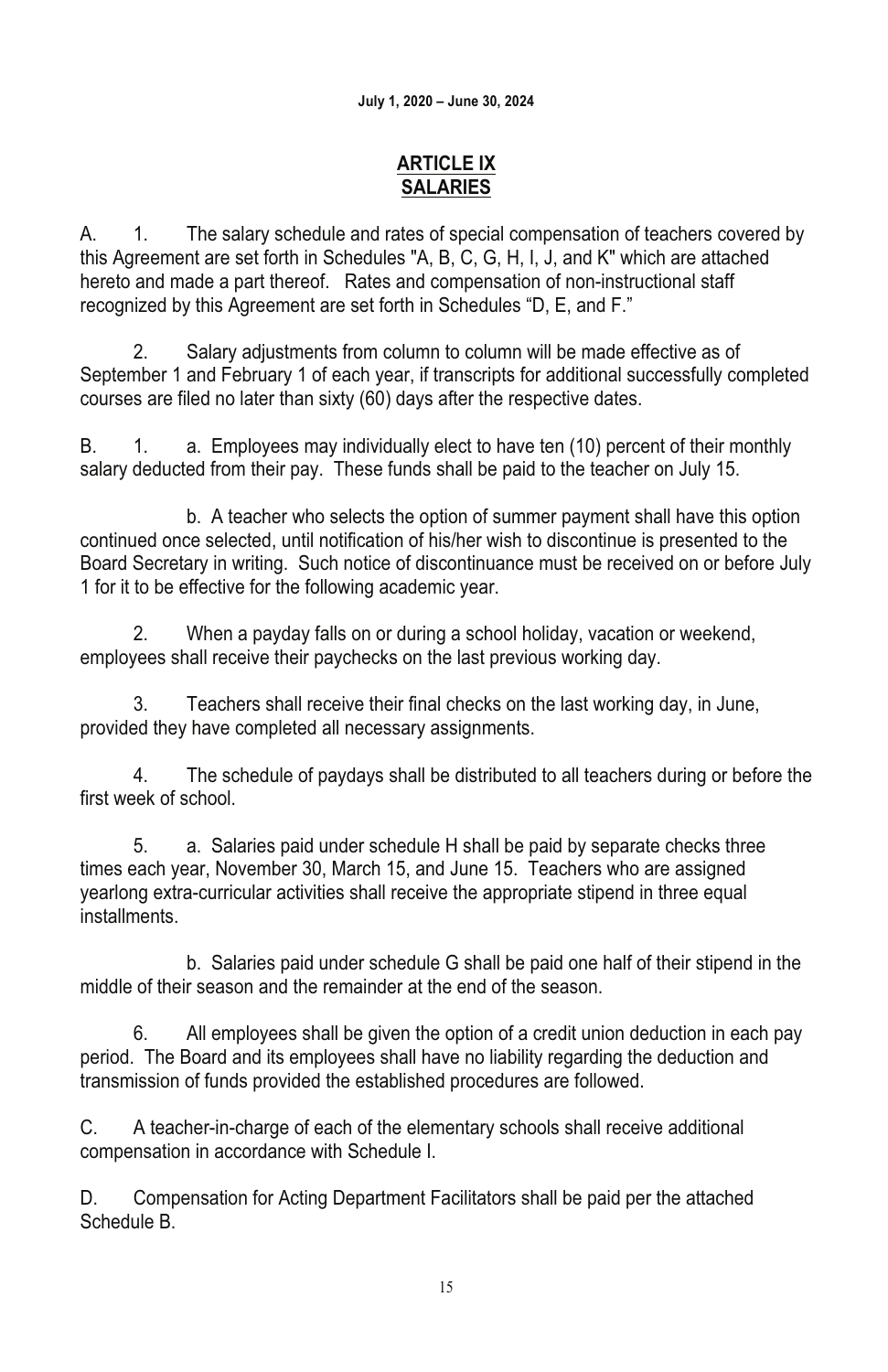E. Compensation for extracurricular activities shall be paid per the attached Schedule G for athletic activities and Schedule H for non-athletic activities.

F. The athletic trainer shall be compensated at an hourly rate as set forth in Schedule G for tri-meets, multi-team events and tournaments, with prior approval of the superintendent. The Board shall also pay the trainer's national and state dues and shall reimburse up to \$100 per workshop toward the fulfillment of the eight hour over three year Continuing Education requirement.

G. Employees who are required to use their automobile on school business shall be reimbursed at the rate for mileage reimbursement as established annually by New Jersey Accountability Regulations.

H. Part-time teachers, when required to work beyond their recognized three (3) hour day, shall be compensated for time beyond their work day at a rate of pay as set forth in Schedule K.

I. Staff that are required to move to a new building, classroom or pack up for renovation purposes shall be compensated at the rate of \$25.00/per hour with a maximum of 8 hours.

J. Chaperone compensation will be paid to teachers at the hourly rate of \$30.00, with a minimum/maximum of two (2) hours for a middle school event and a maximum of three (3) hours for a high school event. In the case of some of the middle school events which are scheduled for students at 1<sup>1</sup>/<sub>2</sub> hours, staff are required to remain for a two hour block of time in order to be eligible for the hourly payment.

## **ARTICLE X EMPLOYEE ASSIGNMENT**

A. Employees shall be notified of their contract and salary status for the ensuing year in accordance with statutory timetable requirements.

B. All teachers shall be given written notice of their tentative assignments for class, subject and building no later than June 1. Such assignments are subject to individual changes in the event of material changes in circumstances or emergencies. The teachers affected by such a change shall be notified promptly and in writing.

C. In response to reasonable request by the Association, the Superintendent will supply to the Association information regarding the certification and degrees held of newly employed teachers.

# **ARTICLE XI VOLUNTARY TRANSFERS AND REASSIGNMENTS**

A. Employees who desire a change in working assignment or who desire to transfer to another building may file a written statement of such desire with the Superintendent not later than April 1 of the academic year preceding the academic year for which the change is desired. Such statement shall include the assignment to which the employee desires to be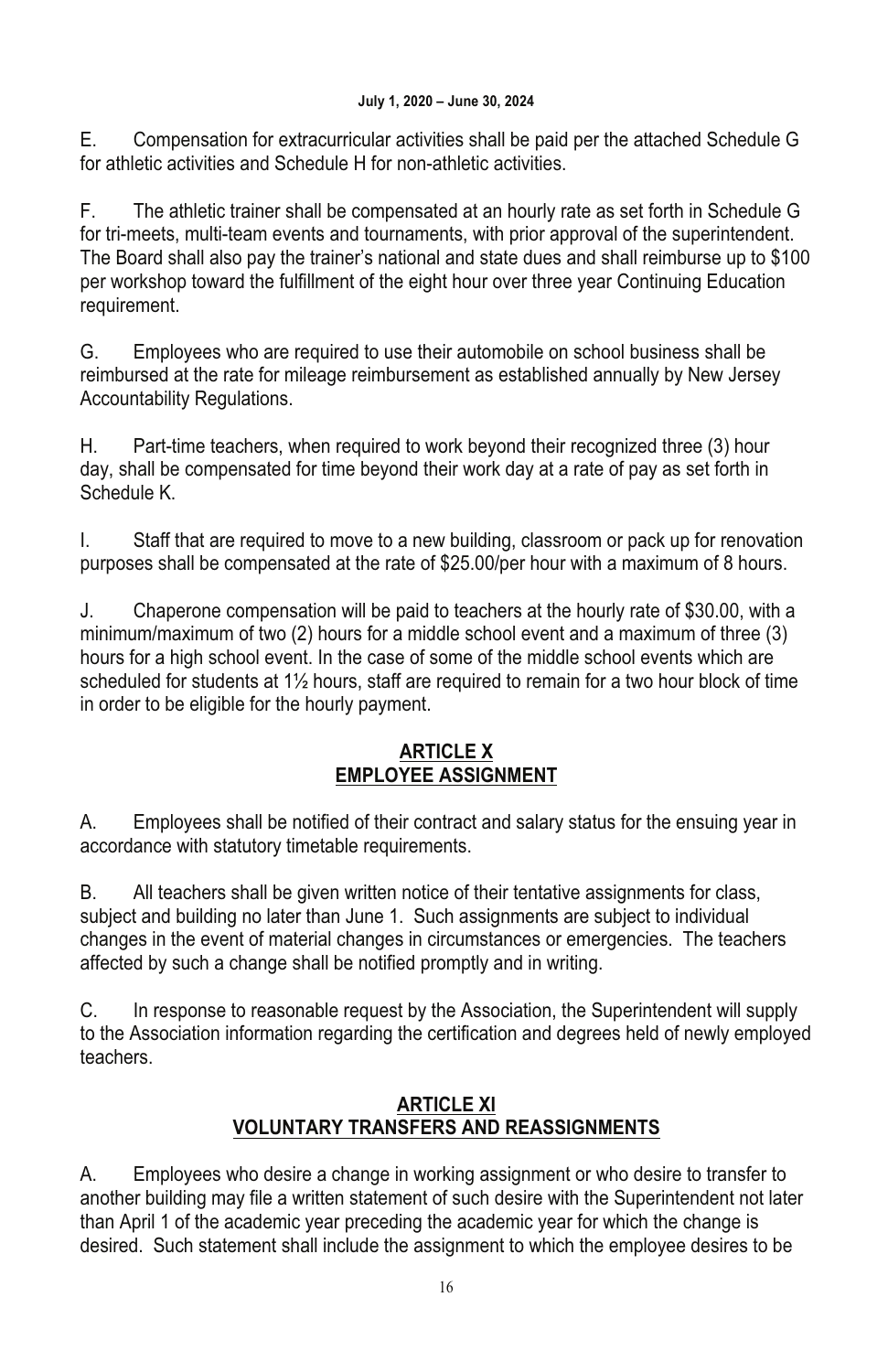assigned and the location of school to which he desires to be transferred in the order of preference. Employees who are unsuccessful in having their transfer or reassignment honored shall indicate in writing to the Superintendent each year if they continue to desire a change.

#### **ARTICLE XII INVOLUNTARY TRANSFERS AND REDUCTIONS IN FORCE**

A. In the event of an involuntary transfer or reassignment, the employee shall have the right to a conference with the Superintendent. The employee may exercise the option to have an Association representative present at such meeting.

B. If a reduction in force is being considered the Board shall notify and consult with the Association as soon as practicable but not less than thirty (30) days before the layoff is to take place.

C. Any reduction in force shall be carried out in accordance with Title 18A, New Jersey Statutes Annotated, and Title 6, New Jersey Administrative Code, after due notification to the Association.

## **ARTICLE XIII VACANCIES**

A. Notice of vacancies shall be given to the president of the Association and shall be posted in the central office of each school and distributed electronically to staff. Notices shall be posted at a reasonable time in advance of contemplated action in order to give the prospective applicants a reasonable opportunity to apply, except in case of an emergency. Notice shall contain the qualifications for the position, the salary range and the deadline for application.

B. Notices of vacancies which occur during the summer will be mailed to the Association President.

C. Bargaining unit members shall be given consideration for all vacancies for which they apply.

# **ARTICLE XIV EMPLOYEE EVALUATIONS**

A. While the primary focus of the staff evaluation system is to encourage professional growth, staff evaluation requires all employees to meet certain established performance expectations. This process should be continuous and constructive and should take place in an atmosphere of mutual trust and respect. The process is a cooperative effort on the part of the supervisor and the employee. Staff evaluations will be conducted in accordance with the established regulations of the TEACHNJ Act.

Taking this into account, the procedure shall be as follows: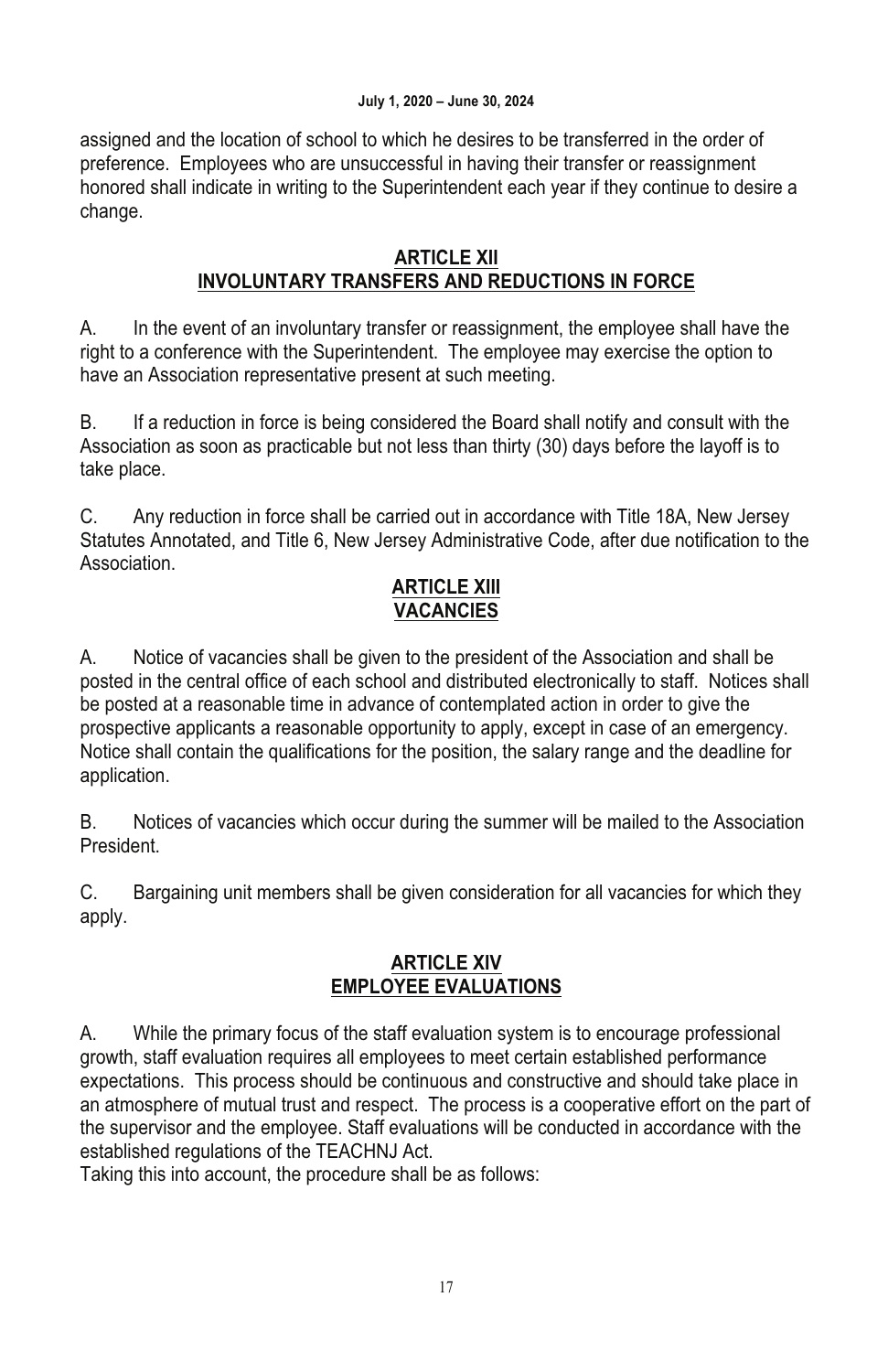1. All employees shall have the right to see and have confidential access to [all] evaluation reports listed below, prior to the report being finalized. Upon request, all members shall also receive a copy of the following reports:

- a. All electronic evaluation reports.
- b. The discussion and collaboration prior to the report being finalized.
- 2. The electronic acknowledgement of the observation/evaluation report will be considered an electronic signature.
- 3. The final page of the summative evaluation will be printed, signed and dated for all members. A copy will be stored in the member's personnel file upon completion of the final summative evaluation.

Support will be provided to certificated staff to save the final version of the summative evaluation for their own reference.

 4. If derogatory reports and materials are to be retained for other than investigative purposes, the employee shall receive a copy of the reports or letters, and given the opportunity to file a written answer to such material. This answer will be placed along with the derogatory material in the employee's file. If the material is not to be retained, it shall be destroyed by the Superintendent immediately.

 5. a. Observations should contain as many clearly stated suggestions for employee improvement as it is possible to make.

 b. If observations indicate an employee's performance does not meet district standards according to the evidence collected via observations, results of student performance data collected locally and by the state, and the judgement of the observers, multiple observers who are employed by the district in the capacity of supervisor or other administrative evaluator will observe the teacher in accordance with the TEACHNJ Act and the district approved evaluation model and review the data before the final evaluation of the employee is made.

 c. Evidence that an employee's performance does not meet at least the effective rating according to the established standards in the district selected evaluation model and student performance standards as guided by the regulations of the TEACHNJ Act shall be clearly stated and accessible to the employee in the electronic evaluation system. If, for any reason, paper copies of evaluative documents are developed, they will be shared with the employee and signed by the administrator and employee prior to placement in the personnel file.

 1) The member who is required to have a Corrective Action Plan (CAP) shall have the right to have an association representative present when a CAP is created.

 2) Members who are required to have a CAP will receive at last one additional observation in accordance with TEACHNJ and district policy. Observations may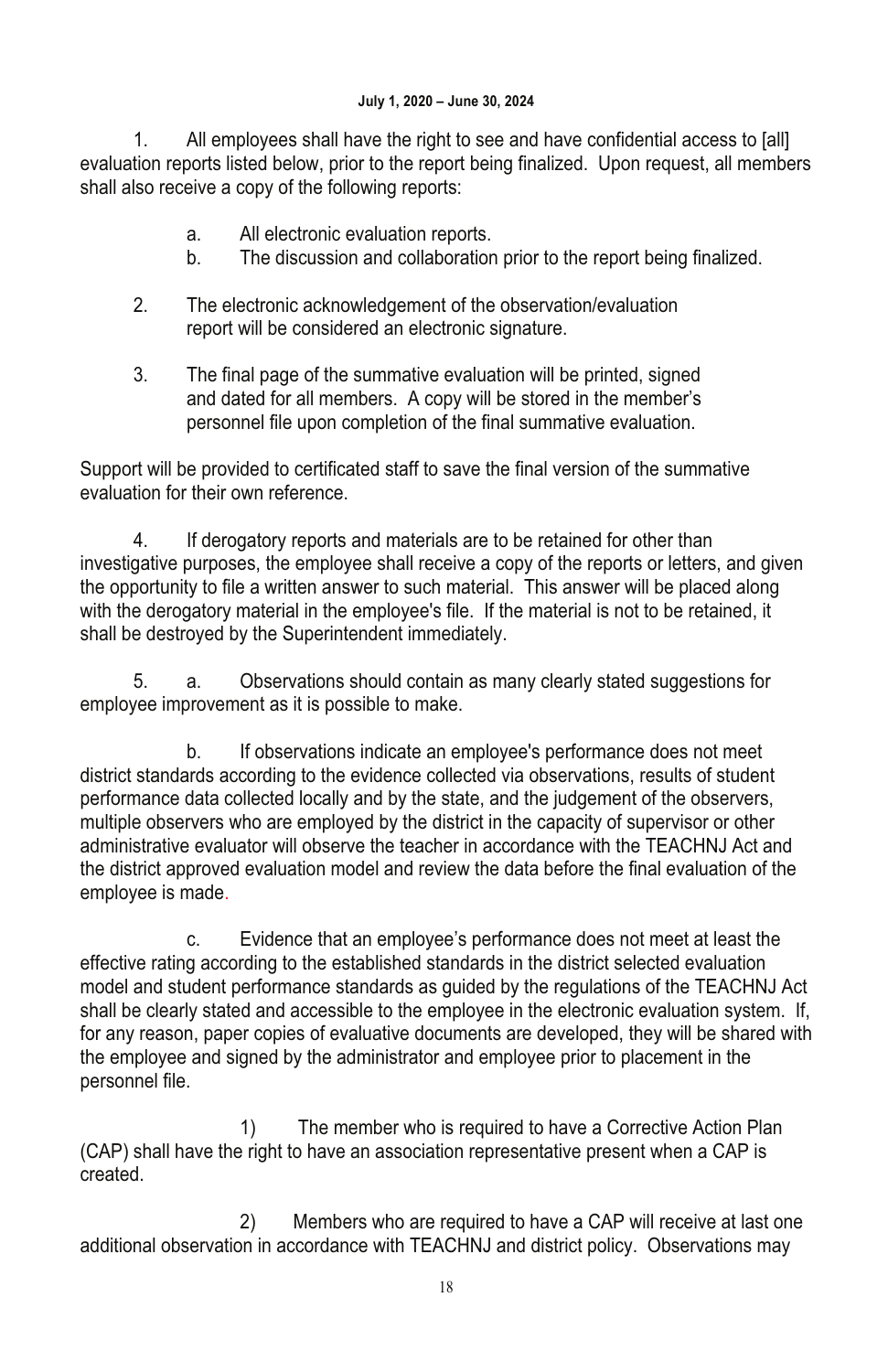be announce or unannounced, however they will always include a post observation conference. A mid-year conference will afford the member(s) an opportunity to review their performance and professional development opportunities for continued support and improvement.

 3) Every individual with a Corrective Action Plan shall be provided with regular and continuous supports and feedback about progress in addressing deficiencies.

 4) Observations of individuals with CAPs shall be certified district supervisors, serving in that capacity. No School Improvement Panel teacher member shall participate in creating or meeting to discuss another staff member's CAP.

 6. a. Contract renewals for members in the first four (4) years of their experience in Haddon Township shall be based on the recommendation of the Administration. Extreme care will be exercised to give everyone adequate opportunities to benefit from guidance or professional development before a final decision is made to dismiss the member.

 b. All dismissal notices will be given in accordance with statutory timetable requirements.

## **ARTICLE XV SICK LEAVE**

A. All ten-month employees shall be entitled to ten (10) days sick leave and all twelvemonth employees shall be entitled to twelve (12) days sick leave each school year, as of the first day of the school year. Unused sick leave days shall be accumulated from year to year with no limit.

B. 1. When a tenured teacher has used all current and accumulated sick leave, he/she may be entitled to up to twenty (20) additional days for extended illness, at salary less the pay of a substitute. This number of days may be extended by vote of the Board of Education. Extended illness shall be defined as illness which requires hospital or home confinement for more than five (5) days under the care of a physician and as certified by him/her.

 2. Beyond twenty (20) days or further limitation established by the Board, deductions will then be made at the rate of 1/200 of the contract salary per working day.

C. Members will be given a written accounting of accumulated sick leave no later than October 30<sup>th</sup> of each school year.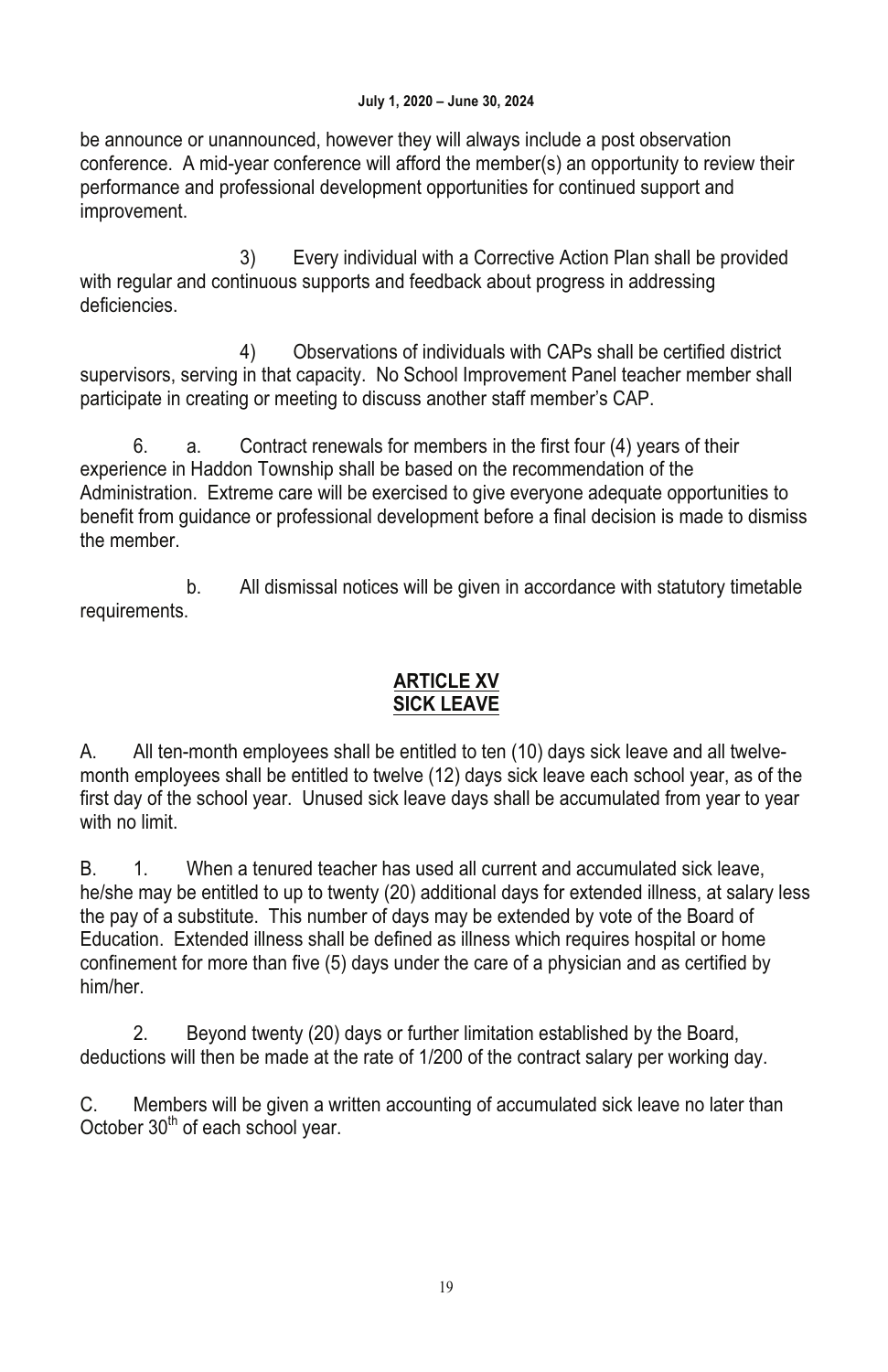#### **ARTICLE XVI TEMPORARY LEAVE OF ABSENCE**

A. Full-time employees shall be entitled to the following temporary leaves of absence with full pay. Applications to the Superintendent, through the building principal for the desired leave, shall be made at least one day before the date of such leave. This one day limit may be waived by the Superintendent in case of emergency.

 Part-time certificated and salaried employees and the Secretary to Athletics are entitled to personal (Article XVI.A.1) and bereavement (Article XVI.A.3) days.

 Part-time hourly employees are not entitled to temporary leaves of absence not otherwise provided by law.

1. Personal

 Three (3) days leave of absence for personal business matters which require absence during the school hours.

> a. Regulations Regarding the Approval of Personal Leave Applications by the Superintendent

 1) Personal leave shall be approved when said leave is necessary to fulfill legal or other important personal responsibilities which cannot possibly be scheduled during after school hours, or on days that school is not in session.

 2) Personal leave will not be approved for recreational purposes, extending vacations, accompanying spouse on business or vacation, supplementing income from second job, or for frivolous activities.

 3) Personal leave shall not be approved on the day before or the day after school closings, recesses, or vacation periods, except with prior Superintendent approval.

 4) Three personal days may be taken without prior permission of the Superintendent, but shall require at least one day prior written notice in order to secure a substitute. Such days may not be taken on the day before or after school closings, recesses, or vacation periods in accordance with the provisions of A.1.a.3., above.

 5) No personal leave time may be taken during the month of June. Exceptions to this provision may be made at the discretion of the Superintendent.

 6) All unused personal days shall be carried over and credited to unused accumulated sick leave for future use.

2. School Business

 Time absent from normal duties when absence is for professional reasons, with the prior approval of the Superintendent of Schools.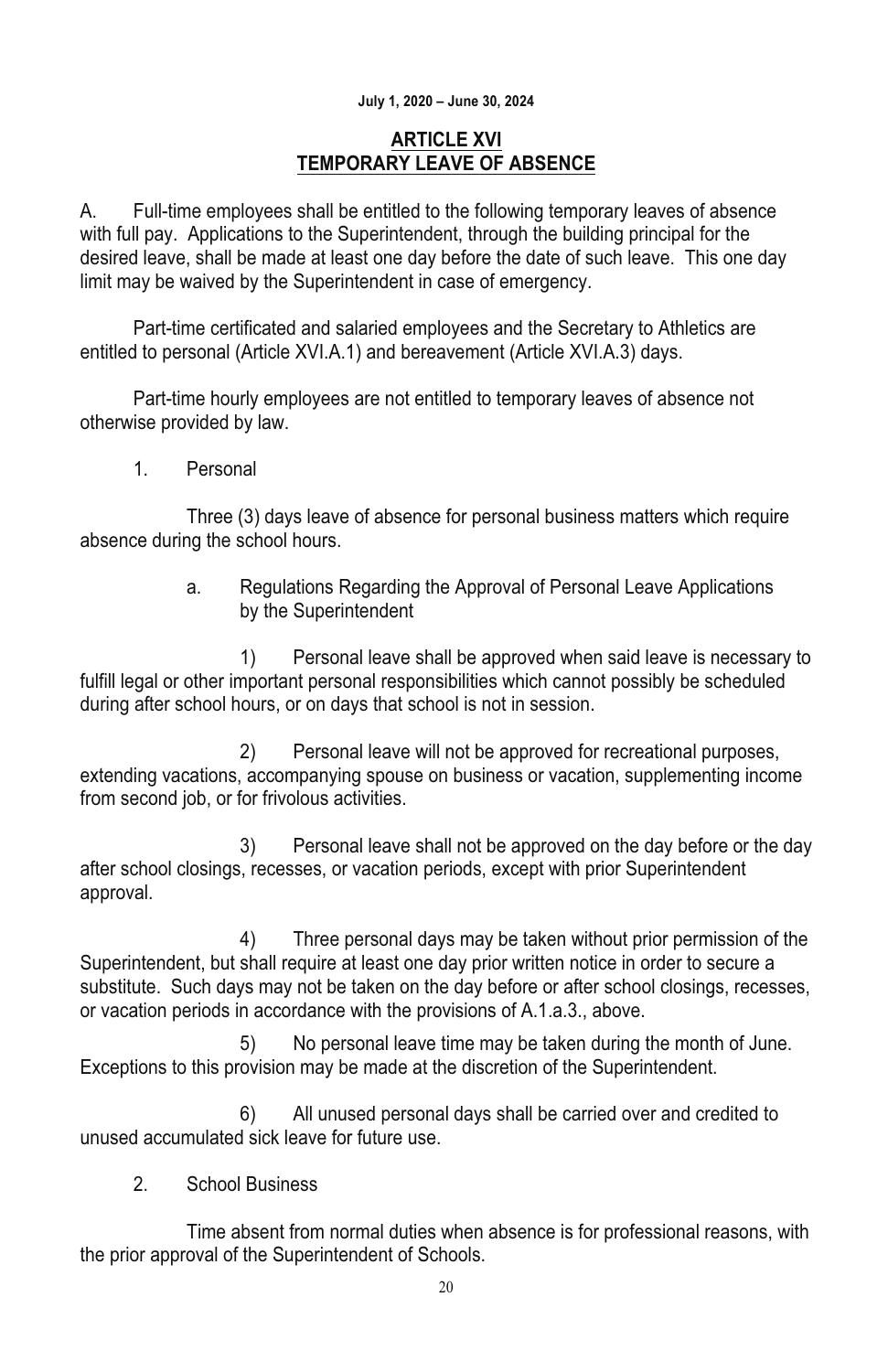3. Death

 a. Up to five (5) days for death in the "immediate family" including wife or husband, son or daughter, mother or father, sister or brother, civil union partner, or any other relative residing in the same household as that of the employee.

 b. Up to three (3) days for death in the "family" including father-in-law, mother-in-law, or any other relative not residing in the same household. Up to an additional two (2) days will be allowed if significant travel distance is involved.

4. Other

 Other leaves of absence with pay may be granted by the Board of Education upon recommendation of the Superintendent.

B. 1. Leaves taken pursuant to Section A above shall be in addition to any sick leave to which the employee is entitled.

 2. Up to three (3) additional days per school year with the maximum deduction equal to the amount paid to a substitute employee, if one is employed for absence, as stated in Section A. 3., above.

 3. Up to one (1) day per year shall be granted to all employees with pay to care for a sick member of the immediate family (defined for this article as mother, father, a nonemancipated child under the age of 18, or any relative living in the same household as the employee.)

## **ARTICLE XVII EXTENDED LEAVES OF ABSENCE**

A. A leave of absence without pay of up to one (1) year may be granted to any tenured teacher who joins the Peace Corps or AmericCorps VISTA, serves as a full-time exchange teacher or overseas teacher, or accepts a Fulbright Scholarship with Board approval.

B. A teacher on tenure may be granted a leave of absence without pay for up to one (1) year to teach in an accredited college or university.

C. Military leave without pay shall be granted to any employee who is inducted or enlists in any branch of the armed forces of the United States for the period of said induction or initial enlistment.

D. Any tenured employee who experiences a disability arising out of but not limited to surgery, hospital confinement, medical treatment, pregnancy, childbirth, miscarriage, and/or recovery shall notify the Superintendent and receive disability leave upon presentation of documentation from a medical doctor.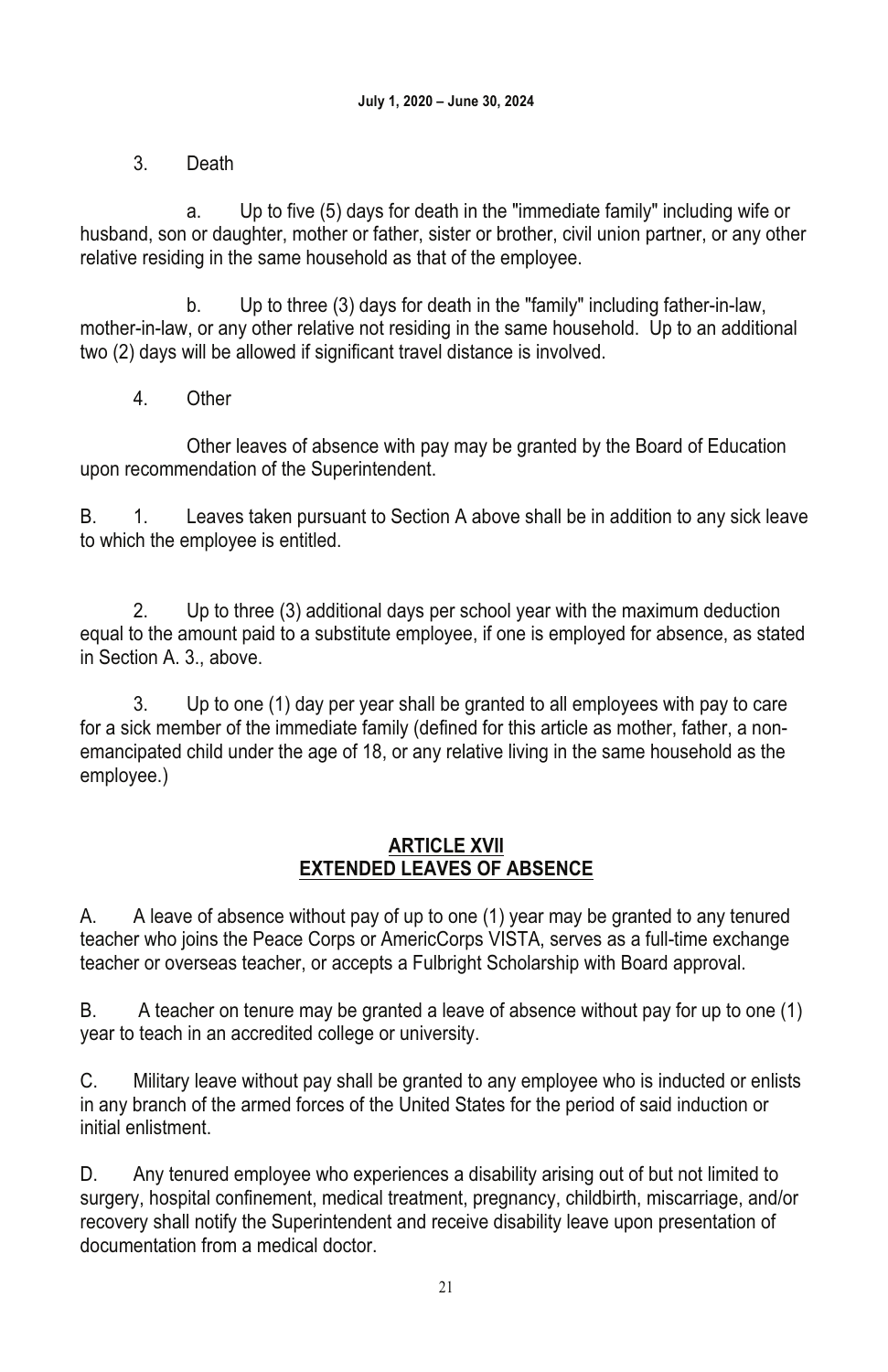1. The Board shall grant a disability leave for the certified period of disability and this leave shall be charged to accumulated sick leave of said employee.

 2. If the accumulated sick leave has been exhausted, disability leave shall be without pay, and health insurance coverage shall be in accordance with the provisions of the plan in effect for all employees and shall be at the employee's expense. This leave shall not exceed one (1) year.

E. Any employee with tenure adopting an infant child may receive leave similar to maternity leave that shall commence upon his/her receiving de facto custody of said infant, or earlier if necessary to fulfill the requirements for the adoption.

F. A leave of absence without pay of up to one (1) year may be granted for the purpose of caring for a sick member of a tenured employee's immediate family. Additional leave may be granted at the discretion of the Board.

G. Other leaves of absence without pay may be granted by the Board in its discretion.

H. 1. Upon return from leave granted pursuant to Section A, B, or C, of this ARTICLE, an employee shall be considered as if he/she were actively employed by the Board during the leave and shall be placed on the salary schedule at the level he/she would have achieved if he/she had not been absent. The time spent on said leaves, however, shall not count toward the fulfillment of the time requirements for acquiring tenure. An employee shall not receive increment credit for time spent on unpaid leave granted pursuant to Section D, E, or F, of this ARTICLE, nor shall such time count toward the fulfillment of the time requirements for acquiring tenure.

 2. All benefits to which an employee was entitled at the time the leave of absence commenced, including unused accumulated sick leave and credits toward the guide, shall be restored upon return, and the member shall be assigned to the same position which he held at the time said leave commenced, if available.

I. All extensions or renewals of leaves shall be applied for in writing prior to April 1st, preceding the school year, and if granted, shall be in writing.

J. All notices of intention to return from leave or to resign from position while on leave shall be requested in writing on or before April 1st preceding the school year.

# **ARTICLE XVIII CHILD REARING LEAVE/PREGNANCY SICK LEAVE**

A. Any employee who becomes pregnant shall be entitled to use sick leave pursuant to the provisions of the negotiated Agreement for pregnancy-related illness or disability and/or, take an unpaid maternity leave, subject to the procedure set forth below.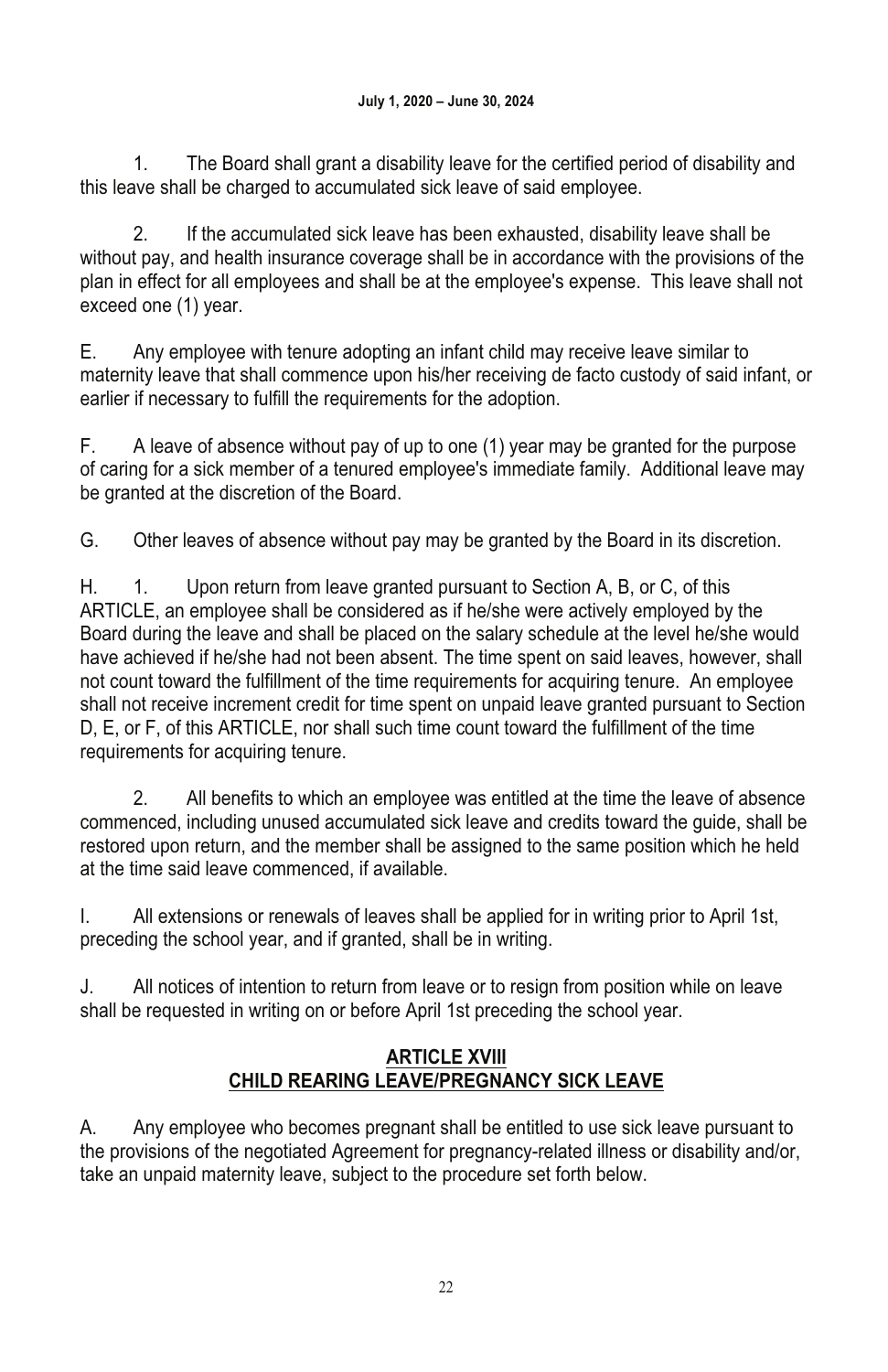# B. General Procedures

 1. Any employee who becomes pregnant shall notify the Principal and the Superintendent of Schools in writing within five (5) months of the pregnancy. Such notification shall state the anticipated delivery date.

 2. After the fifth month of pregnancy, the employee shall furnish the Principal and the Superintendent with a certificate from the attending obstetrician or gynecologist stating that she is physically capable of performing the duties of her position, and shall continue to provide periodic certification of her continuing fitness to perform her duties.

 3. A finding by the Principal that the employee's pregnancy interferes with the performance of her duties shall be documented in writing and referred through the Superintendent, to the Board of Education. The Board shall review such documentation and shall, upon the recommendation of the Superintendent, make a determination as to the ability of the employee to continue.

 4. After childbirth, the employee may return to work upon submission of a report from her obstetrician or gynecologist, stating that she is medically fit to perform all the duties of her position. The employee shall keep the Superintendent informed, in writing, of the intended date of return if she does not intend to apply for extended leave of absence.

 5. A finding by the Principal that the effect of an employee's condition after return from childbirth interferes with the performance of her duties shall be documented in writing and referred through the Superintendent, to the Board of Education. The Board shall review such documentation and shall, upon recommendation of the Superintendent, make a determination as to the ability of the employee to continue to work.

 6. The Board of Education reserves the right to require any teaching staff member to submit to a medical examination by a physician selected by the Board of Education. The Board will assume, without further medical certification, in ordinary circumstances, that a pregnant employee is disabled from work one month before the anticipated date of childbirth, and continues to be disabled for six weeks after her pregnancy is terminated.

C. Pregnancy Sick Leave

 1. An employee is entitled to use sick leave for pregnancy-related illness or disability.

 2. Use of sick leave for pregnancy-related illness or disability shall be governed by the provisions of the negotiated Agreement applying to sick leave.

 3. The Board paid provision for up to twenty (20) additional days for extended illness, at salary, less the pay of a substitute, shall not apply to requests for pregnancy sick leave by tenure employees.

 4. No employee on child rearing leave or any other type of unpaid extended leave is entitled to the use of sick leave.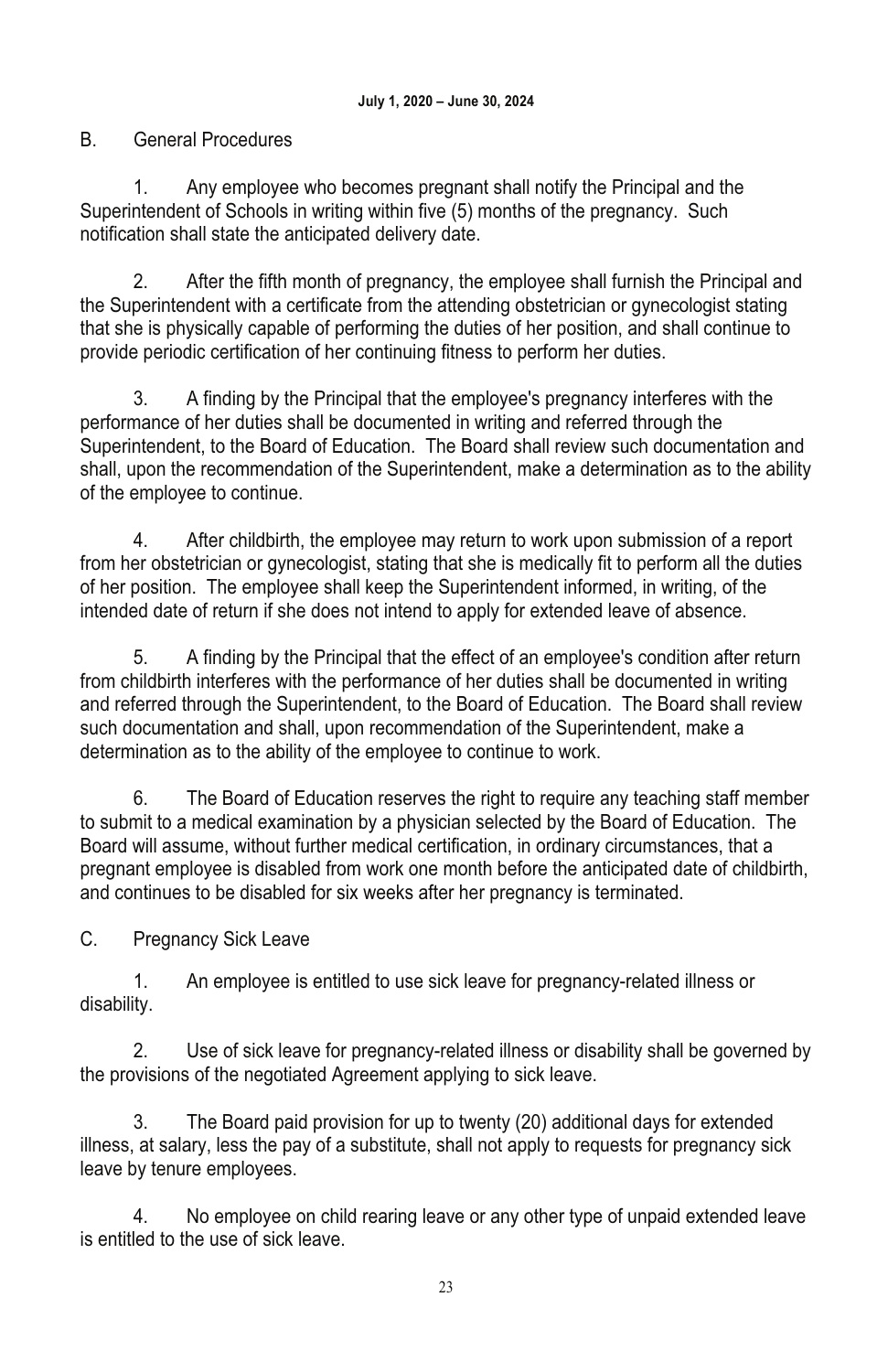## D. Leave of Absence

 1. Any employee who becomes pregnant and fails to provide the medical certification required pursuant to Section B. 2, above, shall be placed on unpaid disability leave immediately.

 2. An unpaid disability leave may be granted at any time during pregnancy upon presentation of a certificate from an obstetrician or gynecologist stating that such disability leave is vital to the employee's health, upon at least sixty (60) days prior notice to the Superintendent of Schools. Such request for leave shall state for what length of time such leave is requested.

 3. An employee shall be permitted to return from disability leave upon satisfying certification requirements set forth in Section B. 4, above, provided that no determination of unfitness is made in accordance with Section B. 5, above.

 4. An employee who exhausts her sick leave for pregnancy-related illness or disability may at that time be granted an unpaid disability leave of absence.

 5. Request for extended leave for child rearing shall be made in writing on or before April 1st preceding the school year for which such request is made.

 6. Extended leave for child rearing may be granted to tenured salaried employees without pay for up to one (1) year in addition to the year in which the leave begins. Extended leave for child rearing may be granted to non-tenured salaried employees without pay for up to the end of the school year in which the leave occurs. Return from extended leave shall occur on September 1.

7. So as not to substantially interfere with or disrupt the continuity of instruction, an employee may not end her leave of absence for child rearing and return after Memorial Day.

 8. All notices of intention to return from leave or to resign from position while on leave shall be requested in writing on or before April 1st preceding the school year.

### **ARTICLE XIX TUITION REIMBURSEMENT, COURSE CREDIT, AND SABBATICAL LEAVE FOR CERTIFIED STAFF**

A. Reimbursement of Courses

 1. The Haddon Township Board of Education will reimburse certified and salaried full-time and part-time staff for college tuition from accredited colleges and universities only, as identified by the New Jersey Department of Education, subject to the following conditions:

 a. Reimbursement shall be at one hundred percent (100%) of the Rowan University of New Jersey in-state rate.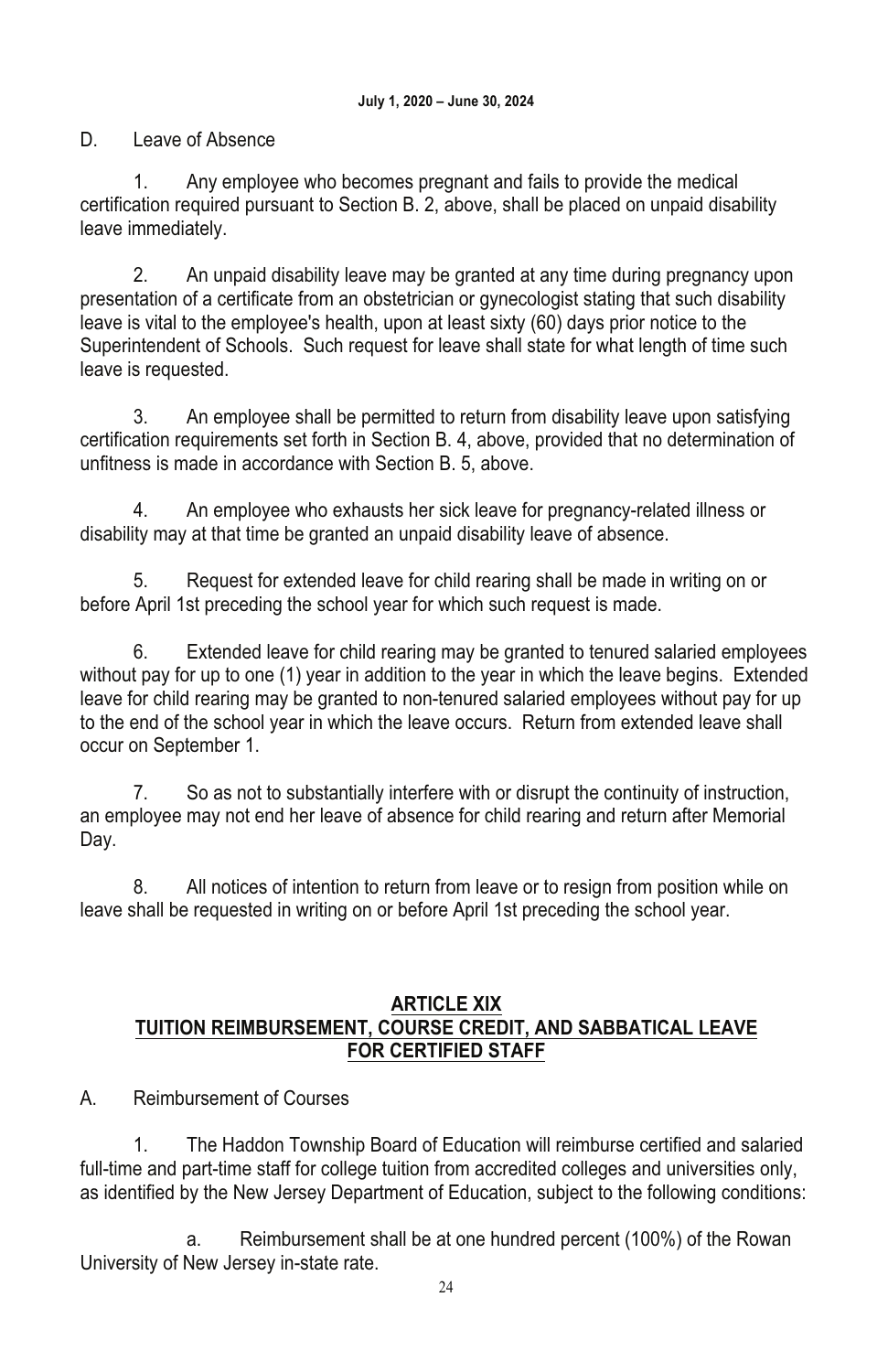b. Each certified staff member is eligible for reimbursement for up to twelve (12) credits per contract year for professional development, inclusive of graduate level, certification or subject area endorsement level courses. Courses that an employee must take in order to attain a standard certificate for initial employment in the assigned grade level or subject area are excluded from reimbursement.

The Board's obligation to this benefit shall not exceed \$50,000 per year for the length of this contract.

 d. The Superintendent must pre-approve courses to be taken and the courses must be in a related area. In order to receive reimbursement the Superintendent must give approval to the application for reimbursement.

 e. A grade of "B" or better or "Pass" in "Pass/Fail" courses is required for reimbursement. To earn reimbursement for a "Pass/Fail" course, the employee will obtain a written statement from the instructor showing an earned letter grade of "B" or better.

f. Employees who resign prior to September 1 of the next school year shall forfeit tuition reimbursement.

B. The Board agrees to continue the following for the duration of this contract:

 1. To give credit on the salary guide for all graduate courses completed with a "B" or better.

 2. To give credit on the salary guide for certain undergraduate courses which enable the teacher to improve his/her professional background. These courses must have prior approval by the Superintendent.

 3. To give one credit on the salary guide for every fifteen (15) hours of documented attendance at certain seminars, in-service training sessions, and other noncredit courses taken in college or other special institutions which enable the teacher to improve his professional background. These programs must have prior approval by the Superintendent.

C. A sabbatical leave without pay shall be granted to a tenured teacher by the Board for study, including study in another area of specialization, for travel, or for other reasons of value to the school system. Sabbatical leave shall be granted subject to the following conditions:

1. Such leaves shall be limited to two (2) teachers per school year.

 2. Application for such leave must be received by the Superintendent, in writing, on or before April 1 in the year preceding the school year for which the sabbatical leave is requested.

3. Sabbatical leave shall be for either one-half year or one year.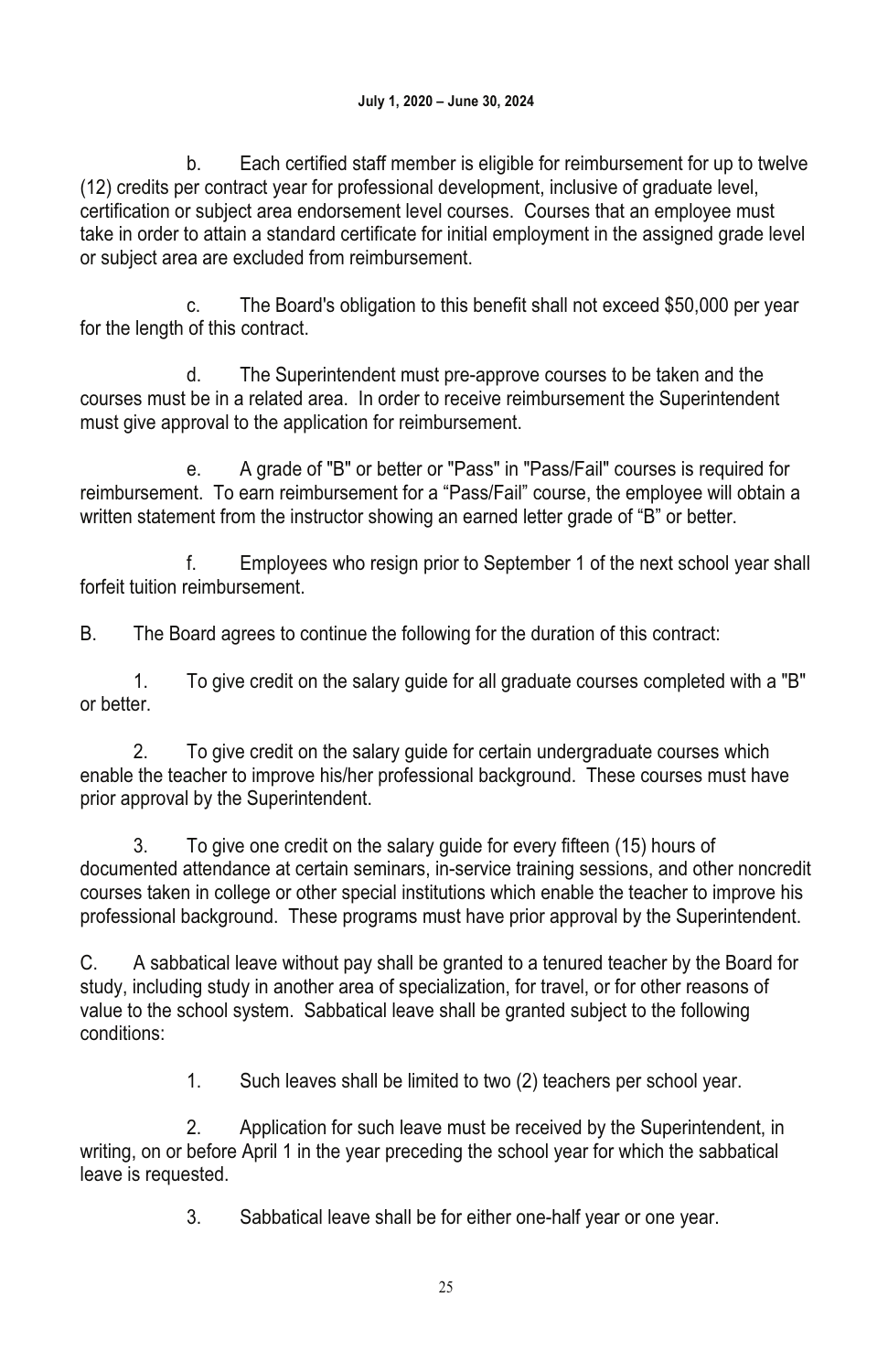Upon return from sabbatical leave, a teacher shall be placed on the salary schedule at the level that he would have achieved had he remained actively employed in the system during the period of his/her absence.

D. One additional hour of on-line training will be provided on district professional development time.

## **ARTICLE XX INSURANCE PROTECTION**

A. The Board agrees to provide health insurance, including family coverage where applicable, to all eligible employees. Employee contribution to health insurance shall be in accordance with "Chapter 78" or P.L. 2020 (S-2273/A-20) "Educators' Health Benefits Fairness Act.". The existing plan subject to Chapter 78 Tier IV contributions, if selected by eligible employees shall be equal to or better than the AmeriHealth Standard Preferred Provider plan in effect on 7/1/2020, known as the base plan.

Effective March 1, 1994, the Board's monthly contribution shall equal and not exceed the monthly rates then and thereafter in effect for the health plan then in place.

B. The Board will provide family dental insurance to all employees. The level of benefits will be equal to or better than the level of benefits in effect on 6/30/91. A summary of the table of benefits is attached to and made a part of this agreement as Appendix B.

C. The Board will provide family prescription insurance to all employees. The co-pay per prescription will be \$20.00/\$10.00 (Brand Name/Generic) for both pharmacy and mail order. One co-pay will be required for a 90 supply obtained by mail order. Three co-pays will be required for a 90 day supply obtained through a retail outlet.

A summary of the benefits is attached to and made a part of this agreement as Appendix C.

D. The parties agree to establish a Section 125 (I.R.S. Code) plan for the purpose of making available a cash option.

1. An employee otherwise entitled to full family health insurance coverage shall have the option to withdraw from such coverage and to be paid a sum of \$7,561 for each year that the withdrawal remains in effect. Employees hired after 9/10/2015 who waive coverage shall be paid at the rate of \$6,000. All withdrawals from health insurance coverage shall be for a minimum of one year corresponding to the benefits period established by this carrier. The cash payment shall be in the form of a stipend payable on the last day of the benefit period.

 2. Notwithstanding the above, employees who have a change in status (e.g. termination of employment, divorce (copy of decree required), legal separation (copy of decree required), death (copy of certificate required), group contract/policy terminated, military discharge (from DD214 required), which causes them to lose coverage elsewhere shall be entitled to re-enroll in the health plan during the plan year provided the employee gives the Board notice of the change in status within 60 days of the event causing the change. Otherwise, all elections for a cash option shall be in effect, for the entire twelve (12)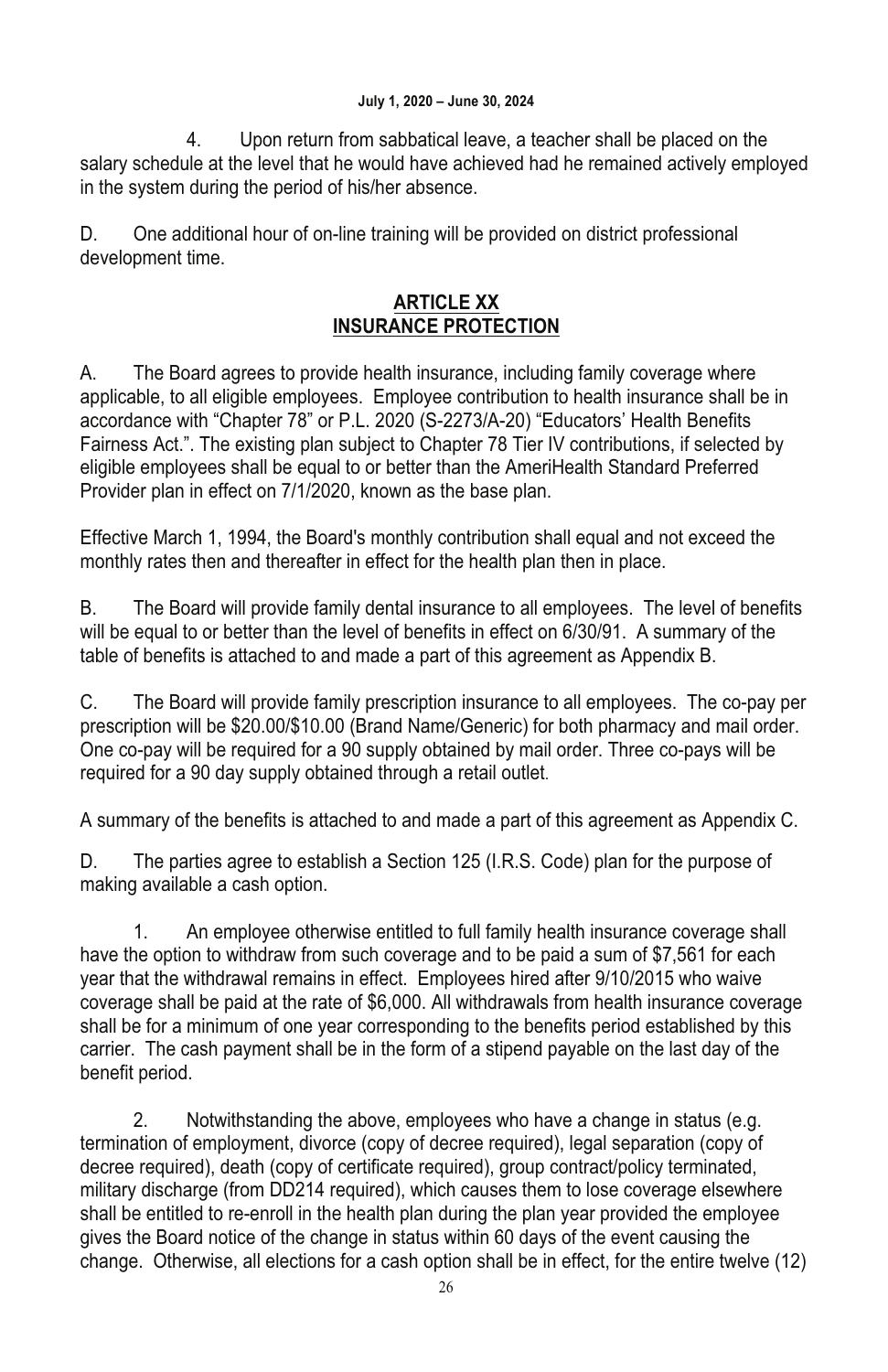month benefit period. The Board's obligation for the cash option shall be prorated for those employees subject to a change in status.

 3. Return to the benefits plan for reasons other than change of status is subject to the terms of the carrier.

 4. The parties agree the cash option provision shall be rescinded if there is any tax liability (state or federal) to employees who continue to choose the benefits.

E. Should the Board decide to change insurance carriers, the Board agrees to provide coverage which is equal to the coverage which is in force at the time of the change. The Association shall have the right to examine any change in carriers prior to the Board's decision to change the carrier.

F. During the term of this contract, the Board shall establish a fund for the reimbursement of employees whose vehicles are damaged through vandalism or accidents not caused by the employee on school grounds. The amount of this fund shall consist of a pool of \$4,000 per year for the duration of this agreement. The fund shall be used only to reimburse the insurance deductible. The employee shall file a report with the principal within 24 hours of the incident and shall provide the principal with all pertinent information regarding possible suspects. The fund shall not be accumulative from year to year and shall not be replenished, if claims exceed the established amount. Claims will be settled at the end of the year with an Association representative and the school business administrator settling accumulated claims.

### **ARTICLE XXI ASSOCIATION-ADMINISTRATION LIAISON**

A. The association shall establish a liaison committee that shall normally meet on a monthly basis, or as needed, with the Superintendent to review and discuss school district problems and practices.

## **ARTICLE XXII PAYMENT FOR UNUSED SICK LEAVE**

A. 1. Effective July 1, 1994, and for the term of this contract, any employee who retires according to the provisions of the T.P.A.F. or P.E.R.S. in order to receive immediate benefits and not merely "deferred retirement" and has fifteen (15) or more years of service in the Haddon Township School District shall be eligible for payment for unused sick leave.

 Payment for unused sick leave may be paid into an employee's 403b account. The board office must receive the proper paperwork through the 403b provider. This may result in payment being made later that July 1.

B. To be eligible for the payment, an employee must notify the Board of the intention to retire at least seven (7) full months prior to the effective day of the retirement to be eligible for the bonus to be paid on July 1. If the employee notifies the Board after December 1, it will result in payment of unused sick leave the following year on July 1.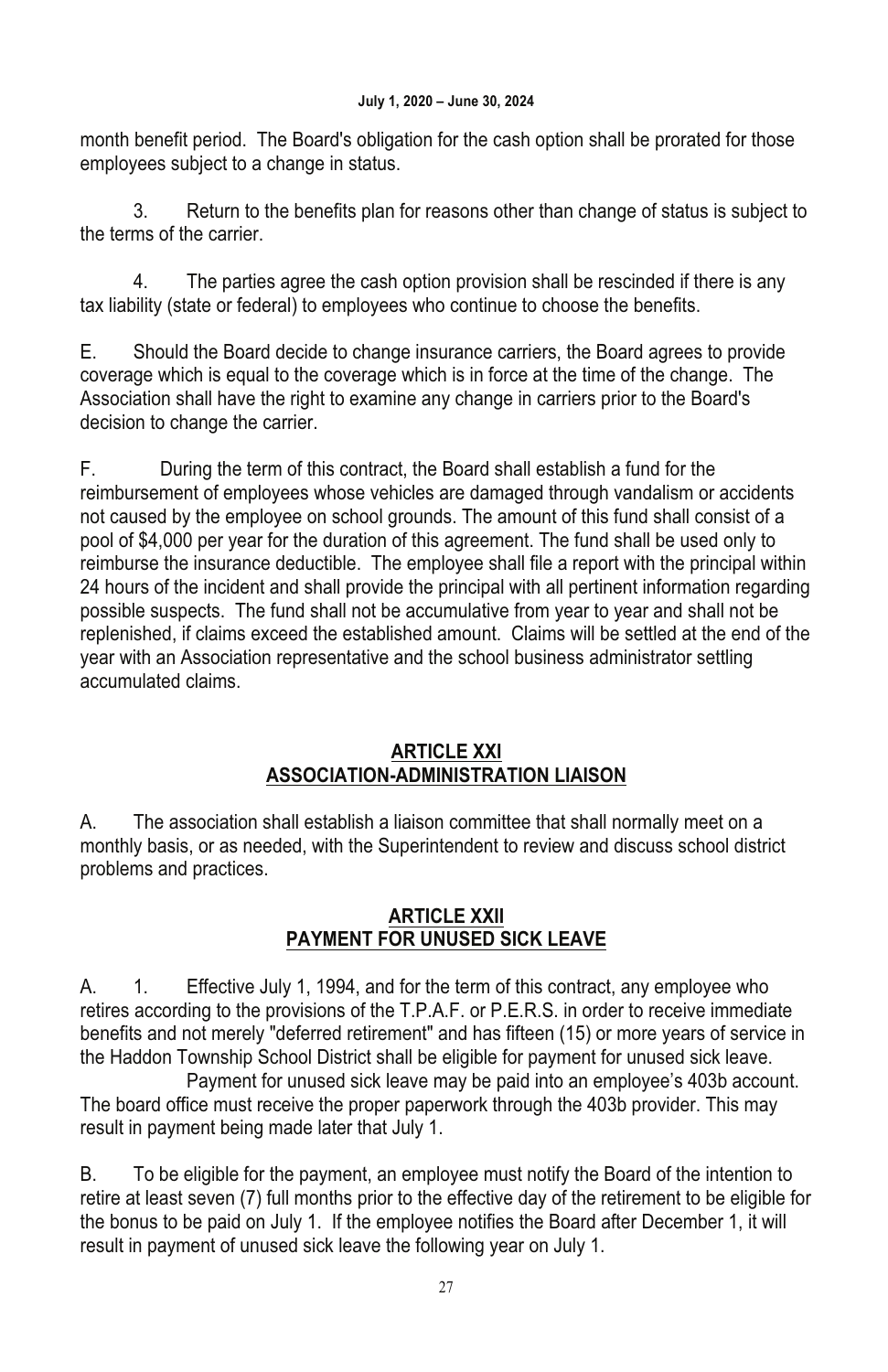C. 1. Sick days eligible for reimbursement shall be those days which were accumulated in the Haddon Township School District up to a maximum of 185 days when an employee retires. To qualify an employee shall have a minimum of 25 accumulated days.

 2. For Buildings, Maintenance and Grounds employees and secretaries, sick days eligible for reimbursement shall be those days which were accumulated in Haddon Township School District up to a maximum of 200 days when an employee retires. To qualify an employee with 10 years or more shall have a minimum of 85 accumulated days and an employee with 15 years or more shall have a minimum of 25 accumulated days.

D. 1. For the duration of this agreement the amount shall be computed for teachers at the rate of \$50.10 per day and for Technology Specialists and Student Support Aides and Full Time Aides at the rate of \$25.00 per day, for each accumulated unused sick day. The total amount paid to any one teacher shall not exceed \$9,269.00, and the total amount paid to any one Technology Specialist or Student Support Aide and Full Time Aide shall not exceed \$4,625.00. Department Facilitators shall be paid for unused sick leave under the terms and conditions of the Haddon Township Chairpersons Agreement as of June 30, 2008 Article XIX D. 2 (Appendix A). Payment may not exceed \$15,000 as identified in the State Accountability Regulations.

 2. Any Buildings, Maintenance and Grounds employee or secretary who retires according to the provisions of the P.E.R.S. in order to receive immediate benefits and not merely "deferred retirement" shall be eligible for unused sick leave at a rate of \$33.00 per day for 2020-2021, 2021-2022, 2022-2023, and 2023-2024 school years. The total amount paid to any one employee shall not exceed \$6,600.00 for Buildings, Maintenance, and Grounds employees and \$6,105.00 for secretaries.

E. In the event an employee dies while employed by Haddon Township Board of Education and the employee has met the conditions in "A" above, the employee's estate shall receive accumulated sick time as outlined in Sections C and D of this Article. To be eligible to receive this payment, the Superintendent must have received from the employee written notification of intent to retire. Said notification must be received no later than April 1 of the year in which the employee intends to retire.

### **ARTICLE XXIII MISCELLANEOUS PROVISIONS**

A. If any provision of this Agreement or any application of this Agreement to any employee or group of employees is held to be contrary to law, then such provision or application shall not be deemed valid and subsisting, except to the extent permitted by law, but all other provisions or applications shall continue in full force and effect.

B. The Board of Education agrees that for the duration of this Agreement, there shall be no change in Board policies regarding wages, hours, terms and conditions of employment as set forth in this Agreement without negotiations with the Association.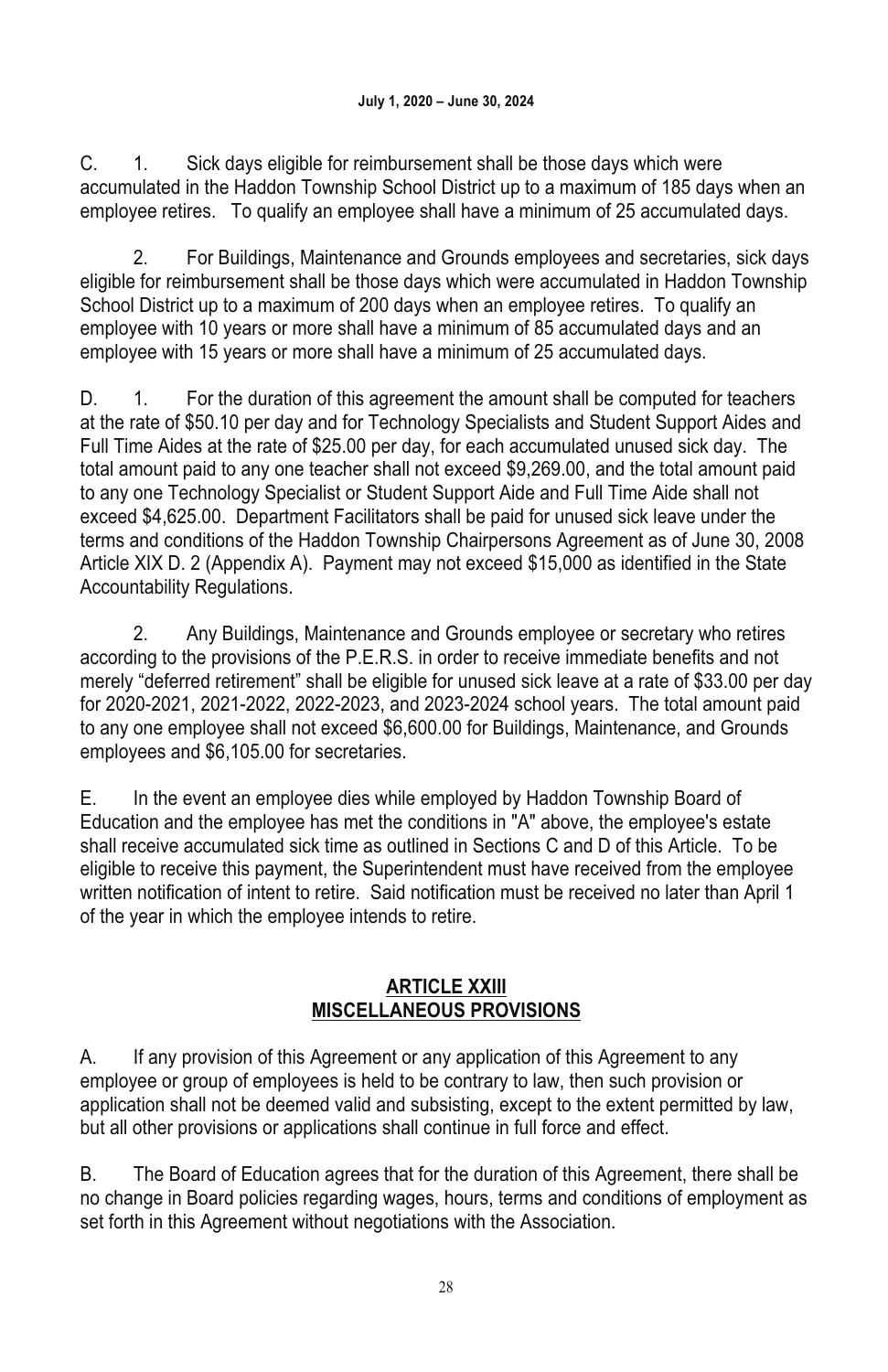C. Copies of the Agreement shall be duplicated at the expense of the Board within thirty (30) days after the Agreement is signed and presented to all employees now employed or hereafter employed by the Board.

D. Whenever any notice is required to be given by either of the parties to the Agreement to the other, pursuant to the provision(s) of this Agreement, either party shall do so by written notice.

- E. Employee Sick Bank will be maintained.
- F. 1. Buildings, Maintenance and Grounds employees will receive two (2) raincoats for each elementary school and four (4) at the high school.
	- 2. Buildings, Maintenance and Grounds employees will be reimbursed \$125.00 for uniforms. Uniforms must be obtained on their own personal time.
	- 3. If Buildings, Maintenance and Grounds employees are required to work in multiple buildings, he/she will be reimbursed at the rate for mileage reimbursement as established annually by New Jersey Accountability Regulations.

#### **ARTICLE XXIV DURATION OF AGREEMENT**

A. The provisions of this Agreement shall be effective July 1, 2020, and shall continue and remain in full force and effect to and including June 30, 2024, when it shall expire unless an extension is agreed to by both parties and expressed in writing prior to such date.

B. IN WITNESS WHEREOF, the parties hereto have caused this Agreement to be signed by their respective presidents, attested by their respective secretaries, and their corporate seals to be placed hereon, all on the day and year first above written.

 $\frac{1}{2}$ 

ent of the Board Date

 $\frac{\eta}{\lambda}$ /dod

dard Secreta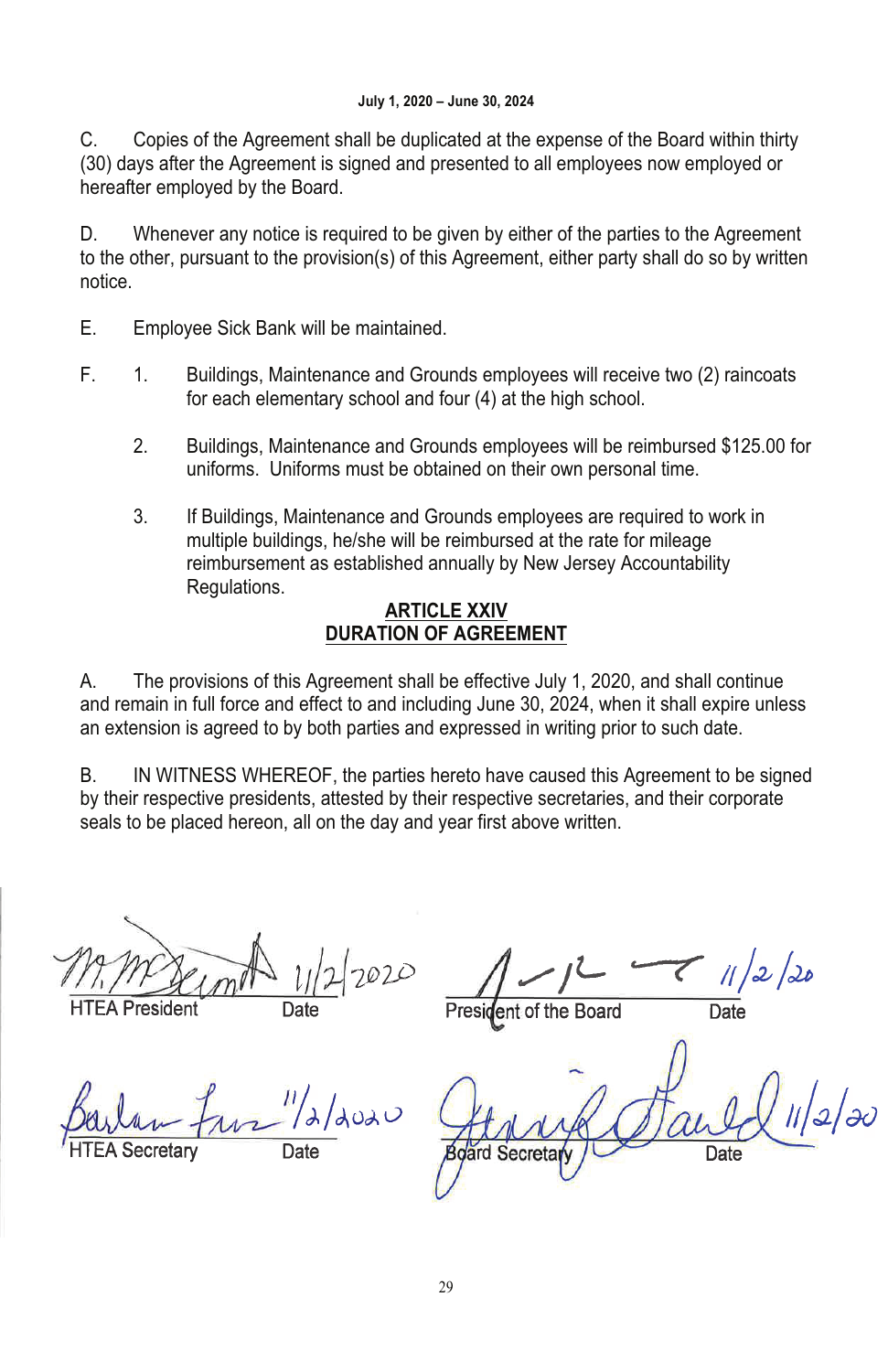|                         | <b>SCHEDULE A</b> |              |              |                             |        |        |        |
|-------------------------|-------------------|--------------|--------------|-----------------------------|--------|--------|--------|
|                         |                   |              |              | <b>TEACHER SALARY GUIDE</b> |        |        |        |
|                         | 2020-2021         |              |              |                             |        |        |        |
| <b>Step</b>             | BA                | <b>BA+15</b> | <b>BA+30</b> | MA                          | MA+15  | MA+30  | Doc    |
| 1                       | 51,593            | 53,593       | 54,793       | 56,193                      | 57,593 | 59,193 | 59,693 |
| 2                       | 51,744            | 53,744       | 54,944       | 56,344                      | 57,744 | 59,344 | 59,844 |
| 3                       | 51,893            | 53,893       | 55,093       | 56,493                      | 57,893 | 59,493 | 59,993 |
| 4                       | 52,044            | 54,044       | 55,244       | 56,644                      | 58,044 | 59,644 | 60,144 |
| 5                       | 52,244            | 54,244       | 55,444       | 56,844                      | 58,244 | 59,844 | 60,344 |
| 6                       | 52,444            | 54,444       | 55,644       | 57,044                      | 58,444 | 60,044 | 60,544 |
| 7                       | 52,643            | 54,643       | 55,843       | 57,243                      | 58,643 | 60,243 | 60,743 |
| 8                       | 52,862            | 54,862       | 56,062       | 57,462                      | 58,862 | 60,462 | 60,962 |
| 9                       | 53,291            | 55,291       | 56,491       | 57,891                      | 59,291 | 60,891 | 61,391 |
| 10                      | 54,483            | 56,483       | 57,683       | 59,083                      | 60,483 | 62,083 | 62,583 |
| 11                      | 55,978            | 57,978       | 59,178       | 60,578                      | 61,978 | 63,578 | 64,078 |
| 12                      | 57,847            | 59,847       | 61,047       | 62,447                      | 63,847 | 65,447 | 65,947 |
| 13                      | 62,029            | 64,029       | 65,229       | 66,629                      | 68,029 | 69,629 | 70,129 |
| 14                      | 67,418            | 69,418       | 70,618       | 72,018                      | 73,418 | 75,018 | 75,518 |
| 15                      | 74,068            | 75,382       | 76,582       | 77,982                      | 79,382 | 80,982 | 81,482 |
| 16-20                   | 83,479            | 85,479       | 86,679       | 88,079                      | 89,479 | 91,079 | 91,579 |
| PL                      | 88,279            | 90,279       | 91,479       | 92,879                      | 94,279 | 95,879 | 96,379 |
|                         |                   |              |              |                             |        |        |        |
|                         |                   |              |              | 2021-2022                   |        |        |        |
| <b>Step</b>             | BA                | <b>BA+15</b> | <b>BA+30</b> | MА                          | MA+15  | MA+30  | Doc    |
| 1                       | 52,709            | 54,709       | 55,909       | 57,309                      | 58,709 | 60,309 | 60,809 |
| $\overline{2}$          | 52,860            | 54,860       | 56,060       | 57,460                      | 58,860 | 60,460 | 60,960 |
| 3                       | 53,009            | 55,009       | 56,209       | 57,609                      | 59,009 | 60,609 | 61,109 |
| $\overline{\mathbf{4}}$ | 53,160            | 55,160       | 56,360       | 57,760                      | 59,160 | 60,760 | 61,260 |
| 5                       | 53,360            | 55,360       | 56,560       | 57,960                      | 59,360 | 60,960 | 61,460 |
| 6                       | 53,560            | 55,560       | 56,760       | 58,160                      | 59,560 | 61,160 | 61,660 |
| 7                       | 53,759            | 55,759       | 56,959       | 58,359                      | 59,759 | 61,359 | 61,859 |
| 8                       | 53,978            | 55,978       | 57,178       | 58,578                      | 59,978 | 61,578 | 62,078 |
| 9                       | 54,407            | 56,407       | 57,607       | 59,007                      | 60,407 | 62,007 | 62,507 |
| 10                      | 55,599            | 57,599       | 58,799       | 60,199                      | 61,599 | 63,199 | 63,699 |
| 11                      | 57,094            | 59,094       | 60,294       | 61,694                      | 63,094 | 64,694 | 65,194 |
| 12                      | 58,963            | 60,963       | 62,163       | 63,563                      | 64,963 | 66,563 | 67,063 |
| 13                      | 63,145            | 65,145       | 66,345       | 67,745                      | 69,145 | 70,745 | 71,245 |
| 14                      | 68,534            | 70,534       | 71,734       | 73,134                      | 74,534 | 76,134 | 76,634 |
| 15                      | 75,184            | 76,498       | 77,698       | 79,098                      | 80,498 | 82,098 | 82,598 |
| 16-20                   | 84,595            | 86,595       | 87,795       | 89,195                      | 90,595 | 92,195 | 92,695 |
| PL                      | 89,395            | 91,395       | 92,595       | 93,995                      | 95,395 | 96,995 | 97,495 |

**July 1, 2020 – June 30, 2024**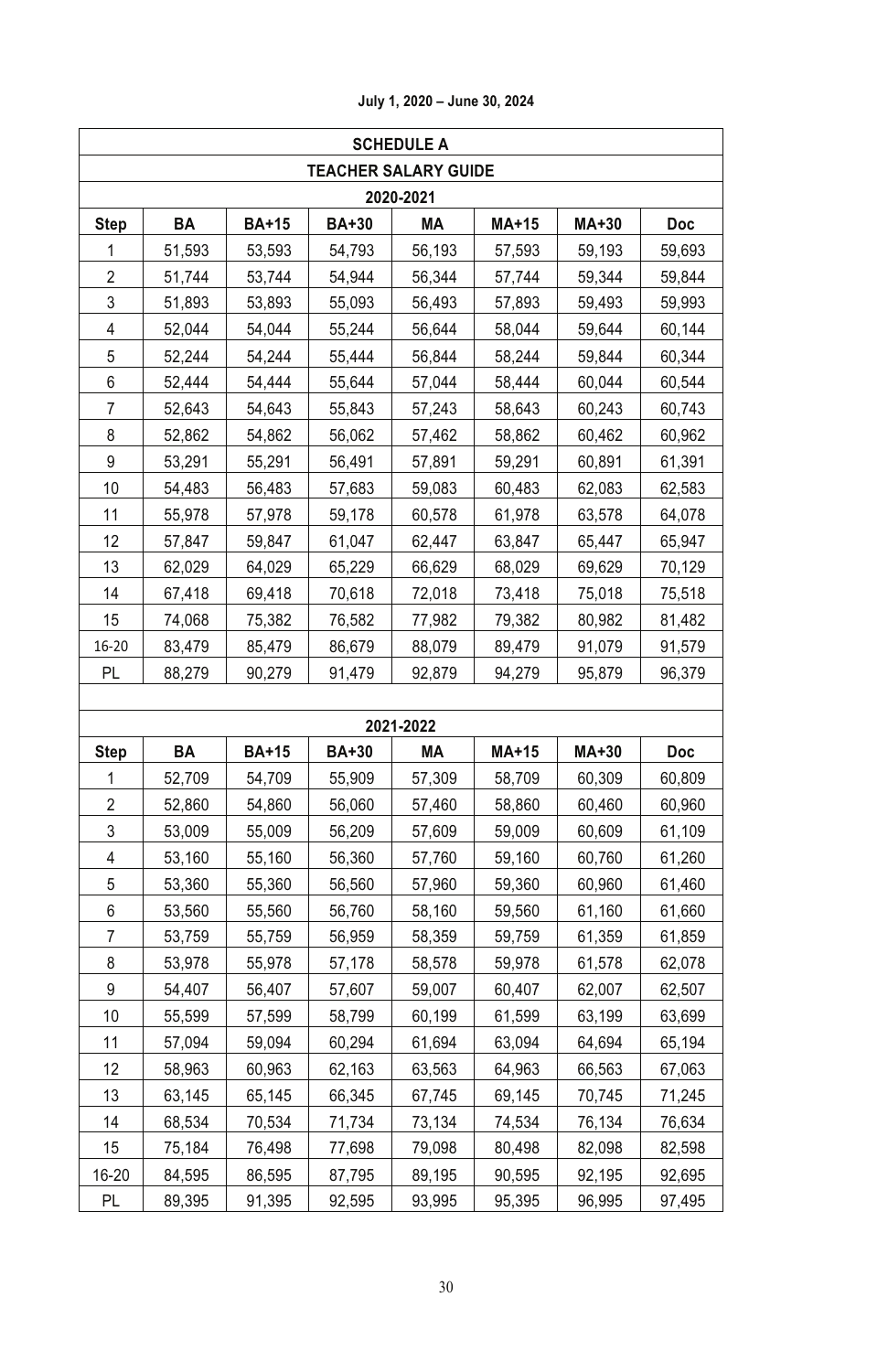|                | <b>SCHEDULE A</b> |              |              |                             |        |        |        |
|----------------|-------------------|--------------|--------------|-----------------------------|--------|--------|--------|
|                |                   |              |              | <b>TEACHER SALARY GUIDE</b> |        |        |        |
| 2022-2023      |                   |              |              |                             |        |        |        |
| <b>Step</b>    | BA                | <b>BA+15</b> | <b>BA+30</b> | <b>MA</b>                   | MA+15  | MA+30  | Doc    |
| 1              | 53,926            | 55,926       | 57,126       | 58,526                      | 59,926 | 61,526 | 62,026 |
| 2              | 54,077            | 56,077       | 57,277       | 58,677                      | 60,077 | 61,677 | 62,177 |
| 3              | 54,226            | 56,226       | 57,426       | 58,826                      | 60,226 | 61,826 | 62,326 |
| 4              | 54,377            | 56,377       | 57,577       | 58,977                      | 60,377 | 61,977 | 62,477 |
| 5              | 54,577            | 56,577       | 57,777       | 59,177                      | 60,577 | 62,177 | 62,677 |
| 6              | 54,777            | 56,777       | 57,977       | 59,377                      | 60,777 | 62,377 | 62,877 |
| 7              | 54,976            | 56,976       | 58,176       | 59,576                      | 60,976 | 62,576 | 63,076 |
| 8              | 55,195            | 57,195       | 58,395       | 59,795                      | 61,195 | 62,795 | 63,295 |
| 9              | 55,624            | 57,624       | 58,824       | 60,224                      | 61,624 | 63,224 | 63,724 |
| 10             | 56,816            | 58,816       | 60,016       | 61,416                      | 62,816 | 64,416 | 64,916 |
| 11             | 58,311            | 60,311       | 61,511       | 62,911                      | 64,311 | 65,911 | 66,411 |
| 12             | 60,180            | 62,180       | 63,380       | 64,780                      | 66,180 | 67,780 | 68,280 |
| 13             | 64,362            | 66,362       | 67,562       | 68,962                      | 70,362 | 71,962 | 72,462 |
| 14             | 69,751            | 71,751       | 72,951       | 74,351                      | 75,751 | 77,351 | 77,851 |
| 15             | 76,401            | 77,715       | 78,915       | 80,315                      | 81,715 | 83,315 | 83,815 |
| 16-20          | 85,812            | 87,812       | 89,012       | 90,412                      | 91,812 | 93,412 | 93,912 |
| PL             | 90,612            | 92,612       | 93,812       | 95,212                      | 96,612 | 98,212 | 98,712 |
|                |                   |              |              |                             |        |        |        |
|                |                   |              |              | 2023-2024                   |        |        |        |
| <b>Step</b>    | ΒA                | <b>BA+15</b> | <b>BA+30</b> | MА                          | MA+15  | MA+30  | Doc    |
| 1              | 55,128            | 57,128       | 58,328       | 59,728                      | 61,128 | 62,728 | 63,228 |
| $\overline{2}$ | 55,279            | 57,279       | 58,479       | 59,879                      | 61,279 | 62,879 | 63,379 |
| 3              | 55,428            | 57,428       | 58,628       | 60,028                      | 61,428 | 63,028 | 63,528 |
| 4              | 55,579            | 57,579       | 58,779       | 60,179                      | 61,579 | 63,179 | 63,679 |
| 5              | 55,779            | 57,779       | 58,979       | 60,379                      | 61,779 | 63,379 | 63,879 |
| 6              | 55,979            | 57,979       | 59,179       | 60,579                      | 61,979 | 63,579 | 64,079 |
| 7              | 56,178            | 58,178       | 59,378       | 60,778                      | 62,178 | 63,778 | 64,278 |
| 8              | 56,397            | 58,397       | 59,597       | 60,997                      | 62,397 | 63,997 | 64,497 |
| 9              | 56,826            | 58,826       | 60,026       | 61,426                      | 62,826 | 64,426 | 64,926 |
| 10             | 58,018            | 60,018       | 61,218       | 62,618                      | 64,018 | 65,618 | 66,118 |
| 11             | 59,513            | 61,513       | 62,713       | 64,113                      | 65,513 | 67,113 | 67,613 |
| 12             | 61,382            | 63,382       | 64,582       | 65,982                      | 67,382 | 68,982 | 69,482 |
| 13             | 65,564            | 67,564       | 68,764       | 70,164                      | 71,564 | 73,164 | 73,664 |
| 14             | 70,953            | 72,953       | 74,153       | 75,553                      | 76,953 | 78,553 | 79,053 |
| 15             | 77,603            | 78,917       | 80,117       | 81,517                      | 82,917 | 84,517 | 85,017 |
| 16-20          | 87,014            | 89,014       | 90,214       | 91,614                      | 93,014 | 94,614 | 95,114 |
| <b>PL</b>      | 91,814            | 93,814       | 95,014       | 96,414                      | 97,814 | 99,414 | 99,914 |

**July 1, 2020 – June 30, 2024**

Longevity shall be paid after 20 years of credited service.

Credited service shall be defined as the number of years teaching experience in Haddon Township plus the number of years<br>of military service or other experience for which salary guide credit was given at the time of initia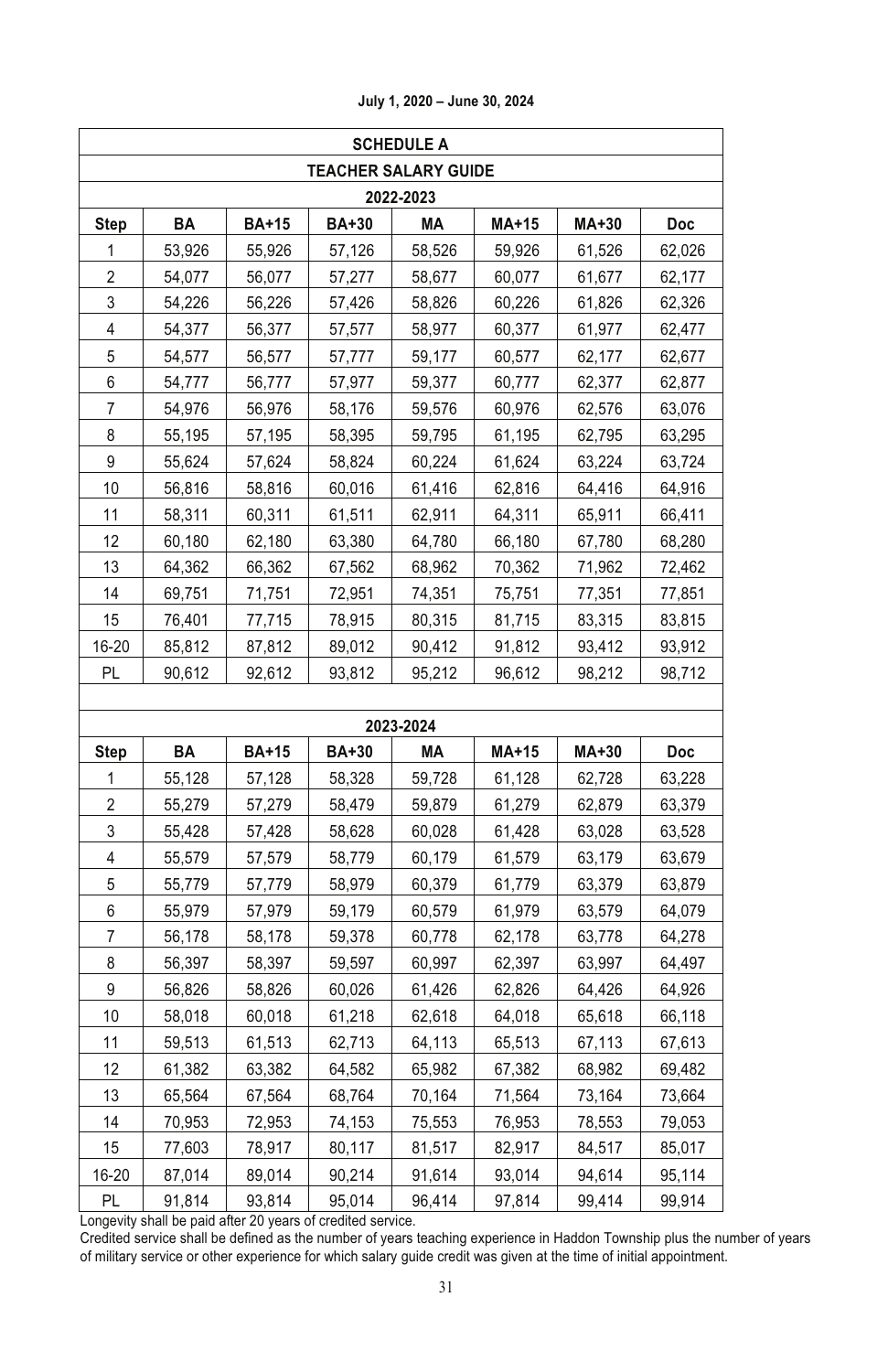|                                      | <b>SCHEDULE B</b> |              |              |           |         |         |         |
|--------------------------------------|-------------------|--------------|--------------|-----------|---------|---------|---------|
| DEPARTMENT FACILITATORS SALARY GUIDE |                   |              |              |           |         |         |         |
|                                      |                   |              |              | 2020-2021 |         |         |         |
| <b>Step</b>                          | ΒA                | <b>BA+15</b> | BA+30        | MА        | MA+15   | MA+30   | Doc     |
| 1                                    | 84,080            | 84,080       | 84,080       | 84,080    | 84,080  | 84,080  | 84,580  |
| $\mathbf 2$                          | 87,080            | 87,080       | 87,080       | 87,080    | 87,080  | 87,080  | 87,580  |
| 3                                    | 90,080            | 90,080       | 90,080       | 90,080    | 90,080  | 90,080  | 90,580  |
| 4                                    | 93,080            | 93,080       | 93,080       | 93,080    | 93,080  | 93,080  | 93,580  |
| 5                                    | 96,080            | 96,080       | 96,080       | 96,080    | 96,080  | 96,080  | 96,580  |
| 6                                    | 99,080            | 99,080       | 99,080       | 99,080    | 99,080  | 99,080  | 99,580  |
| 7                                    | 102,080           | 102,080      | 102,080      | 102,080   | 102,080 | 102,080 | 102,580 |
| 8                                    | 105,080           | 105,080      | 105,080      | 105,080   | 105,080 | 105,080 | 105,580 |
|                                      |                   |              |              | 2021-2022 |         |         |         |
| <b>Step</b>                          | ΒA                | <b>BA+15</b> | BA+30        | MА        | MA+15   | MA+30   | Doc     |
| 1                                    | 85,850            | 85,850       | 85,850       | 85,850    | 85,850  | 85,850  | 86,350  |
| $\mathbf 2$                          | 88,850            | 88,850       | 88,850       | 88,850    | 88,850  | 88,850  | 89,350  |
| 3                                    | 91,850            | 91,850       | 91,850       | 91,850    | 91,850  | 91,850  | 92,350  |
| 4                                    | 94,850            | 94,850       | 94,850       | 94,850    | 94,850  | 94,850  | 95,350  |
| 5                                    | 97,850            | 97,850       | 97,850       | 97,850    | 97,850  | 97,850  | 98,350  |
| 6                                    | 100,850           | 100,850      | 100,850      | 100,850   | 100,850 | 100,850 | 101,350 |
| 7                                    | 103,850           | 103,850      | 103,850      | 103,850   | 103,850 | 103,850 | 104,350 |
| 8                                    | 106,850           | 106,850      | 106,850      | 106,850   | 106,850 | 106,850 | 107,350 |
|                                      |                   |              |              |           |         |         |         |
|                                      |                   |              |              | 2022-2023 |         |         |         |
| Step                                 | BA                | <b>BA+15</b> | <b>BA+30</b> | МA        | MA+15   | MA+30   | Doc     |
| 1                                    | 87,625            | 87,625       | 87,625       | 87,625    | 87,625  | 87,625  | 88,125  |
| 2                                    | 90,625            | 90,625       | 90,625       | 90,625    | 90,625  | 90,625  | 91,125  |
| 3                                    | 93,625            | 93,625       | 93,625       | 93,625    | 93,625  | 93,625  | 94,125  |
| 4                                    | 96,625            | 96,625       | 96,625       | 96,625    | 96,625  | 96,625  | 97,125  |
| 5                                    | 99,625            | 99,625       | 99,625       | 99,625    | 99,625  | 99,625  | 100,125 |
| 6                                    | 102,625           | 102,625      | 102,625      | 102,625   | 102,625 | 102,625 | 103,125 |
| 7                                    | 105,625           | 105,625      | 105,625      | 105,625   | 105,625 | 105,625 | 106,125 |
| 8                                    | 108,625           | 108,625      | 108,625      | 108,625   | 108,625 | 108,625 | 109,125 |
|                                      |                   |              |              |           |         |         |         |
|                                      |                   |              |              | 2023-2024 |         |         |         |
| Step                                 | BA                | <b>BA+15</b> | <b>BA+30</b> | МA        | MA+15   | MA+30   | Doc     |
| 1                                    | 89,775            | 89,775       | 89,775       | 89,775    | 89,775  | 89,775  | 90,275  |
| 2                                    | 92,775            | 92,775       | 92,775       | 92,775    | 92,775  | 92,775  | 93,275  |
| 3                                    | 95,775            | 95,775       | 95,775       | 95,775    | 95,775  | 95,775  | 96,275  |
| 4                                    | 98,775            | 98,775       | 98,775       | 98,775    | 98,775  | 98,775  | 99,275  |
| 5                                    | 101,775           | 101,775      | 101,775      | 101,775   | 101,775 | 101,775 | 102,275 |
| 6                                    | 104,775           | 104,775      | 104,775      | 104,775   | 104,775 | 104,775 | 105,275 |
| 7                                    | 107,775           | 107,775      | 107,775      | 107,775   | 107,775 | 107,775 | 108,275 |
| 8                                    | 110,775           | 110,775      | 110,775      | 110,775   | 110,775 | 110,775 | 111,275 |

**July 1, 2020 – June 30, 2024**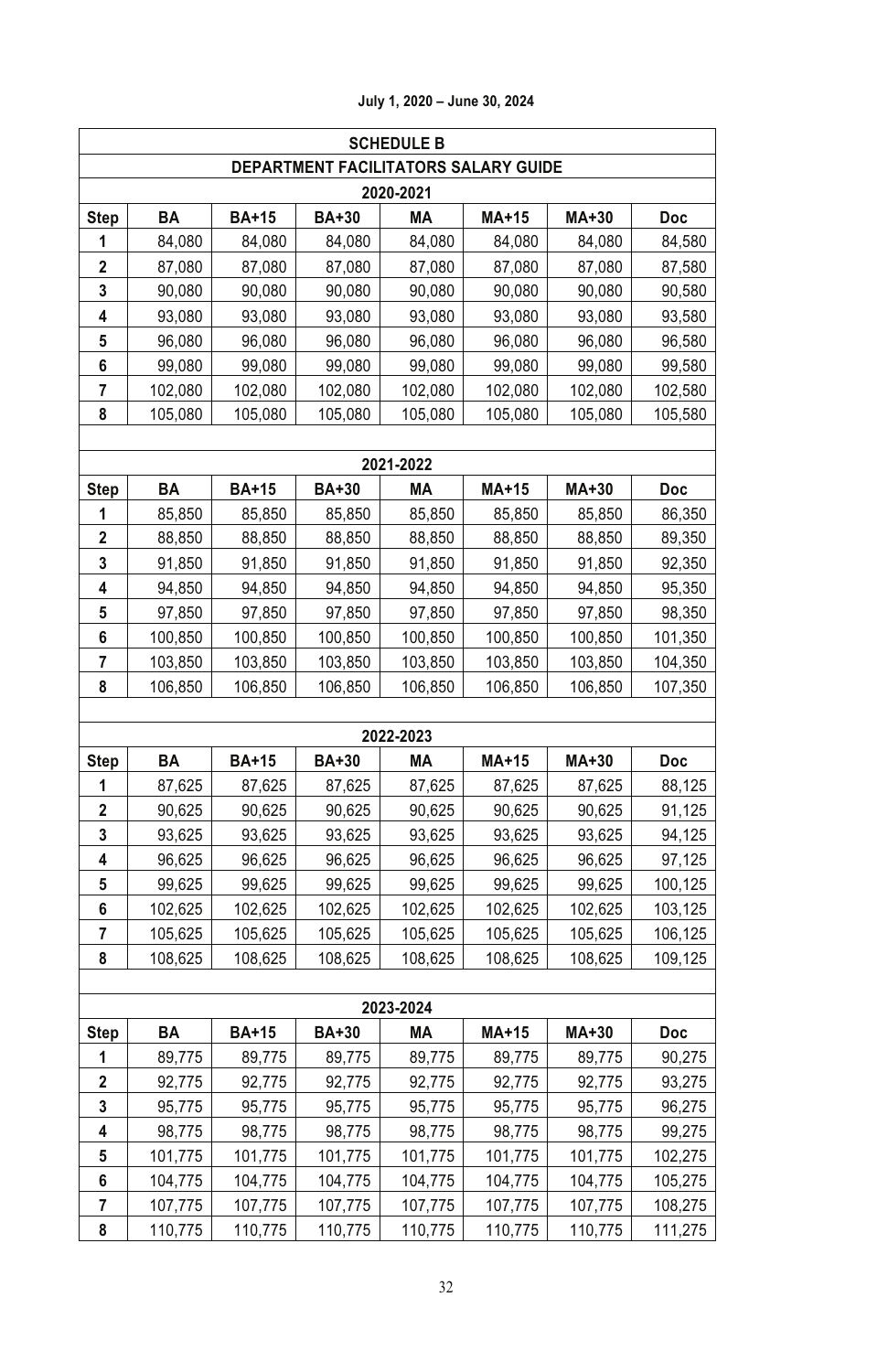## **ACTING DEPARTMENT FACILITATORS SALARY AND STIPEND GUIDE**

**2020-2024** 

A. Acting Department Facilitators shall receive a stipend.

B. The teaching load of each Acting Department Facilitator shall be arranged in accordance with current practice, taking into account the duties related to that department.

C. Acting Department Facilitators shall be paid their appropriate step on the teaching

guide plus a stipend as stated below.

D. Acting Department Facilitators shall be paid as follows: Base salary - appropriate step on Teacher's Salary Guide Plus - stipend per the following schedule: Step 1 - \$4,060 Step 2 - \$4,300 E. All Acting Department Facilitators shall begin on the appropriate first step of the

schedule in D., above.

| <b>SCHEDULE C</b>   |                                                  |  |  |  |  |
|---------------------|--------------------------------------------------|--|--|--|--|
|                     | TECHNOLOGY SPECIALISTS AND STUDENT SUPPORT AIDES |  |  |  |  |
| <b>SALARY GUIDE</b> |                                                  |  |  |  |  |
| 2020-2021           |                                                  |  |  |  |  |
| <b>Step</b>         | <b>Salary</b>                                    |  |  |  |  |
| 1                   | 35,573                                           |  |  |  |  |
| $\mathbf{2}$        | 36,073                                           |  |  |  |  |
| 3                   | 36,573                                           |  |  |  |  |
| 4                   | 37,073                                           |  |  |  |  |
| 5                   | 37,573                                           |  |  |  |  |
| 6                   | 38,073                                           |  |  |  |  |
| 7                   | 38,823                                           |  |  |  |  |
| 8                   | 39,573                                           |  |  |  |  |
| 9                   | 40,323                                           |  |  |  |  |
|                     |                                                  |  |  |  |  |
| 2021-2022           |                                                  |  |  |  |  |
| <b>Step</b>         | <b>Salary</b>                                    |  |  |  |  |
| 1                   | 37,589                                           |  |  |  |  |
| $\mathbf{2}$        | 38,089                                           |  |  |  |  |
| 3                   | 38,589                                           |  |  |  |  |
| 4                   | 39,089                                           |  |  |  |  |
| 5                   | 39,589                                           |  |  |  |  |
| 6                   | 40,089                                           |  |  |  |  |
| 7                   | 40,839                                           |  |  |  |  |
| 8                   | 41,589                                           |  |  |  |  |
| 9                   | 42,339                                           |  |  |  |  |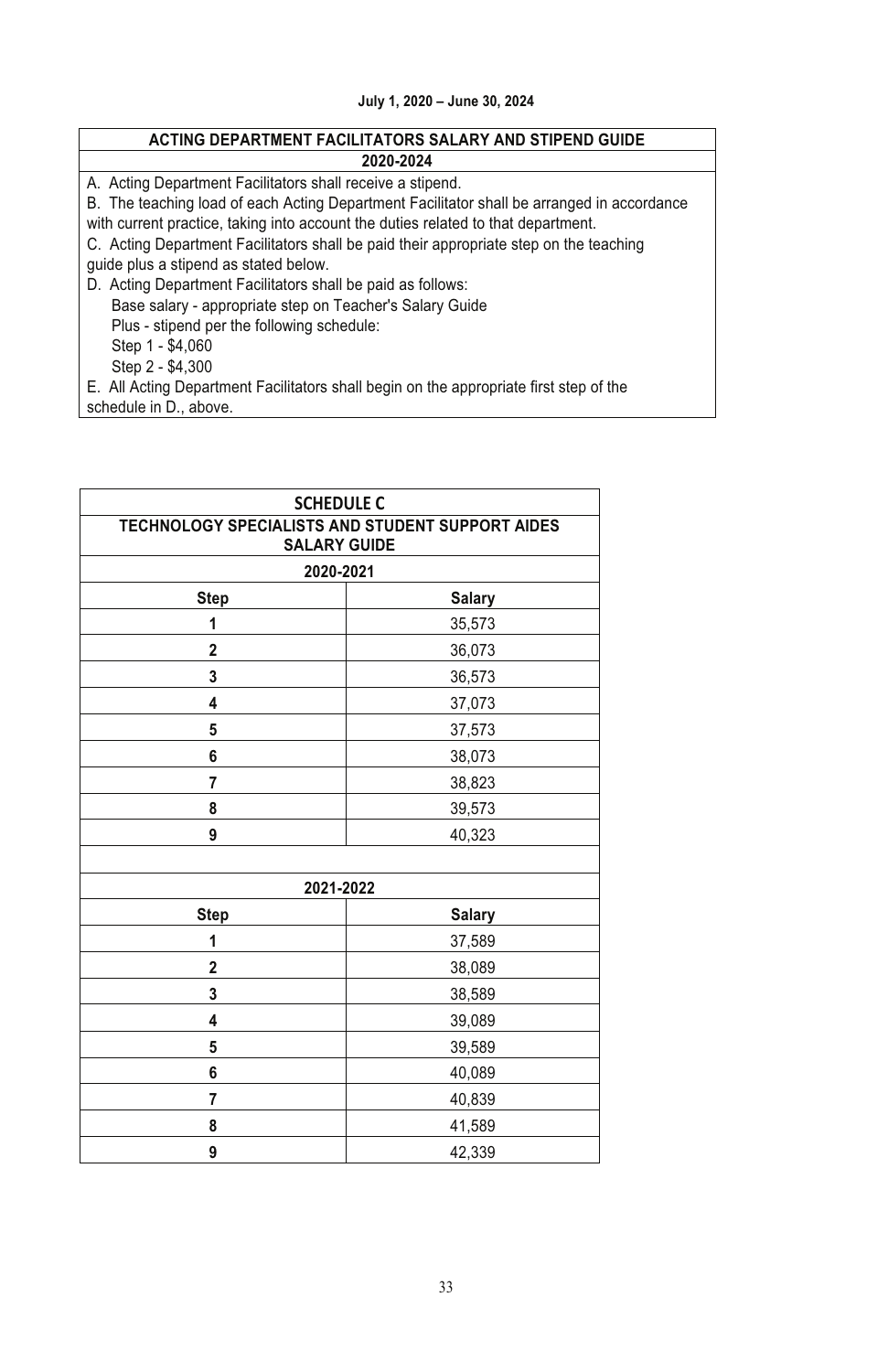| <b>SCHEDULE C</b>                                                       |               |  |  |  |  |  |
|-------------------------------------------------------------------------|---------------|--|--|--|--|--|
| TECHNOLOGY SPECIALISTS AND STUDENT SUPPORT AIDES<br><b>SALARY GUIDE</b> |               |  |  |  |  |  |
| 2022-2023                                                               |               |  |  |  |  |  |
| <b>Step</b>                                                             | <b>Salary</b> |  |  |  |  |  |
| 1                                                                       | 39,706        |  |  |  |  |  |
| $\mathbf{2}$                                                            | 40,206        |  |  |  |  |  |
| 3                                                                       | 40,706        |  |  |  |  |  |
| 4                                                                       | 41,206        |  |  |  |  |  |
| 5                                                                       | 41,706        |  |  |  |  |  |
| 6                                                                       | 42,206        |  |  |  |  |  |
| 7                                                                       | 42,956        |  |  |  |  |  |
| 8                                                                       | 43,706        |  |  |  |  |  |
| 9                                                                       | 44,456        |  |  |  |  |  |
|                                                                         |               |  |  |  |  |  |
| 2023-2024                                                               |               |  |  |  |  |  |
| <b>Step</b>                                                             | <b>Salary</b> |  |  |  |  |  |
| 1                                                                       | 41,929        |  |  |  |  |  |
| $\overline{2}$                                                          | 42,429        |  |  |  |  |  |
| 3                                                                       | 42,929        |  |  |  |  |  |
| 4                                                                       | 43,429        |  |  |  |  |  |
| 5                                                                       | 43,929        |  |  |  |  |  |
| 6                                                                       | 44,429        |  |  |  |  |  |
| 7                                                                       | 45,179        |  |  |  |  |  |
| 8                                                                       | 45,929        |  |  |  |  |  |
| 9                                                                       | 46,679        |  |  |  |  |  |

|             | <b>SCHEDULE D</b>             |           |  |  |  |  |
|-------------|-------------------------------|-----------|--|--|--|--|
|             | <b>SECRETARY SALARY GUIDE</b> |           |  |  |  |  |
|             | 2020-2021                     |           |  |  |  |  |
| <b>Step</b> | 10.5 months                   | 12 months |  |  |  |  |
| 1           | 32,754                        | 37,340    |  |  |  |  |
| 2           | 33,191                        | 37,838    |  |  |  |  |
| 3           | 33,629                        | 38,337    |  |  |  |  |
| 4           | 34,066                        | 38,835    |  |  |  |  |
| 5           | 34,504                        | 39,335    |  |  |  |  |
| 6           | 34,941                        | 39,833    |  |  |  |  |
| 7           | 35,379                        | 40,332    |  |  |  |  |
| 8           | 35,816                        | 40,830    |  |  |  |  |
| 9           | 38,802                        | 44,234    |  |  |  |  |
| 10          | 41,611                        | 47,437    |  |  |  |  |
| 11-19       | 46,931                        | 53,501    |  |  |  |  |
| $20+$       | 48,683                        | 55,499    |  |  |  |  |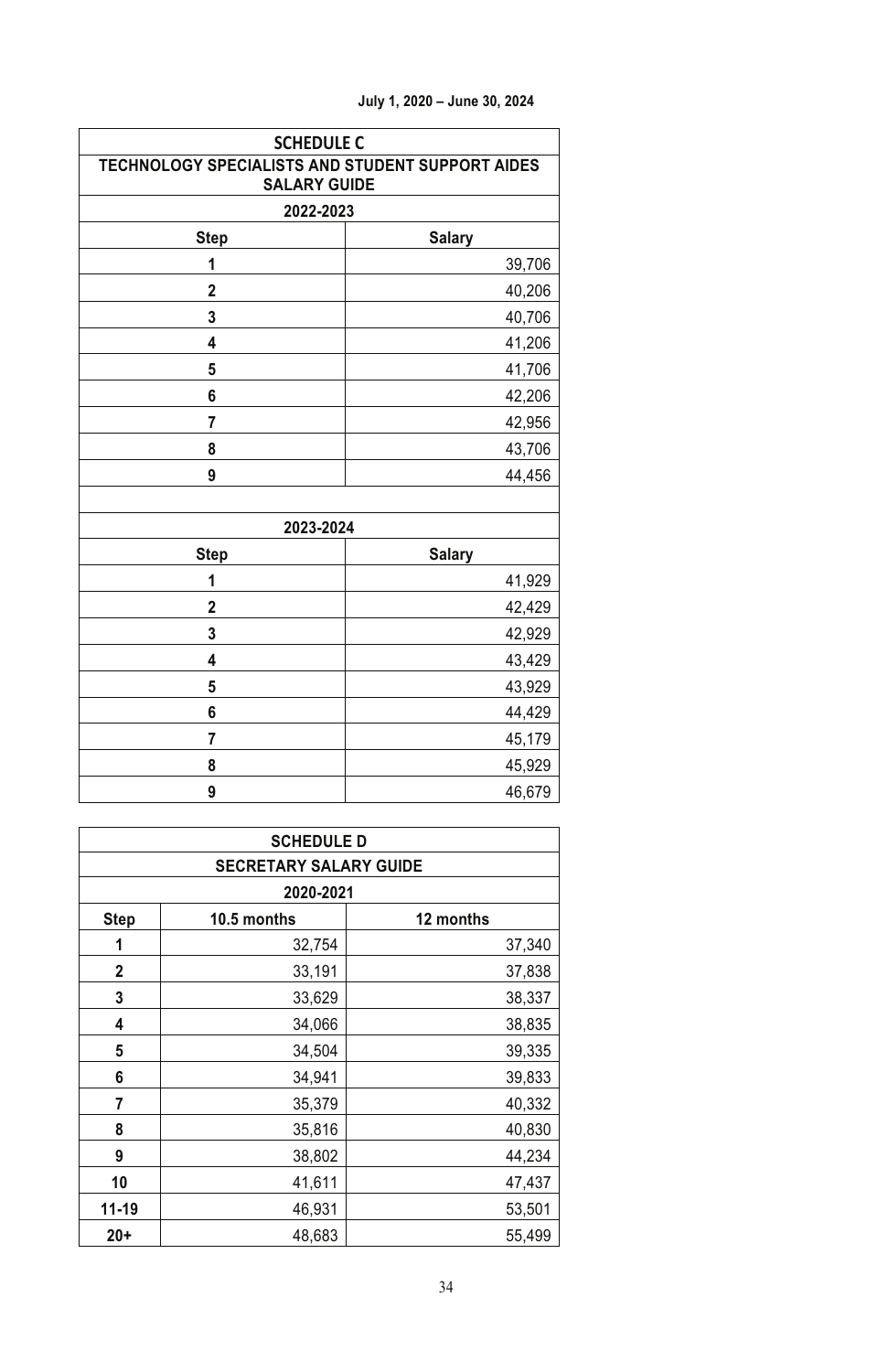|                | <b>SCHEDULE D</b>             |           |
|----------------|-------------------------------|-----------|
|                | <b>SECRETARY SALARY GUIDE</b> |           |
|                | 2021-2022                     |           |
| Step           | 10.5 months                   | 12 months |
| 1              | 34,096                        | 38,528    |
| $\overline{2}$ | 34,533                        | 39,022    |
| 3              | 34,971                        | 39,517    |
| 4              | 35,408                        | 40,011    |
| 5              | 35,846                        | 40,506    |
| 6              | 36,283                        | 41,000    |
| 7              | 36,721                        | 41,495    |
| 8              | 37,158                        | 41,989    |
| 9              | 40,144                        | 45,363    |
| 10             | 42,953                        | 48,537    |
| 11-19          | 48,273                        | 54,548    |
| $20+$          | 50,025                        | 56,528    |
|                | 2022-2023                     |           |
| Step           | 10.5 months                   | 12 months |
| 1              | 35,462                        | 39,895    |
| 2              | 35,899                        | 40,386    |
| 3              | 36,337                        | 40,879    |
| 4              | 36,774                        | 41,371    |
| 5              | 37,212                        | 41,864    |
| 6              | 37,649                        | 42,355    |
| 7              | 38,087                        | 42,848    |
| 8              | 38,524                        | 43,340    |
| 9              | 41,510                        | 46,699    |
| 10             | 44,319                        | 49,859    |
| 11-19          | 49,639                        | 55,844    |
| $20+$          | 51,391                        | 57,815    |
|                | 2023-2024                     |           |
| Step           | 10.5 months                   | 12 months |
| 1              | 36,331                        | 40,872    |
| $\overline{c}$ | 36,768                        | 41,364    |
| 3              | 37,206                        | 41,857    |
| 4              | 37,643                        | 42,348    |
| 5              | 38,081                        | 42,841    |
| 6              | 38,518                        | 43,333    |
| 7              | 38,956                        | 43,826    |
| 8              | 39,393                        | 44,317    |
| 9              | 42,379                        | 47,676    |
| 10             | 45,188                        | 50,837    |
| 11-19          | 50,508                        | 56,822    |
| $20+$          | 52,260                        | 58,793    |

**July 1, 2020 – June 30, 2024**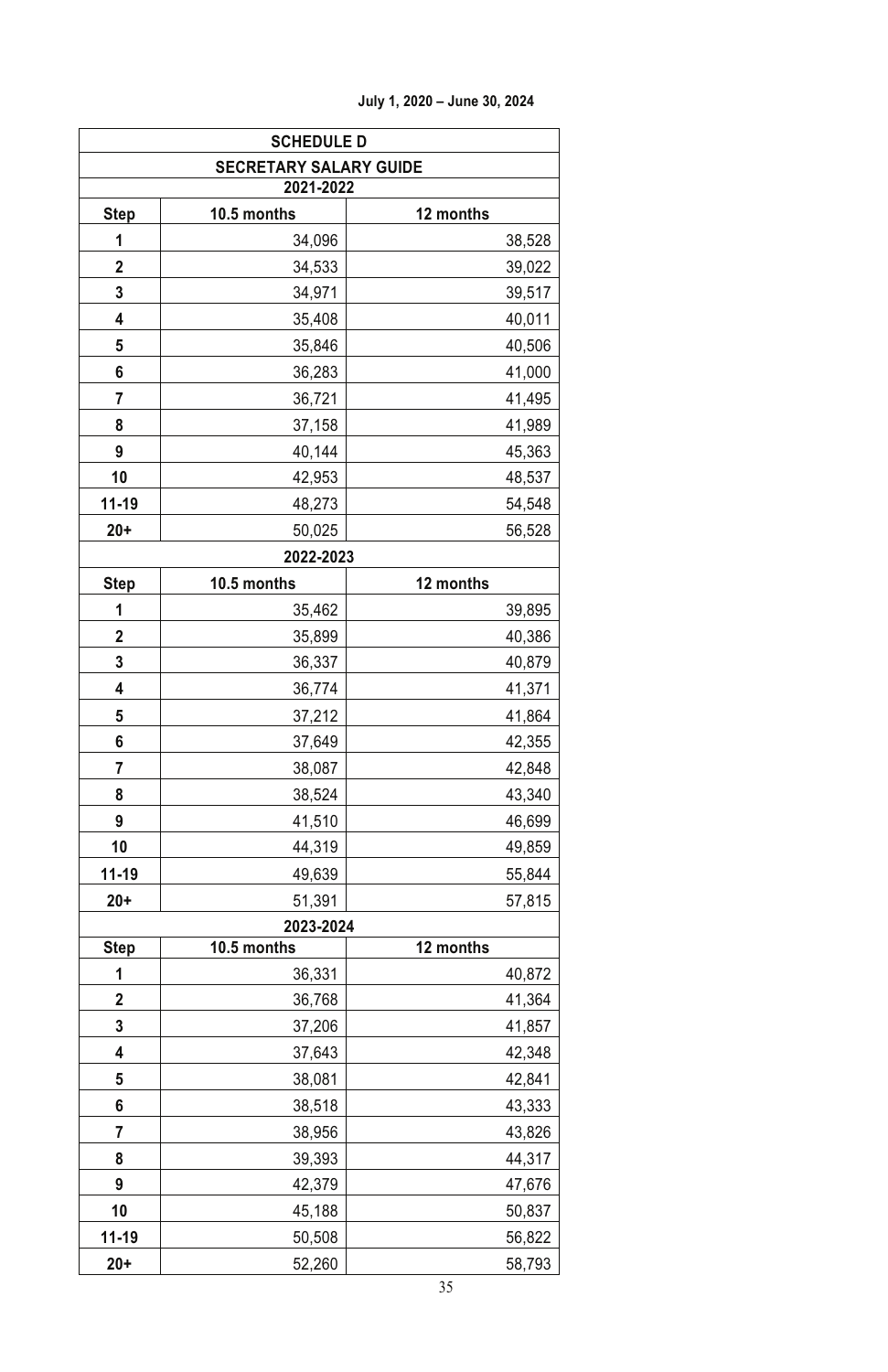|                                                  | <b>SCHEDULE E</b> |            |         |  |  |
|--------------------------------------------------|-------------------|------------|---------|--|--|
| BUILDINGS, MAINTENANCE, AND GROUNDS SALARY GUIDE |                   |            |         |  |  |
|                                                  |                   | 2020-2021  |         |  |  |
| Step                                             | <b>Buildings</b>  | Maint/Mech | Grounds |  |  |
| 1                                                | 35,693            | 39,398     | 32,740  |  |  |
| $\overline{2}$                                   | 36,453            | 41,398     | 33,740  |  |  |
| 3                                                | 37,221            | 43,398     | 34,740  |  |  |
| 4                                                | 38,022            | 45,398     | 35,740  |  |  |
| 5                                                | 38,822            | 47,898     | 36,990  |  |  |
| 6                                                | 39,622            | 50,398     | 38,240  |  |  |
| 7                                                | 40,457            | 52,898     | 39,490  |  |  |
| 8                                                | 41,457            | 55,398     | 40,740  |  |  |
| 9                                                | 42,457            | 57,898     | 42,240  |  |  |
| 10                                               | 43,657            | 60,398     | 43,740  |  |  |
| 11                                               | 44,858            | 62,898     | 45,240  |  |  |
| 12                                               | 46,058            | 65,441     | 46,783  |  |  |
| 13                                               | 47,458            |            |         |  |  |
| 14                                               | 48,858            |            |         |  |  |
| 15                                               | 50,258            |            |         |  |  |
| 16                                               | 51,658            |            |         |  |  |
| 17                                               | 53,158            |            |         |  |  |
| 18                                               | 54,701            |            |         |  |  |
|                                                  |                   | 2021-2022  |         |  |  |
| Step                                             | <b>Buildings</b>  | Maint/Mech | Grounds |  |  |
| 1                                                | 36,828            | 40,533     | 33,875  |  |  |
| $\mathbf 2$                                      | 37,588            | 42,533     | 34,875  |  |  |
| 3                                                | 38,356            | 44,533     | 35,875  |  |  |
| 4                                                | 39,157            | 46,533     | 36,875  |  |  |
| 5                                                | 39,957            | 49,033     | 38,125  |  |  |
| 6                                                | 40,757            | 51,533     | 39,375  |  |  |
| 7                                                | 41,592            | 54,033     | 40,625  |  |  |
| 8                                                | 42,592            | 56,533     | 41,875  |  |  |
| 9                                                | 43,592            | 59,033     | 43,375  |  |  |
| 10                                               | 44,792            | 61,533     | 44,875  |  |  |
| 11                                               | 45,993            | 64,033     | 46,375  |  |  |
| 12                                               | 47,193            | 66,576     | 47,918  |  |  |
| 13                                               | 48,593            |            |         |  |  |
| 14                                               | 49,993            |            |         |  |  |
| 15                                               | 51,393            |            |         |  |  |
| 16                                               | 52,793            |            |         |  |  |
| 17                                               | 54,293            |            |         |  |  |
| 18                                               | 55,836            |            |         |  |  |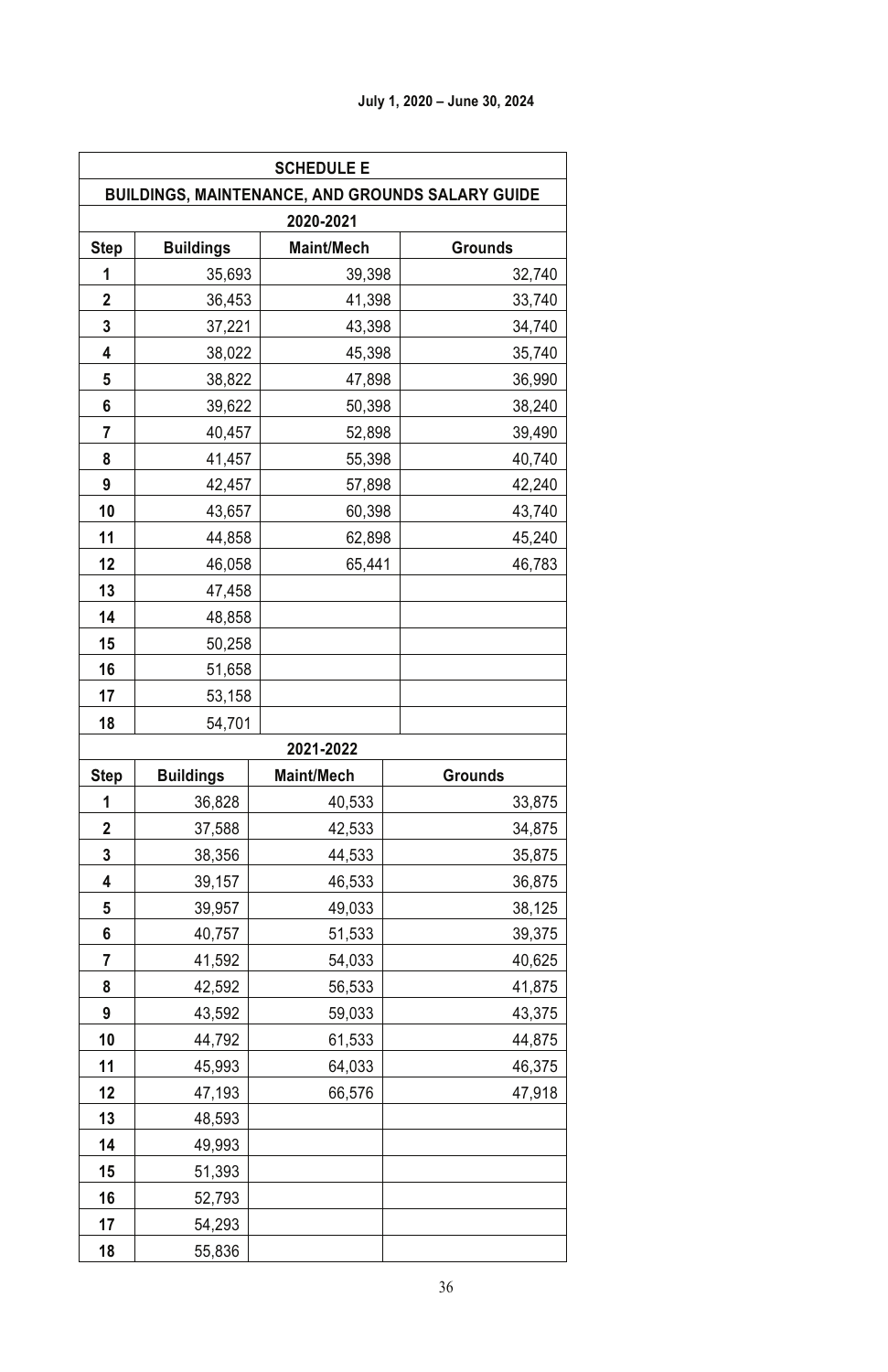|                | <b>SCHEDULE E</b>                                |            |         |  |  |  |
|----------------|--------------------------------------------------|------------|---------|--|--|--|
|                | BUILDINGS, MAINTENANCE, AND GROUNDS SALARY GUIDE |            |         |  |  |  |
|                |                                                  | 2022-2023  |         |  |  |  |
| <b>Step</b>    | <b>Buildings</b>                                 | Maint/Mech | Grounds |  |  |  |
| 1              | 38,093                                           | 41,798     | 35,140  |  |  |  |
| $\overline{2}$ | 38,853                                           | 43,798     | 36,140  |  |  |  |
| 3              | 39,621                                           | 45,798     | 37,140  |  |  |  |
| 4              | 40,422                                           | 47,798     | 38,140  |  |  |  |
| 5              | 41,222                                           | 50,298     | 39,390  |  |  |  |
| 6              | 42,022                                           | 52,798     | 40,640  |  |  |  |
| 7              | 42,857                                           | 55,298     | 41,890  |  |  |  |
| 8              | 43,857                                           | 57,798     | 43,140  |  |  |  |
| 9              | 44,857                                           | 60,298     | 44,640  |  |  |  |
| 10             | 46,057                                           | 62,798     | 46,140  |  |  |  |
| 11             | 47,258                                           | 65,298     | 47,640  |  |  |  |
| 12             | 48,458                                           | 67,841     | 49,183  |  |  |  |
| 13             | 49,858                                           |            |         |  |  |  |
| 14             | 51,258                                           |            |         |  |  |  |
| 15             | 52,658                                           |            |         |  |  |  |
| 16             | 54,058                                           |            |         |  |  |  |
| 17             | 55,558                                           |            |         |  |  |  |
| 18             | 57,101                                           |            |         |  |  |  |
|                |                                                  | 2023-2024  |         |  |  |  |
| Step           | <b>Buildings</b>                                 | Maint/Mech | Grounds |  |  |  |
| 1              | 39,378                                           | 43,083     | 36,425  |  |  |  |
| $\mathbf 2$    | 40,138                                           | 45,083     | 37,425  |  |  |  |
| 3              | 40,906                                           | 47,083     | 38,425  |  |  |  |
| 4              | 41,707                                           | 49,083     | 39,425  |  |  |  |
| 5              | 42,507                                           | 51,583     | 40,675  |  |  |  |
| 6              | 43,307                                           | 54,083     | 41,925  |  |  |  |
| 7              | 44,142                                           | 56,583     | 43,175  |  |  |  |
| 8              | 45,142                                           | 59,083     | 44,425  |  |  |  |
| 9              | 46,142                                           | 61,583     | 45,925  |  |  |  |
| 10             | 47,342                                           | 64,083     | 47,425  |  |  |  |
| 11             | 48,543                                           | 66,583     | 48,925  |  |  |  |
| 12             | 49,743                                           | 69,126     | 50,468  |  |  |  |
| 13             | 51,143                                           |            |         |  |  |  |
| 14             | 52,543                                           |            |         |  |  |  |
| 15             | 53,943                                           |            |         |  |  |  |
| 16             | 55,343                                           |            |         |  |  |  |
| 17             | 56,843                                           |            |         |  |  |  |
| 18             | 58,386                                           |            |         |  |  |  |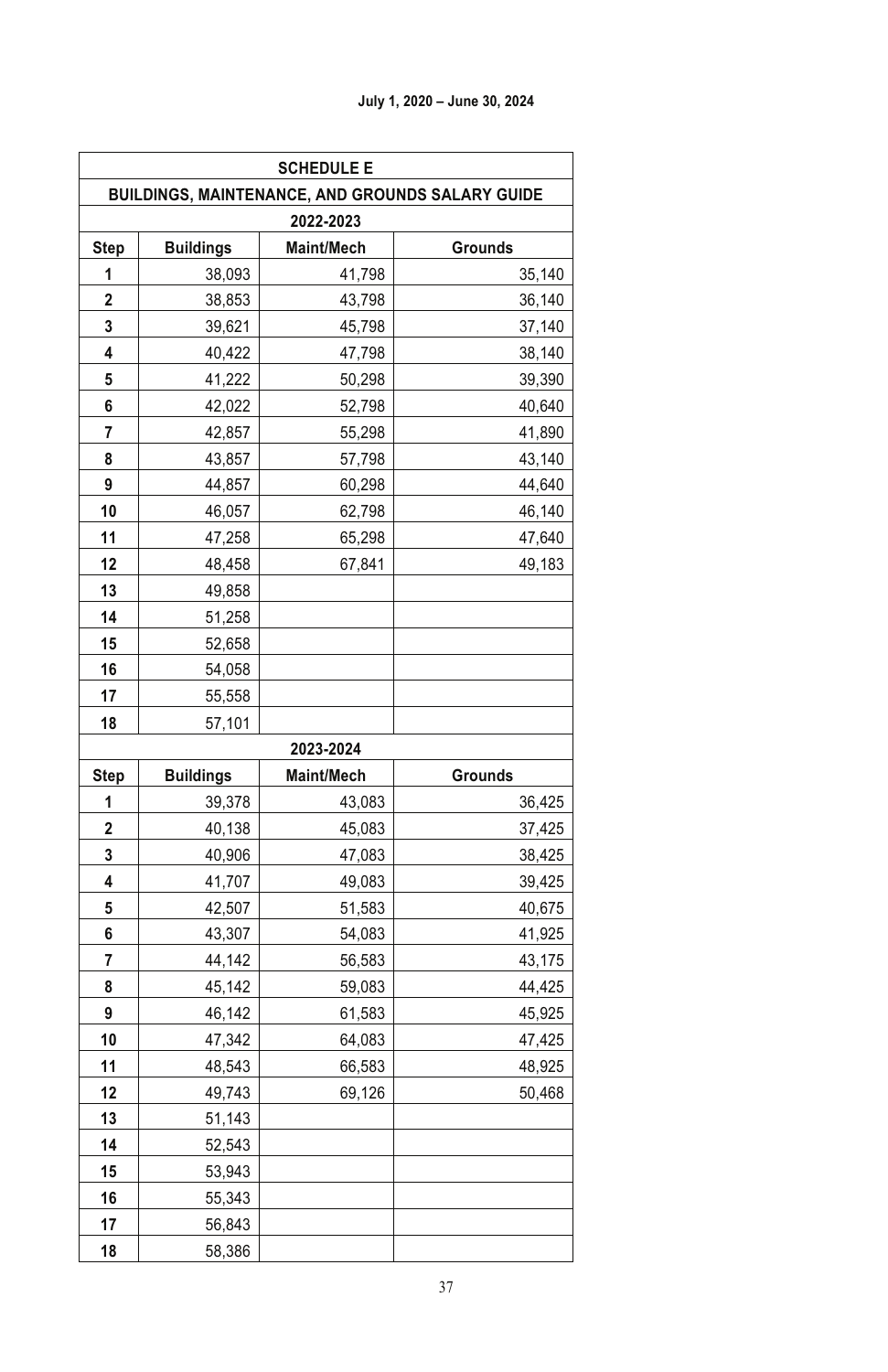| <b>SCHEDULE F</b>                                        |     |  |
|----------------------------------------------------------|-----|--|
| <b>BUILDINGS, MAINTENANCE, AND GROUNDS STIPEND GUIDE</b> |     |  |
| 2020-2024                                                |     |  |
| <b>Black Seal</b>                                        | 950 |  |
| <b>HVAC License</b>                                      | 620 |  |
| Fertilizer License                                       | 100 |  |
| Pesticide License                                        | 620 |  |
| Plumber                                                  | 620 |  |
| Electrician                                              | 620 |  |
| <b>CPR License</b>                                       | 100 |  |
| Class S License                                          | 100 |  |
| Miscellaneous (up to<br>\$300)                           | 100 |  |

| <b>SCHEDULE G</b>                   |        |           |        |
|-------------------------------------|--------|-----------|--------|
| <b>ATHLETICS SALARY GUIDE</b>       |        |           |        |
| <b>ATHLETIC TRAINER - FULL TIME</b> |        |           |        |
| 2020-2021                           |        | 47,342    |        |
| 2021-2022                           |        | 48,905    |        |
| 2022-2023                           |        | 50,519    |        |
| 2023-2024                           |        |           |        |
|                                     |        | 52,186    |        |
| <b>ATHLETICS STIPEND GUIDE</b>      |        |           |        |
|                                     |        | 2020-2024 |        |
| <b>FALL SPORTS</b>                  | Step 1 | Step 2    | Step 3 |
| <b>Head Football</b>                | 8,554  | 9,673     | 10,600 |
| Ass't football, L1 (3)              | 5,302  | 5,973     | 6,645  |
| Ass't football, L2 (2)              | 4,277  | 4,843     | 5,302  |
| Head Boys CC                        | 5,751  | 6,307     | 6,970  |
| Head Girls CC                       | 5,751  | 6,307     | 6,970  |
| Ass't CC (7/8)                      | 3,219  | 3,578     | 4,001  |
| <b>Head Boys Soccer</b>             | 5,751  | 6,307     | 6,970  |
| Ass't Boys Soccer L1                | 3,888  | 4,348     | 4,772  |
| 7/8 Soccer L2                       | 3,219  | 3,578     | 4,001  |
| <b>Head Girls Soccer</b>            | 5,751  | 6,307     | 6,970  |
| Ass't Girls Soccer L1               | 3,888  | 4,348     | 4,772  |
| Assistant Soccer (7/8) L2           | 3,219  | 3,578     | 4,001  |
| <b>Girls Tennis</b>                 | 5,751  | 6,307     | 6,970  |
| <b>Ass't Tennis</b>                 | 3,888  | 4,348     | 4,772  |
| <b>Head Hockey</b>                  | 5,751  | 6,307     | 6,970  |
| Ass't Hockey L1 (2)                 | 3,888  | 4,348     | 4,772  |
| Assistant Hockey (7/8) L2           | 3,219  | 3,578     | 4,001  |
| Weight Program - Co-ed (3)          | 764    | 848       | 919    |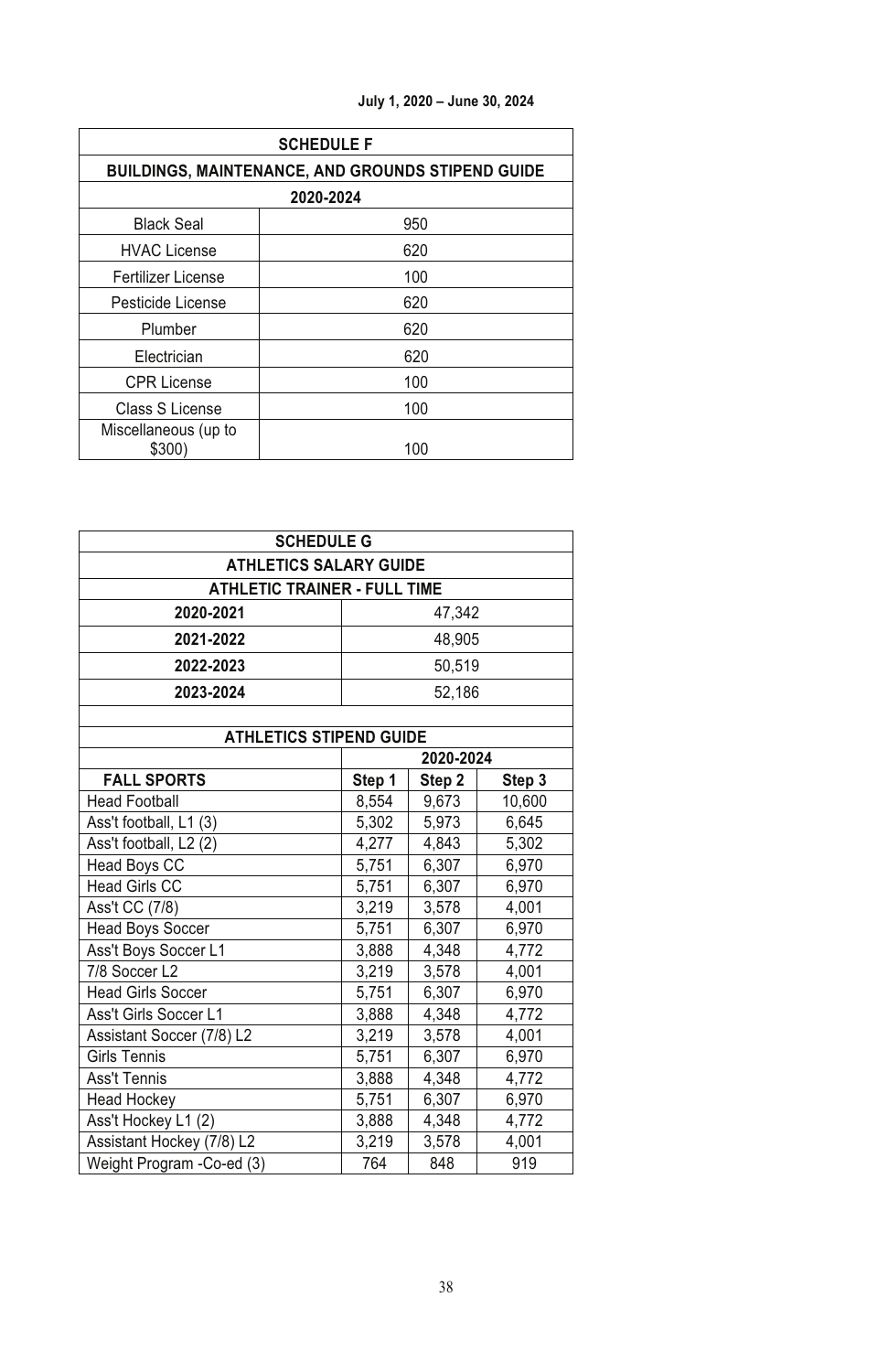| <b>SCHEDULE G</b>                                                   |        |           |        |
|---------------------------------------------------------------------|--------|-----------|--------|
| <b>ATHLETICS STIPEND GUIDE</b>                                      |        |           |        |
|                                                                     |        |           |        |
| <b>WINTER SPORTS</b>                                                |        | 2020-2024 |        |
|                                                                     | Step 1 | Step 2    | Step 3 |
| Head Boys Basketball                                                | 7,318  | 8,423     | 9,285  |
| Ass't Boys Basketball L1                                            | 4,929  | 5,467     | 6,145  |
| Ass't Boys Basketball L2                                            | 4,267  | 4,764     | 5,219  |
| Ass't Boys Basketball L3                                            | 3,590  | 4,032     | 4,660  |
| <b>Head Wrestling</b>                                               | 7,318  | 8,423     | 9,285  |
| Ass't Wrestling L1                                                  | 4,929  | 5,467     | 6,145  |
| Ass't Wrestling L2                                                  | 4,267  | 4,764     | 5,219  |
| Ass't Wrestling L3                                                  | 3,590  | 4,032     | 4,660  |
| <b>Head Swimming</b>                                                | 6,949  | 7,487     | 8,165  |
| Ass't Swimming                                                      | 5,696  | 6,156     | 6,580  |
| <b>Head Girls Basketball</b>                                        | 7,318  | 8,423     | 9,285  |
| Ass't Girls Basketball L1                                           | 4,929  | 5,467     | 6,145  |
| Ass't Girls Basketball L2                                           | 4,267  | 4,764     | 5,219  |
| Ass't Girls Basketball L3                                           | 3,590  | 4,032     | 4,660  |
|                                                                     |        |           |        |
| <b>SPRING SPORTS</b>                                                |        | 2020-2024 |        |
|                                                                     | Step 1 | Step 2    | Step 3 |
| <b>Head Baseball</b>                                                | 6,150  | 6.892     | 7,599  |
| Ass't baseball L1                                                   | 4,136  | 4,560     | 5,055  |
| Ass't baseball L2                                                   | 3,358  | 3,676     | 4,065  |
| <b>Head Track Boys</b>                                              | 6.150  | 6.892     | 7,599  |
| <b>Head Track Girls</b>                                             | 6,150  | 6,892     | 7,599  |
| Ass't Track L1 (4)                                                  | 4,136  | 4,560     | 5,055  |
| Assistant Track (7/8) L2                                            | 2,086  | 2,297     | 2,544  |
| Golf                                                                | 4,136  | 4,560     | 5,055  |
| <b>Head Softball</b>                                                | 6,150  | 6,892     | 7,599  |
| Ass't Softball L1                                                   | 4,136  | 4,560     | 5,055  |
| Ass't Softball L2                                                   | 3,358  | 3,676     | 4,065  |
| <b>Boys Tennis</b>                                                  | 6,150  | 6,892     | 7,599  |
| <b>Ass't Boys Tennis</b>                                            | 4,136  | 4,560     | 5,055  |
| Middle School Intramurals                                           | 662    | 719       | 774    |
| Trainer stipend (not full-time)                                     | 9,315  | 10,004    | 10,733 |
|                                                                     |        |           |        |
| Coaches with more than eight (8) consecutive years of experience in |        |           |        |
| the same position within the same sport shall be paid a longevity   |        |           |        |
| bonus of 3% of their coaching salary.                               |        |           |        |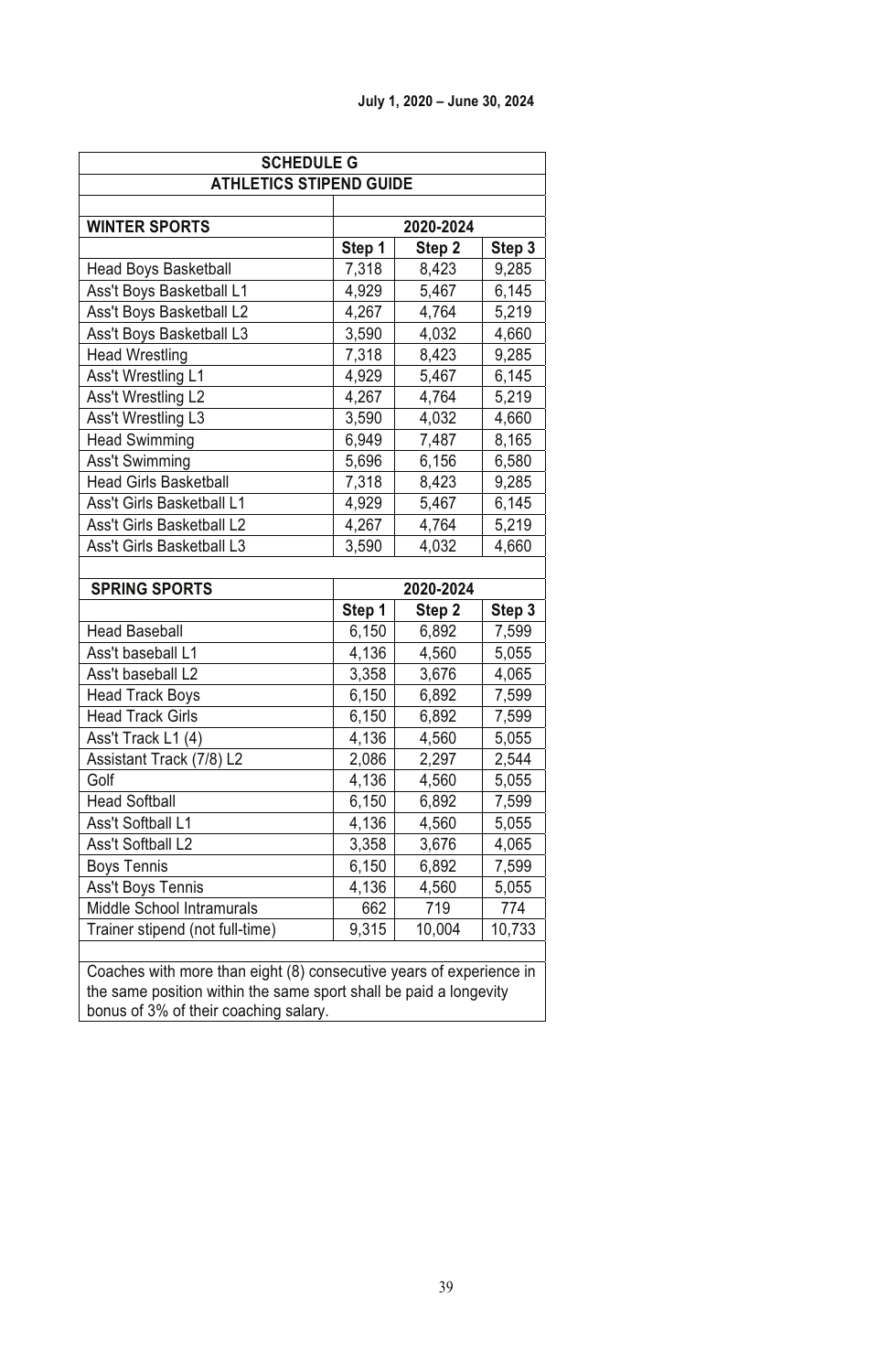| <b>SCHEDULE H</b>                              |        |           |        |
|------------------------------------------------|--------|-----------|--------|
| <b>CO - CURRICULAR STIPEND GUIDE</b>           |        |           |        |
|                                                |        | 2020-2024 |        |
|                                                | Step 1 | Step 2    | Step 3 |
| MS Yearbook (2)                                | 1,631  | 1,801     | 2,051  |
| <b>HS</b> Yearbook                             | 5,036  | 5,555     | 6,180  |
| HS Yearbook Ass't./<br><b>Business Manager</b> | 1,631  | 1,801     | 2,051  |
| Misc. Club Sponsors (20)                       | 657    | 712       | 769    |
| Personal Ach. Card                             | 1,257  | 1,397     | 1,538  |
| HS Knowledge Bowl (2)                          | 657    | 712       | 769    |
| <b>HS</b> Honor Society                        | 1,059  | 1,197     | 1,346  |
| <b>HS</b> Newspaper                            | 3,787  | 4,313     | 4,537  |
| <b>MS</b> Student Council                      | 1,709  | 1,841     | 1,972  |
| <b>HS</b> Student Council                      | 3,879  | 4,313     | 4,644  |
| HS One Act Plays (6)                           | 692    | 748       | 804    |
| <b>HS</b> Stage Crew                           | 1,257  | 1,397     | 1,538  |
| Hawkappelas/Madrigals                          | 3,143  | 3,458     | 3,790  |
| Marching Band                                  | 6,246  | 6,903     | 7,626  |
| Marching Band Ass't                            | 3,143  | 3,458     | 3,790  |
| <b>Color Guard/Twirlers</b>                    | 2,935  | 3,214     | 3,497  |
| Orchestra                                      | 3,143  | 3,458     | 3,790  |
| Stage Band/Jazz Ens.                           | 3.143  | 3.458     | 3.790  |
| <b>HS Fall Play - Director</b>                 | 2,585  | 2,795     | 3,285  |
| HS Fall Play - Scenery/Props                   | 1,363  | 1,503     | 1,642  |
| <b>HS Musical - Ochestra Director</b>          | 3,143  | 3,458     | 3,790  |
| <b>HS Musical - Business Manager</b>           | 1,607  | 1,782     | 1,957  |
| <b>HS Musical - Choreographer</b>              | 1,665  | 1,832     | 2,015  |
| <b>HS Musical - Drama Director</b>             | 3,143  | 3,458     | 3,790  |
| <b>HS Musical Vocal Director</b>               | 3,143  | 3,458     | 3,790  |
| HS Musical - Scenery/Props                     | 1,467  | 1,607     | 1,747  |
| HS Musical - Pit Musicians (2)                 | 927    | 1,019     | 1,120  |
| <b>MS Musical - Drama Director</b>             | 1,482  | 1,602     | 1,769  |
| <b>MS Musical - Vocal Director</b>             | 1,482  | 1,602     | 1,769  |
| <b>MS Musical - Scenery/Props</b>              | 675    | 765       | 842    |
| <b>MS Musical - Piano Accompanist</b>          | 2,935  | 3,283     | 3,633  |
| MS Musical - Choreographer                     | 1,288  | 1,416     | 1,558  |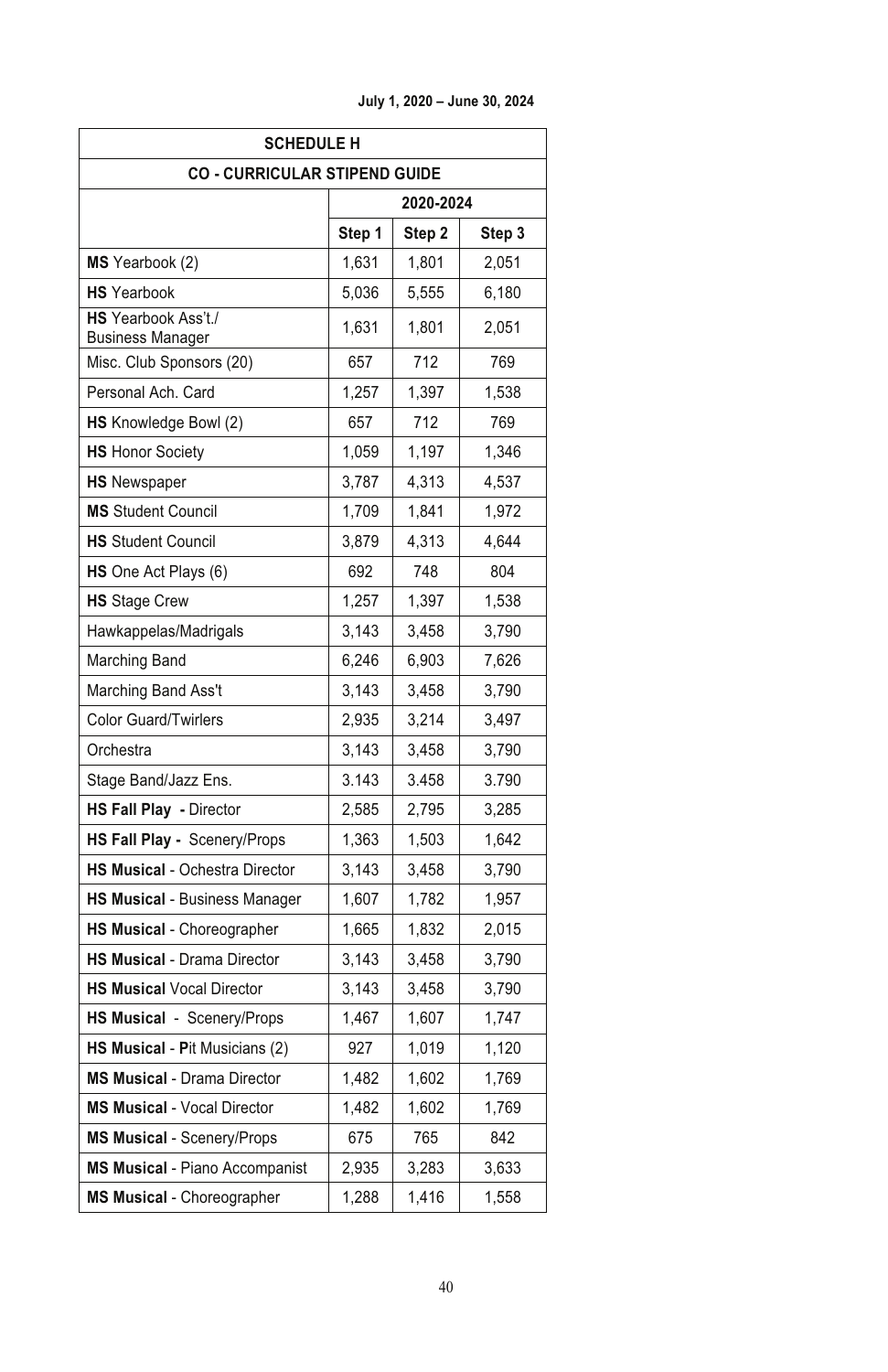| <b>SCHEDULE H</b>                                      |           |        |        |
|--------------------------------------------------------|-----------|--------|--------|
| <b>CO - CURRICULAR STIPEND GUIDE</b>                   |           |        |        |
|                                                        | 2020-2024 |        |        |
|                                                        | Step 1    | Step 2 | Step 3 |
| HS Class Advisors 9/10 (1)                             | 1,467     | 1.607  | 1.752  |
| HS Class Advisors 11/12 (3)                            | 2,731     | 3,003  | 3,304  |
| 7/8 Cheerleading                                       | 1,467     | 1,607  | 1,747  |
| <b>Fall Cheerleading</b>                               | 3,494     | 3,912  | 4,306  |
| Winter Cheerlead.                                      | 3,494     | 3,912  | 4,306  |
| <b>ELEMENTARY</b>                                      |           |        |        |
| String Orchestra<br>(Beginning & Advanced)             | 1,400     | 1,539  | 1,683  |
| Band (Beginning & Advanced)                            | 1,400     | 1,539  | 1,683  |
| Chorus                                                 | 1,400     | 1,539  | 1,683  |
| <b>Community Leaders Advisors</b><br>(Student Council) | 698       | 769    | 838    |
| Scribbler                                              | 649       | 706    | 761    |
| Cross Age Mentors Lead                                 | 797       | 852    | 909    |
| Cross Age Mentors                                      | 657       | 712    | 769    |
| <b>Independent Study Preceptors</b>                    | 147       | 161    | 175    |
| Independent Study                                      | 1,188     | 1,328  | 1,467  |
| Safety - Elementary (6)                                | 1,808     | 1,972  | 2,143  |
| Class Advisor 6th                                      | 1,028     | 1,112  | 1,219  |
| Class Advisor 7th                                      | 1,083     | 1,174  | 1,265  |
| Class Advisor 8th                                      | 1,315     | 1,460  | 1,602  |
| Class Advisor 9th                                      | 1,257     | 1,404  | 1,544  |
| Class Advisor 10th                                     | 1,467     | 1,607  | 1,752  |
| Class Advisors 11th (2)                                | 1,957     | 2,194  | 2,391  |
| Class Advisors 12th (2)                                | 3,037     | 3,392  | 3,760  |

| <b>SCHEDULE I</b>                                         |           |  |
|-----------------------------------------------------------|-----------|--|
| ELEMENTARY TEACHER-IN-CHARGE, MIDDLE SCHOOL TEAM LEADERS, |           |  |
| AND HEAD NURSE SALARY GUIDE                               |           |  |
|                                                           | 2020-2024 |  |
|                                                           |           |  |
| Elementary Teachers in Charge                             | 2,289     |  |
|                                                           |           |  |
| Middle School Team Leaders                                | 1,373     |  |
|                                                           |           |  |
| <b>Head Nurse</b>                                         | 4.300     |  |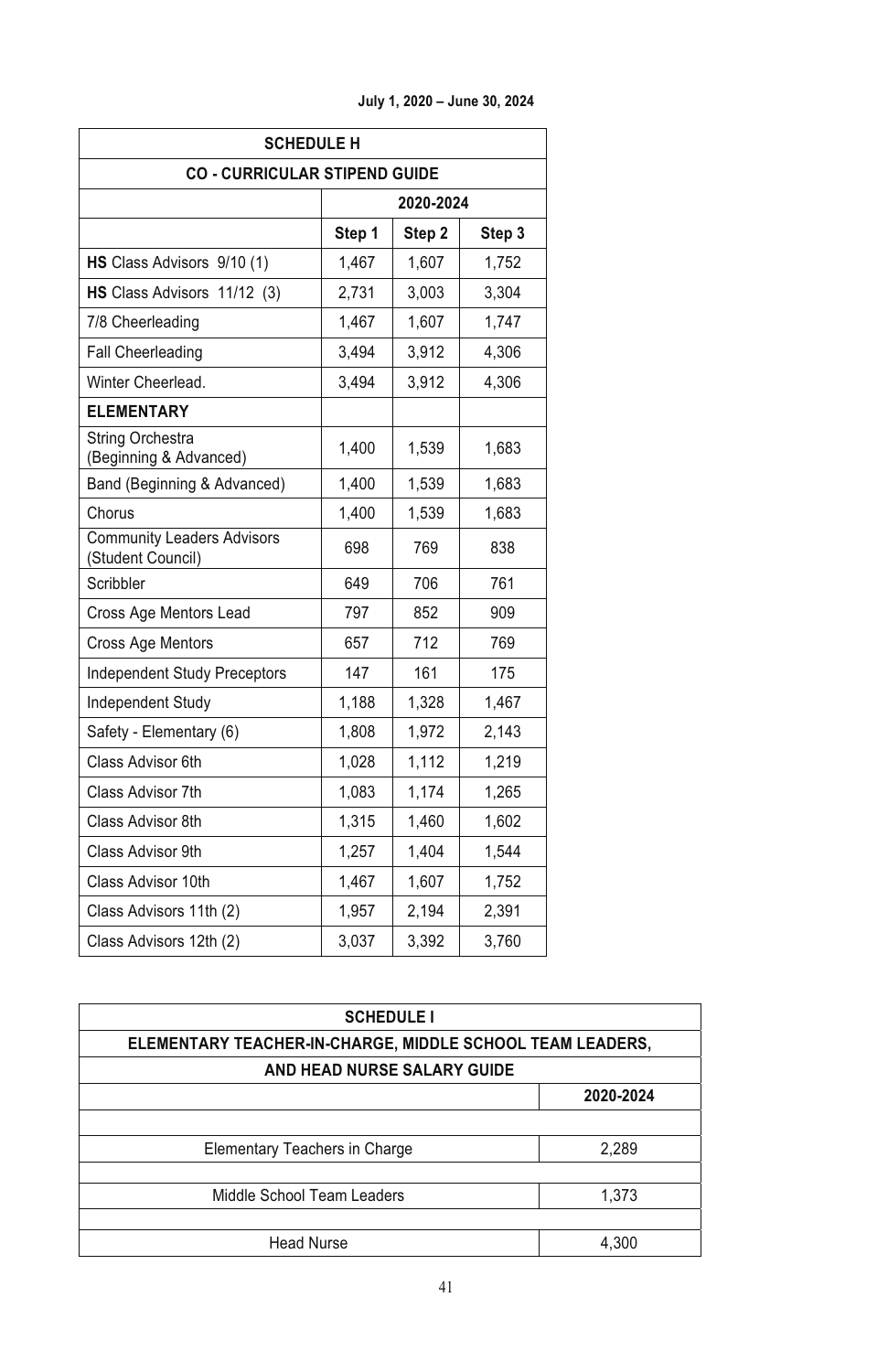| July 1, 2020 - June 30, 2024 |
|------------------------------|
|------------------------------|

| <b>SCHEDULE J</b>                   |           |  |
|-------------------------------------|-----------|--|
| <b>FULL TIME AIDES HOURLY RATES</b> |           |  |
| <b>Salary Guide Step</b>            | 2020-2024 |  |
|                                     |           |  |
| Step A                              | 15.90     |  |
|                                     |           |  |
| Step B                              | 16.80     |  |
|                                     |           |  |
| Step C                              | 17.25     |  |
| <b>SCHEDULE K</b>                   |           |  |
| <b>MISCELLANEOUS HOURLY RATES</b>   |           |  |
|                                     | 2020-2024 |  |
| 1. Summer School Teacher            |           |  |
| One year experience                 | 32.41     |  |
| Two years' experience               | 35.53     |  |
| Three years' experience             | 38.65     |  |
|                                     |           |  |
| 2. Bedside Tutoring                 | 42.71     |  |
|                                     |           |  |
| 3. Lunchroom Supervisor             | 42.71     |  |
|                                     |           |  |
| 4. Detention Supervisor             | 42.71     |  |
| 5. Curriculum (Summer)              | 41.25     |  |
|                                     |           |  |
| 6. Elementary Peer Mediation        | 41.25     |  |
|                                     |           |  |
| 7. Part-time Teacher - Extended Day | 41.25     |  |
|                                     |           |  |
| 8. Translation Services             | 20.81     |  |
|                                     |           |  |
| 9. Athletic Trainer - Extra Duties  | 42.71     |  |
| 10. Summer Technology               | 17.50     |  |
|                                     |           |  |
| 11. Event Chaperone (MS/HS)         |           |  |
| MS 2 hour max                       | 31.20     |  |
| HS 3 hour max                       |           |  |
|                                     |           |  |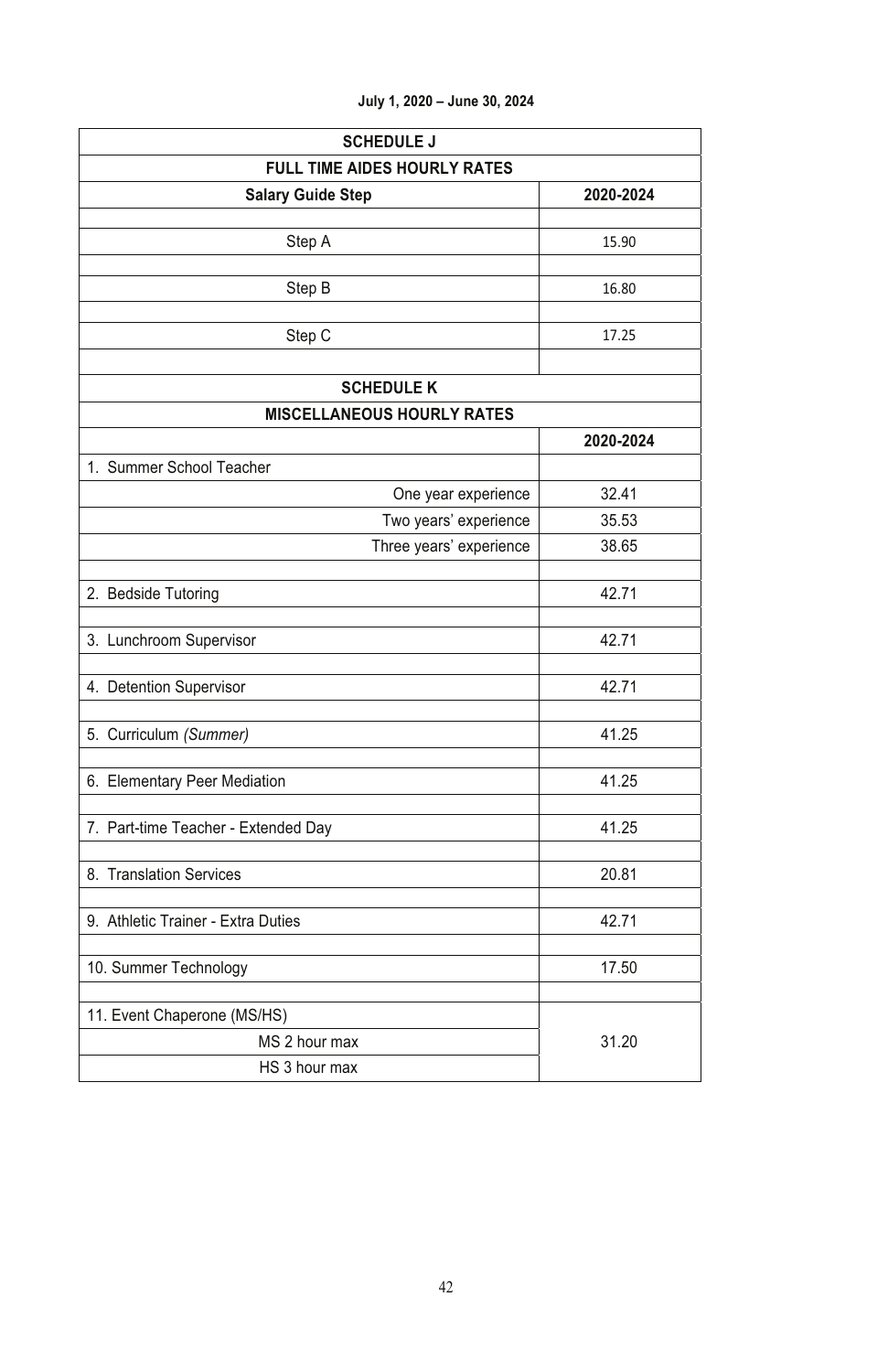## **APPENDIX A**

#### **Haddon Township Chairpersons Agreement, June 30, 2008**

#### **Article XIX. Payment of Unused Sick Leave**

 A. Effective July 1, 1991 and for the term of this Agreement, any Department Chairperson who retires according to the provisions of the T.P.A.F. or P.E.R.S. in order to receive immediate benefits and not merely "deferred retirement" and has fifteen (15) or more years of service in the Haddon Township School District shall be eligible for payment for unused sick leave.

 B. To be eligible for the payment, an employee must notify the Board of the intention to retire at lease seven (7) full months prior to the effective date of the retirement to be eligible for the bonus to be paid on July 1. If the employee notifies the Board after December 1, it will result in payment of the bonus the following year on July 1.

 C. Sick days eligible for reimbursement shall be those which were accumulated in the Haddon Township School District when an employee retires. The maximum number of sick days which may be accumulated shall be 210.

 D. For the 2007-08 school year the amount shall be computed at the rate of \$45.30 per day for each accumulated unused sick day. The total amount paid shall not exceed \$9,513.

 1. Individuals who remain in the Department Chairperson's group per Article III. A. 1. past June 30, 2008 will receive payment for unused sick leave at a rate 2% greater than the 2007-08 rate for each year worked past 2008.

 2. Individuals who lose Department Chair Status per Article III. A. 2. as of June 30, 2008 will receive the greater of the following calculations at retirement.

 a. The product of the number of accumulated unused sick days as of June 30, 2008 times \$45.30.

**or** *or* 

 b. The product of the number of accumulated unused sick days at retirement times the rate contained in the negotiated agreement for the group representing his/her position. The maximum number of days will be governed by the contract representing his/her position.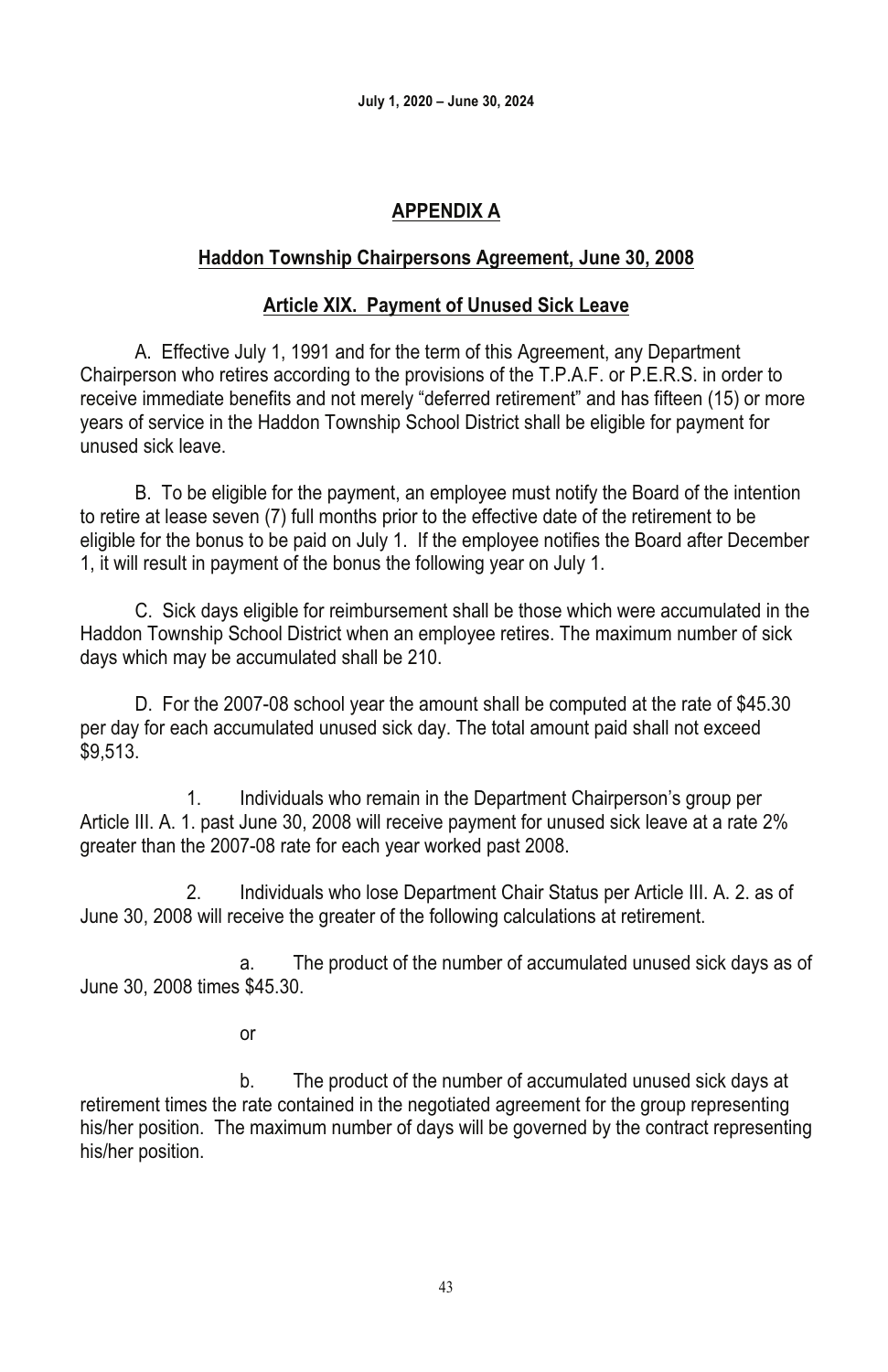# **APPENDIX B DENTAL PLAN**

| <b>DEDUCTIBLE</b>        | None   |                                                                                                                                                                                                                                                                                                                                                                                                                                                                                                 |
|--------------------------|--------|-------------------------------------------------------------------------------------------------------------------------------------------------------------------------------------------------------------------------------------------------------------------------------------------------------------------------------------------------------------------------------------------------------------------------------------------------------------------------------------------------|
| MAXIMUM                  | years. | \$1000 payable per person, per calendar year with orthodontia<br>limited to an additional \$800 per person, over 5 consecutive                                                                                                                                                                                                                                                                                                                                                                  |
| <b>BENEFITS</b>          |        | Class I - Diagnostic and general Plan pays 90% of Reasonable<br>and Customary charges for<br>Examinations<br>a.<br>b.<br><b>Emergency treatments</b><br>X-rays and lab tests<br>C.<br>Teeth cleaning - prophylaxis<br>d.<br><b>Fluoride treatments</b><br>$e_{1}$<br>f.<br>Space maintainers                                                                                                                                                                                                    |
|                          |        | Class II - Plan pays 60% of Reasonable and<br>Customary charges for:<br>Anesthesia<br>a.<br>Restorative - fillings, re-cementing of inlays and crowns;<br>b.<br>crowns, inlays and gold restorations will be provided when<br>teeth cannot be restored with other materials.<br>Endodontics - pulp capping and root canal therapy.<br>C.<br>d. Periodontics - gum disease treatment & surgery<br>Prosthodontics - maintenance of dentures & bridges<br>e.<br>f.<br>Oral surgery and extractions |
|                          | for:   | Class III - Plan pays 50% of Reasonable and Customary charges<br>Gold and porcelain inlays<br>а.<br>Gold foil restorations<br>b.<br>Crowns - capping of teeth (as part of bridge)<br>C.<br>Prosthodontics - making and installing the bridges and<br>d.<br>dentures<br>Orthodontia - braces on teeth (children only)<br>е.                                                                                                                                                                      |
| <b>CHILDREN</b>          |        | Dependent children covered to the end of the calendar year in<br>which they turn 23, living in a normal parent/child relationship.                                                                                                                                                                                                                                                                                                                                                              |
| <b>DENTAL CAPITATION</b> |        | Will be made available if the carrier is able. OPTION to benefit<br>as part of overall dental program.                                                                                                                                                                                                                                                                                                                                                                                          |
| Note:                    |        | Benefits retroactive to the first day of the month following ratification.                                                                                                                                                                                                                                                                                                                                                                                                                      |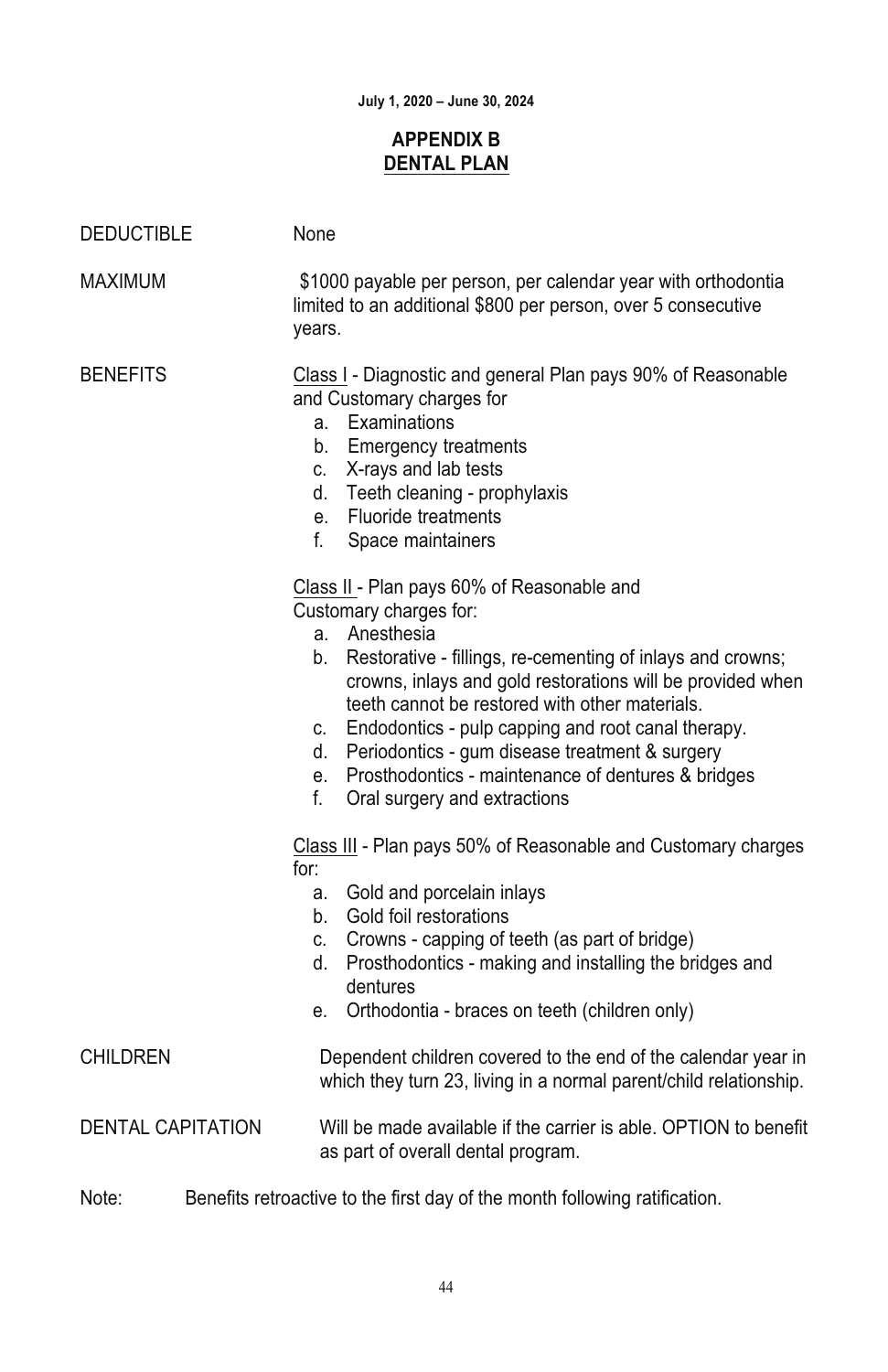# **APPENDIX C PRESCRIPTION DRUG PLAN**

| DEDUCTIBLE:                 | \$20.00 (Name Brand)/\$10.00 (Generic) for both pharmacy<br>and Mail Order)                                                                                                                                                                                                    |
|-----------------------------|--------------------------------------------------------------------------------------------------------------------------------------------------------------------------------------------------------------------------------------------------------------------------------|
| <b>ORAL CONTRACEPTIVES:</b> | Excluded, unless prescribed to treat a<br>medical condition.                                                                                                                                                                                                                   |
| <b>GENERIC DRUGS:</b>       | Deductible reduced to \$10.00 if prescription filled with<br>Generic Drugs.                                                                                                                                                                                                    |
| <b>MAIL ORDER BENEFIT:</b>  | Supplies of up to 90 days are available<br>through a mail order arrangement.                                                                                                                                                                                                   |
| DEPENDENT CHILDREN:         | Dependent children covered to the end of the<br>calendar year in which they turn 23, living in a normal<br>parent/child relationship.                                                                                                                                          |
| LIMITATION:                 | No payment will be made for expenses<br>incurred for:                                                                                                                                                                                                                          |
|                             | $\star$<br>immunization agents, biological sera,<br>blood or blood plasma;                                                                                                                                                                                                     |
|                             | $\star$<br>experimental drugs labeled "Caution-<br>limited by Federal Law to<br>investigational use";                                                                                                                                                                          |
|                             | $\star$<br>medication which is taken or administered, in whole<br>or in part, at the place where it is dispensed or while<br>a person is a patient in an institution which operates<br>or allows to be operated, on its premises a facility<br>for dispensing pharmaceuticals; |
|                             | $\star$<br>any refill dispensed more than one year<br>from the date of a physician's order;                                                                                                                                                                                    |
|                             | $\star$<br>more than a 34 day supply or more than 100 unit<br>doses, whichever is greater when dispensed in any<br>one prescription order. See mail order benefit<br>above;                                                                                                    |
|                             | $\star$<br>any medication which may be obtained without<br>charge through any public program, other than                                                                                                                                                                       |

Medicaid.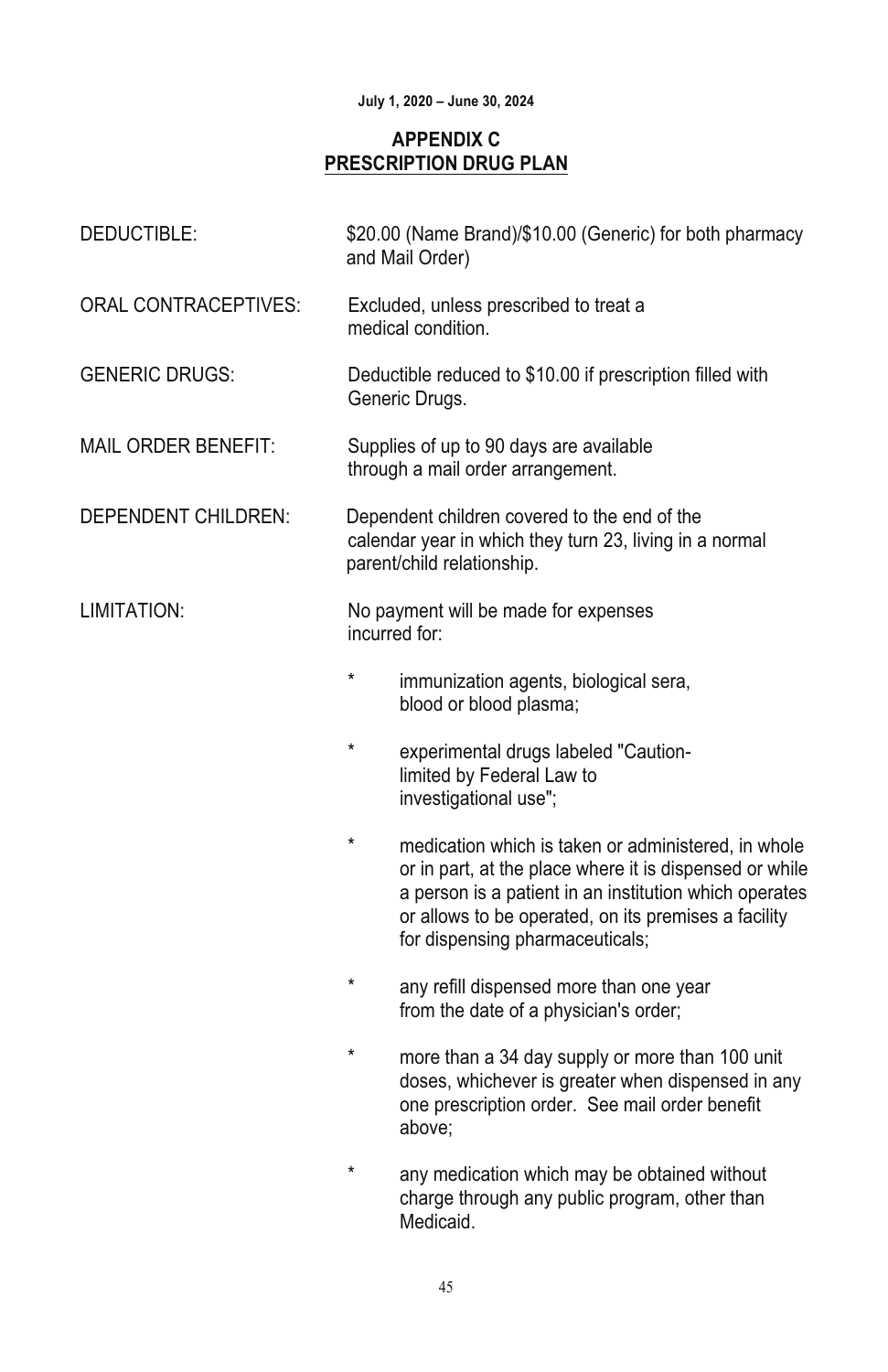NOTES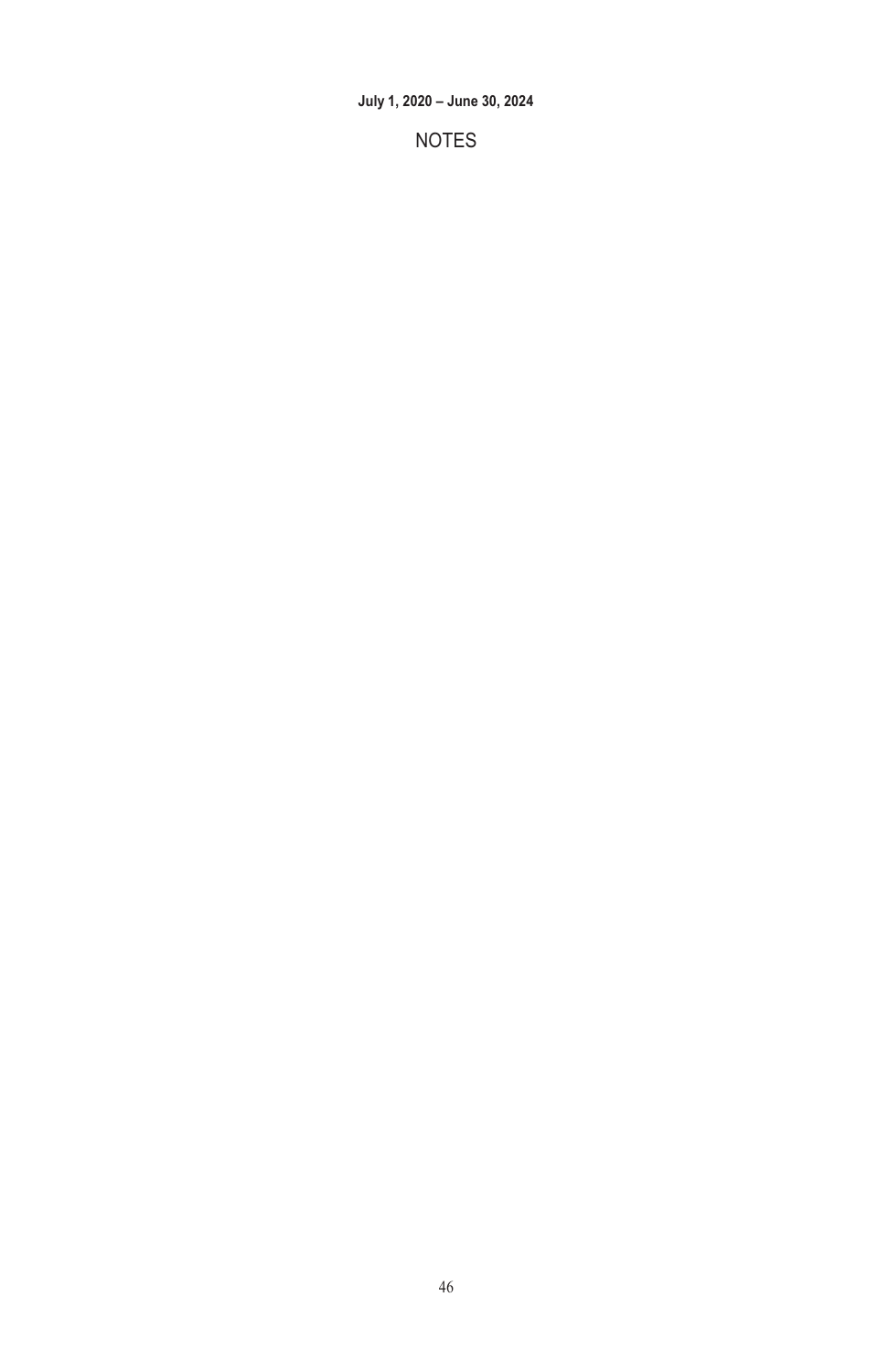NOTES